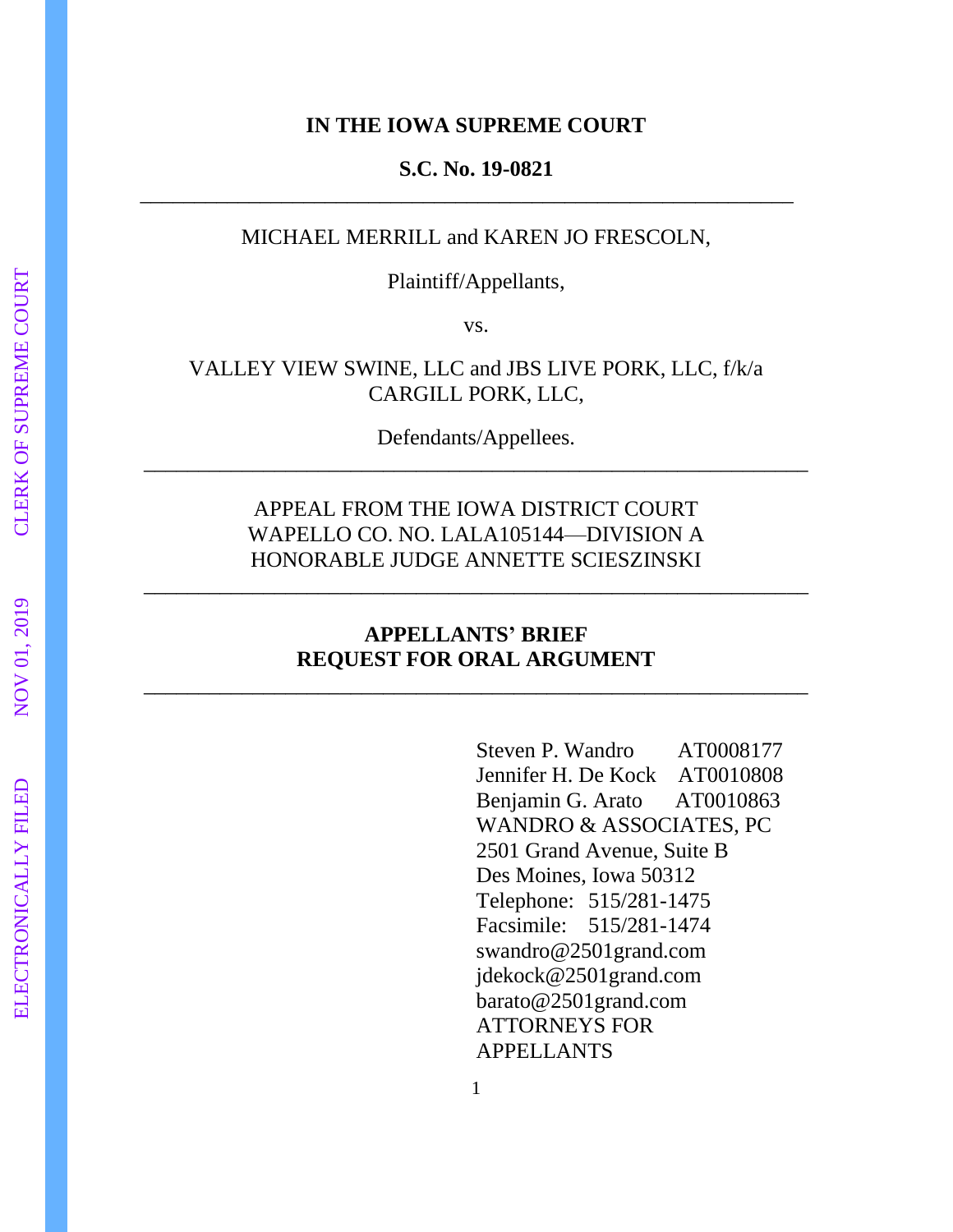# **TABLE OF CONTENTS**

# **Page**

| <b>STATEMENT OF ISSUES PRESENTED FOR REVIEW 8</b>                                                                                                                                                                                |
|----------------------------------------------------------------------------------------------------------------------------------------------------------------------------------------------------------------------------------|
|                                                                                                                                                                                                                                  |
|                                                                                                                                                                                                                                  |
|                                                                                                                                                                                                                                  |
|                                                                                                                                                                                                                                  |
|                                                                                                                                                                                                                                  |
|                                                                                                                                                                                                                                  |
| <b>ISSUE I:</b> The district court erred in finding plaintiffs liable for<br>costs and expenses under iowa code section 657.11(5) because they did<br>not bring claims as part of a losing cause of action and their claims were |
|                                                                                                                                                                                                                                  |
|                                                                                                                                                                                                                                  |
|                                                                                                                                                                                                                                  |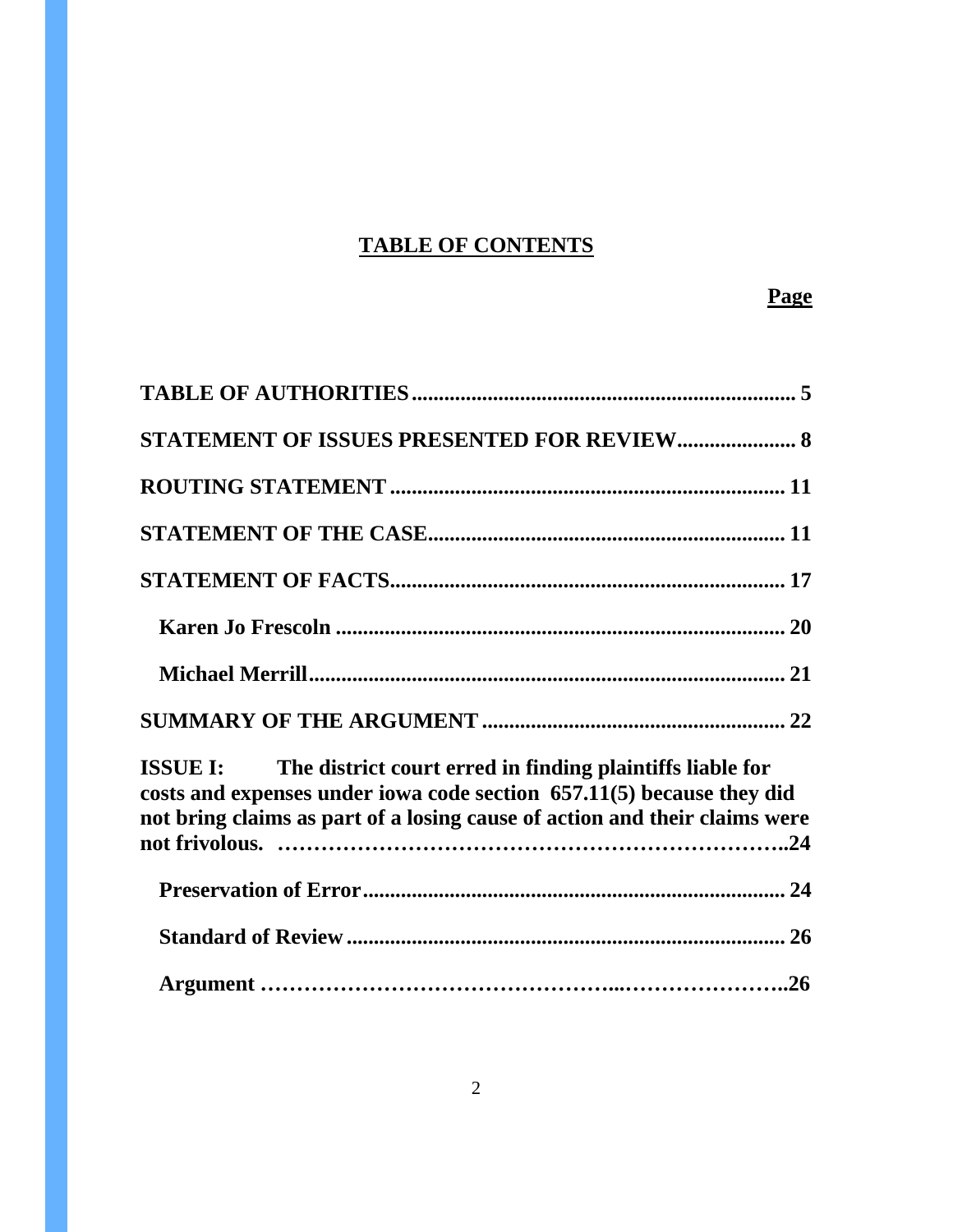| Two Voluntary Dismissals with Prejudice Do Not Constitute a<br>"Losing Cause of Action" for Purposes of Assessing Costs and                       |
|---------------------------------------------------------------------------------------------------------------------------------------------------|
|                                                                                                                                                   |
| <b>Voluntary Dismissal by a Plaintiff Divests a Court of Jurisdiction to</b><br>Determine Whether a Claim is a "Losing Cause of Action" Under     |
| <b>ISSUE II: The District Court also erred in finding that a second</b><br>voluntary dismissal under Iowa R. civ. p. 1.943 exposes a plaintiff to |
|                                                                                                                                                   |
|                                                                                                                                                   |
|                                                                                                                                                   |
| <b>ISSUE III:</b> The district court erred in the amount of judgment entry<br>because the costs and expenses awarded are not recoverable 42       |
|                                                                                                                                                   |
|                                                                                                                                                   |
|                                                                                                                                                   |
| ISSUE IV: THIS COURT SHOULD AWARD MERRILL AND<br><b>FRESCOLN APPELLATE ATTORNEY FEES.  46</b>                                                     |
|                                                                                                                                                   |
|                                                                                                                                                   |
|                                                                                                                                                   |
|                                                                                                                                                   |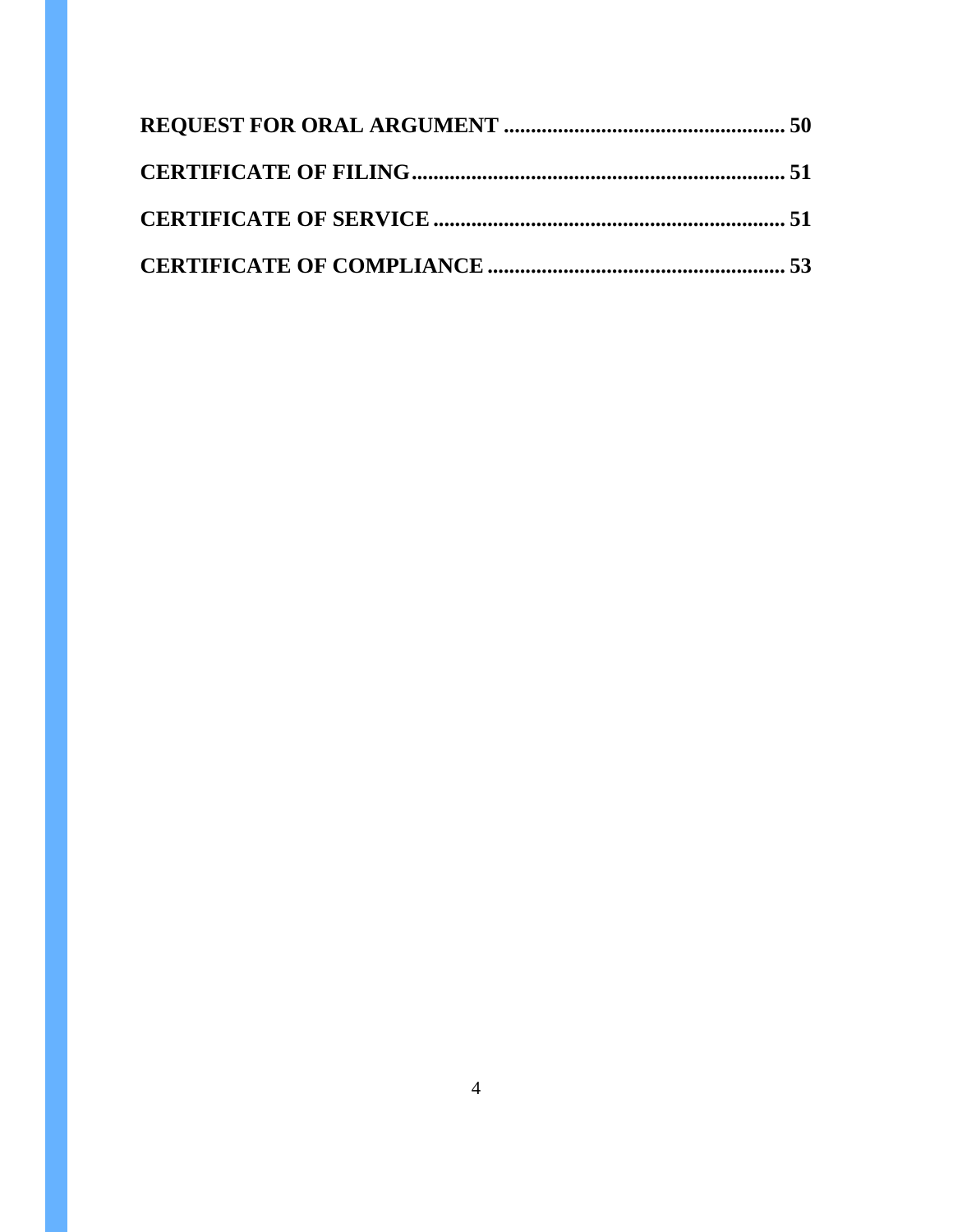# **TABLE OF AUTHORITIES**

# **Page(s)**

<span id="page-4-0"></span>

| <b>Cases</b>                                                                        |
|-------------------------------------------------------------------------------------|
| City of Sioux City v. Freese, 611 N.W.2d 777, 779 (Iowa 2000) 25, 37, 42            |
| Cohen v. Iowa Dist. Court for Des Moines County, 508 N.W.2d 78 (Iowa                |
|                                                                                     |
| Coker v. Abell-Howe Co., 491 N.W.2d 143, 151 (Iowa 1992)  passim                    |
| Darrah v. Des Moines General Hosp., 436 N.W.2d 53, 55 (Iowa 1989)  35,              |
| 36                                                                                  |
| <i>E. Iowa Plastics, Inc. v. PI, Inc., 889 F.3d 454, 458 (8th Cir. 2018)  8, 49</i> |
| Fennelly v. A-1 Mach. & Tool Co., 728 N.W.2d 163, 181 (Iowa 2006) 47                |
| Gacke v. Pork Xtra, LLC, 684 N.W.2d 168 (Iowa 2004) 14, 31                          |
| Gardin v. Long Beach Mortg. Co., 661 N.W.2d 193, 197 (Iowa 2003)  28                |
| Grant v. Iowa Dist. Court for Hancock Cty., 492 N.W.2d 683, 685 (Iowa               |
|                                                                                     |
| Hamilton v. City of Urbandale, 291 N.W.2d 15, 17 (Iowa 1980) 28                     |
|                                                                                     |
| Id14                                                                                |
| In re Marriage of Okland, 699 N.W.2d 260, 270 (Iowa 2005) 46                        |
| In re Marriage of Wood, 567 N.W.2d 680, 684 (Iowa Ct. App. 1997) 46                 |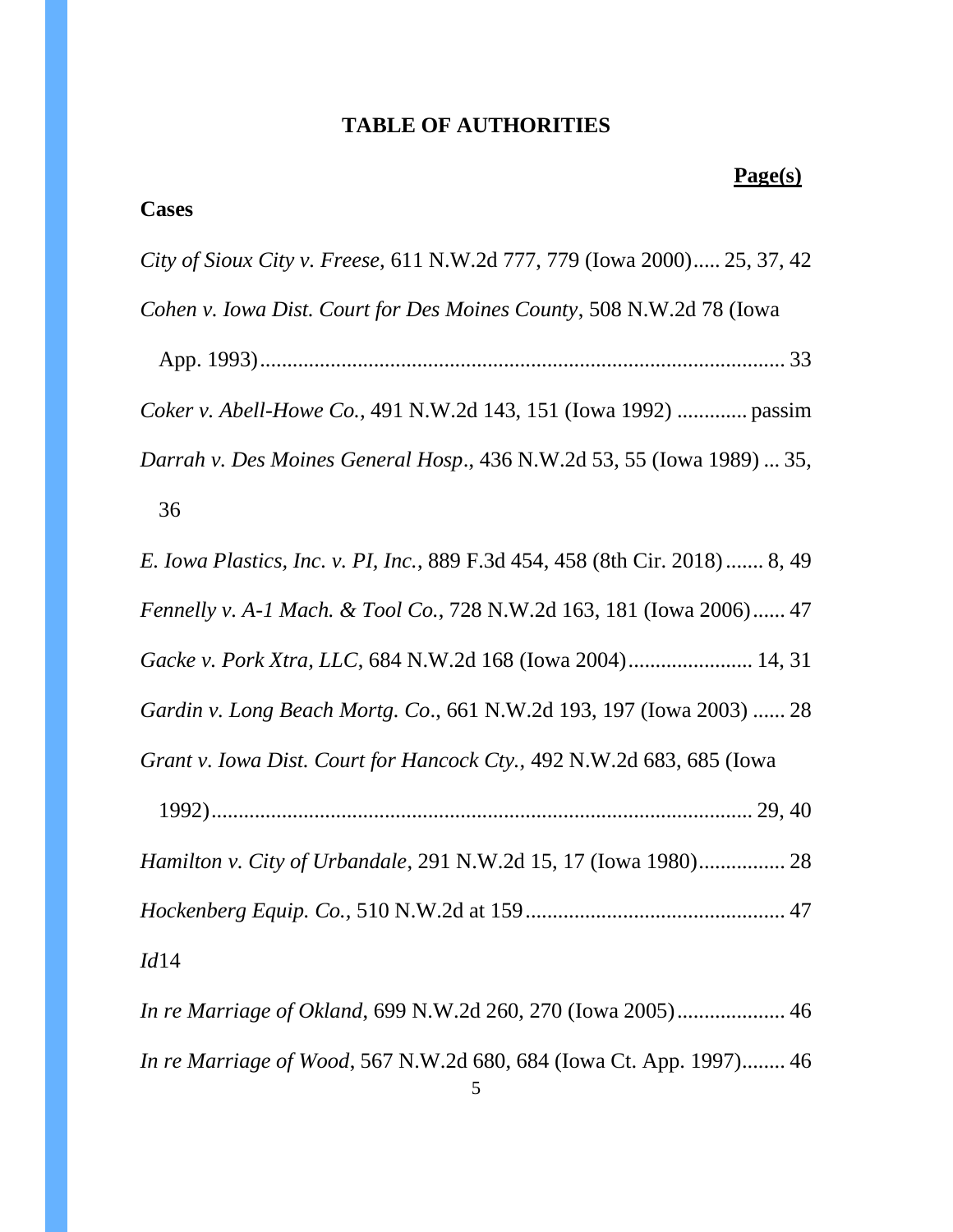| Kay-Decker v. Iowa State Bd. of Tax Review, 857 N.W.2d 216, 223 (Iowa    |
|--------------------------------------------------------------------------|
|                                                                          |
|                                                                          |
|                                                                          |
|                                                                          |
| Morgan Honomichl, et al. v. Valley View Swine, LLC, and JBS Live Pork,   |
| LLC f/k/a Cargill Pork, LLC, formerly captioned Jerry Dovico, et al.,    |
|                                                                          |
| Noll v. Iowa District Court for Muscatine County, 919 N.W.2d 232, 234    |
|                                                                          |
|                                                                          |
| Ramirez-Trujillo v. Quality Egg, L.L.C., 878 N.W.2d 759, 770 (Iowa 2016) |
|                                                                          |
|                                                                          |
|                                                                          |
| United Electrical, Radio & Machine Workers of America v. Iowa Public     |
| <i>Empl. Relations Bd., 928 N.W.2d 101, 114 (Iowa 2019) </i> 41          |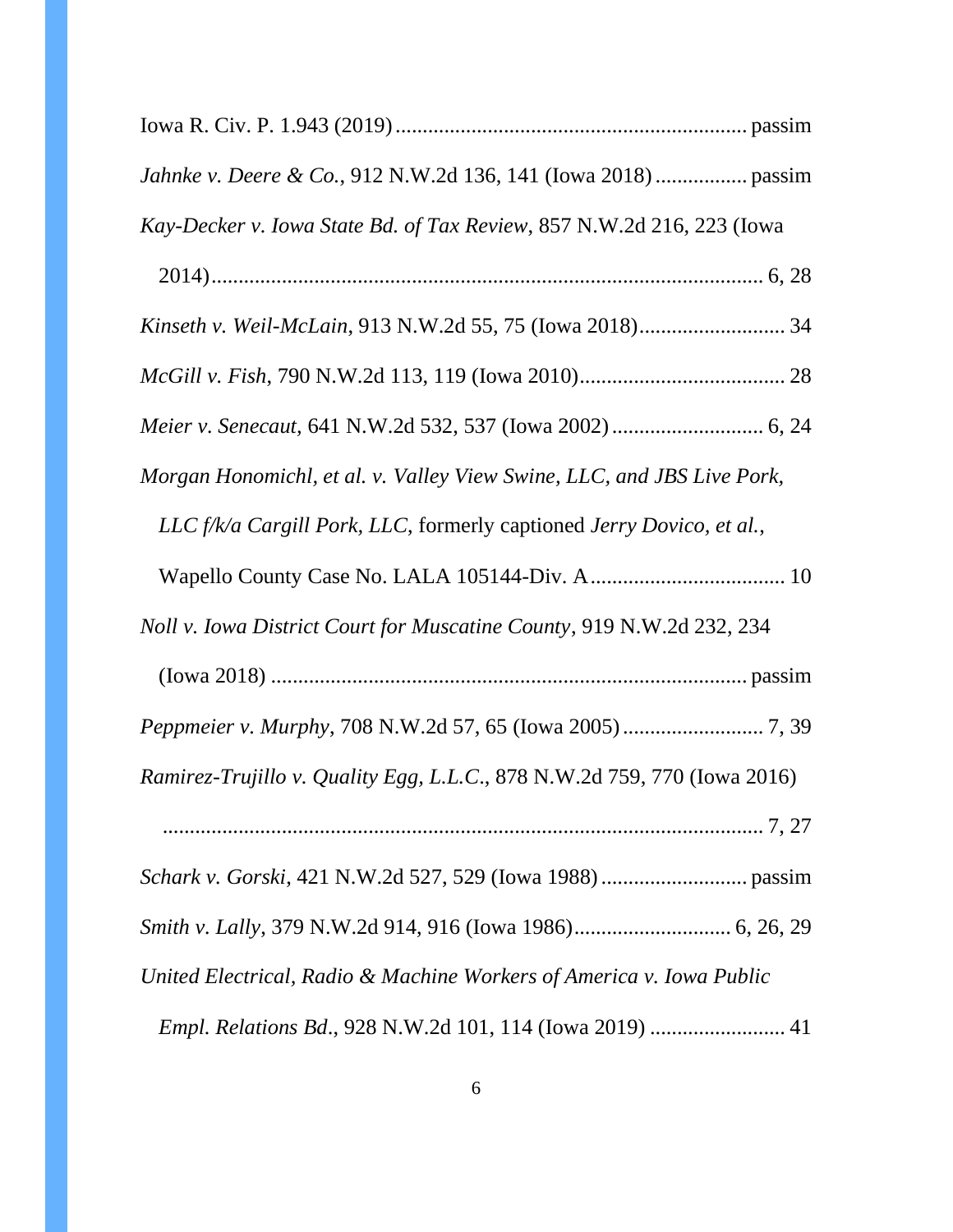| Woody v. Machin, 380 N.W.2d 727, 730 (Iowa 1986) 7, 8, 41, 45          |  |
|------------------------------------------------------------------------|--|
| Zimmerman v. Iowa Dist. Ct. for Benton County, 480 N.W.2d 70, 74 (Iowa |  |
|                                                                        |  |

# **Statutes**

# **Other Authorities**

| 18A Charles Alan Wright, Arthur R. Miller & Edward H. Cooper, Federal             |
|-----------------------------------------------------------------------------------|
| <i>Practice and Procedure section 4435, at 132-35 &amp; 134 n.7 (2d ed. 2002)</i> |
|                                                                                   |
|                                                                                   |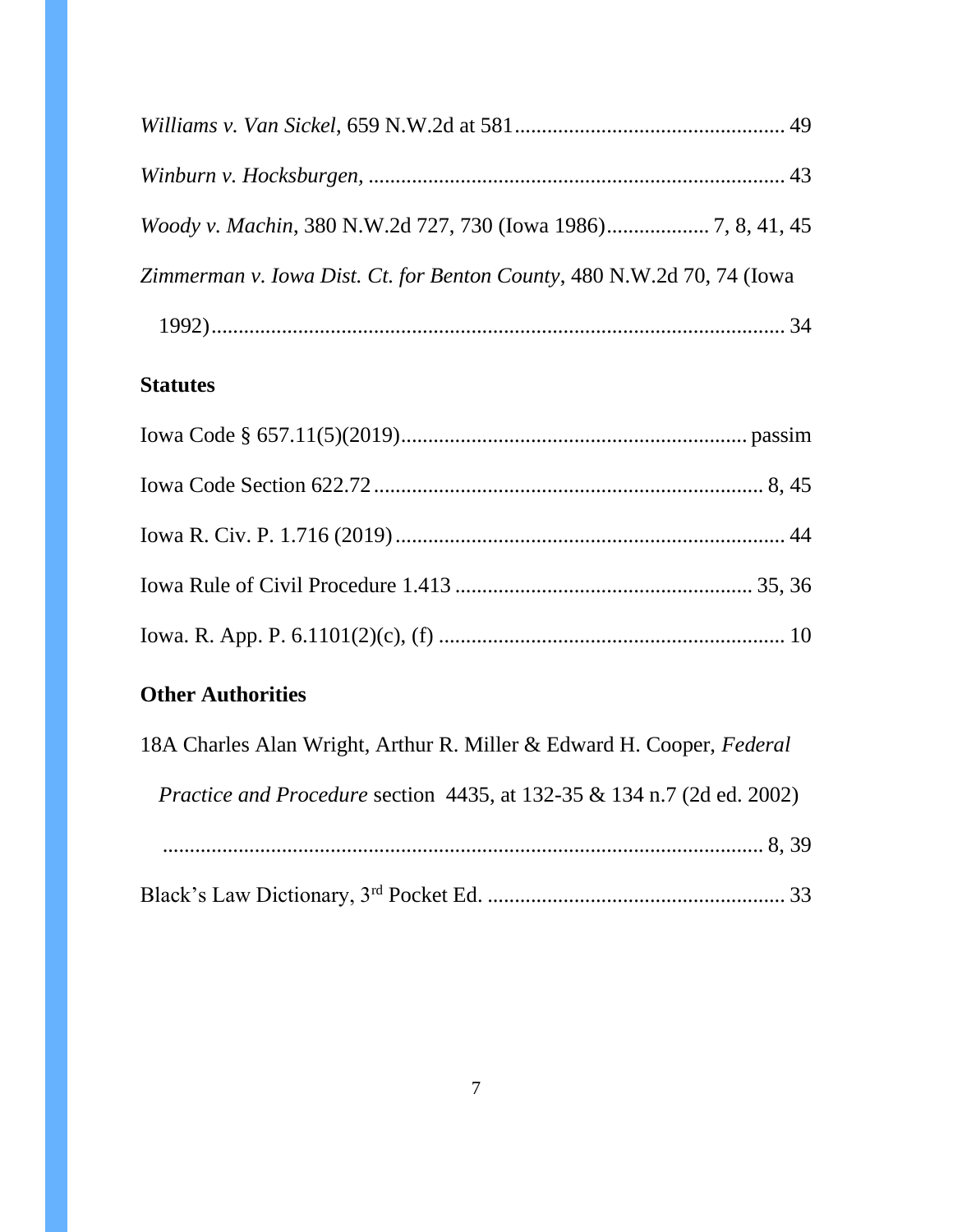#### **STATEMENT OF ISSUES PRESENTED FOR REVIEW**

# <span id="page-7-0"></span>**ISSUE I: THE DISTRICT COURT ERRED IN FINDING PLAINTIFFS LIABLE FOR COSTS AND EXPENSES UNDER IOWA CODE SECTION 657.11(5) BECAUSE THEY DID NOT BRING CLAIMS AS PART OF A LOSING CAUSE OF ACTION AND THEIR CLAIMS WERE NOT FRIVOLOUS.**

*City of Sioux City v. Freese,* 611 N.W.2d 777, 779 (Iowa 2000)

*Coker v. Abell-Howe Co.,* 491 N.W.2d 143, 151 (Iowa 1992)

*Darrah v. Des Moines General Hosp*., 436 N.W.2d 53, 55 (Iowa 1989)

*Gacke v. Pork Xtra, L.L.C.*, 684 N.W.2d 168, 178 (Iowa 2004)

*Gardin v. Long Beach Mortg. Co*., 661 N.W.2d 193, 197 (Iowa 2003)

*Hamilton v. City of Urbandale*, 291 N.W.2d 15, 17 (Iowa 1980)

*Honomichl v. Valley View Swine, LLC*, 914 N.W.2d 223, 228 (Iowa 2018)

*Jahnke v. Deere & Co.*, 912 N.W.2d 136, 141 (Iowa 2018)

*Kay-Decker v. Iowa State Bd. of Tax Review*, 857 N.W.2d 216, 223 (Iowa 2014)

*Kinseth v. Weil-McLain*, 913 N.W.2d 55, 75 (Iowa 2018)*Meier v. Senecaut,*  641 N.W.2d 532, 537 (Iowa 2002)

*Noll v. Iowa District Court for Muscatine County*, 919 N.W.2d 232, 234 (Iowa 2018)

*Schark v. Gorski*, 421 N.W.2d 527, 529 (Iowa 1988)

*Smith v. Lally*, 379 N.W.2d 914, 916 (Iowa 1986)

*Ramirez-Trujillo v. Quality Egg, L.L.C*., 878 N.W.2d 759, 770 (Iowa 2016)

*Zimmerman v. Iowa Dist. Ct. for Benton County*, 480 N.W.2d 70, 74 (Iowa 1992)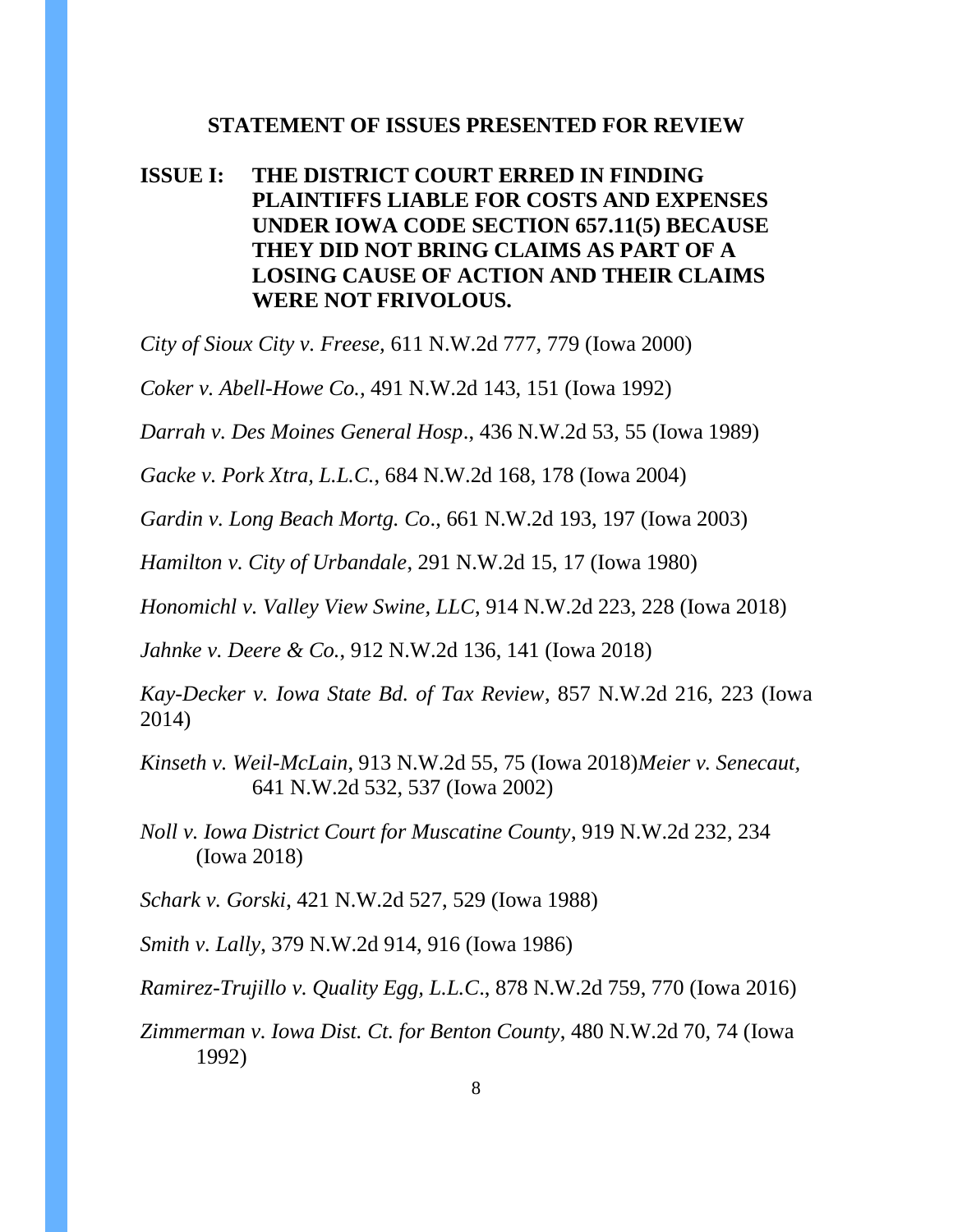Iowa R. Civ. P. 1.943 (2019)

Iowa Code Chapter 625

Iowa Code § 657.11(5)(2019)

# **ISSUE II: THE DISTRICT COURT ALSO ERRED IN FINDING THAT A SECOND VOLUNTARY DISMISSAL UNDER IOWA R. CIV. P. 1.943 EXPOSES A PLAINTIFF TO ALL COSTS AVAILABLE UNDER IOWA CODE CHAPTER 625.**

*City of Sioux City v. Freese,* 611 N.W.2d 777, 779 (Iowa 2000)

*Coker v. Abell-Howe Co.,* 491 N.W.2d 143, 151 (Iowa 1992)

*Grant v. Iowa Dist. Court for Hancock Cty.,* 492 N.W.2d 683, 685 (Iowa 1992)

*Jahnke v. Deere & Co.*, 912 N.W.2d 136, 141 (Iowa 2018)

*Noll v. Iowa District Court for Muscatine County*, 919 N.W.2d 232, 234 (Iowa 2018)

*Peppmeier v. Murphy*, 708 N.W.2d 57, 65 (Iowa 2005)

*Schark v. Gorski*, 421 N.W.2d 527, 529 (Iowa 1988)

*United Electrical, Radio & Machine Workers of America v. Iowa Public Empl. Relations Bd*., 928 N.W.2d 101, 114 (Iowa 2019)

*Woody v. Machin*, 380 N.W.2d 727, 730 (Iowa 1986)

18A Charles Alan Wright, Arthur R. Miller & Edward H. Cooper, *Federal Practice and Procedure* section 4435, at 132-35 & 134 n.7 (2d ed. 2002)

Iowa Code Chapter 625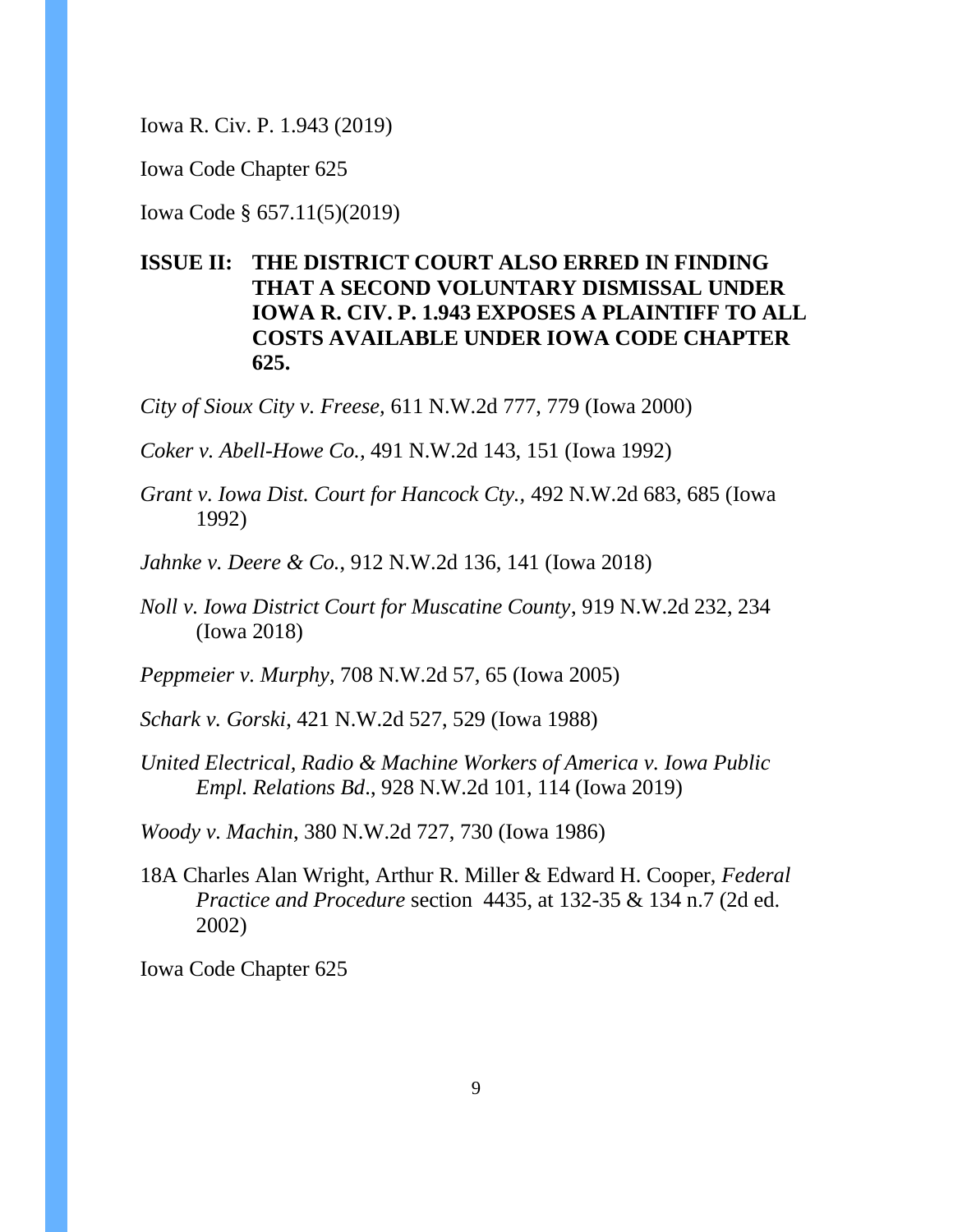# **ISSUE III: THE DISTRICT COURT ERRED IN THE AMOUNT OF JUDGEMNT ENTRY BECAUSE THE COSTS AND EXPENSES AWARDED ARE NOT RECOVERABLE.**

*City of Sioux City v. Freese,* 611 N.W.2d 777, 779 (Iowa 2000)

*Coker v. Abell-Howe Co.,* 491 N.W.2d 143, 151 (Iowa 1992)

*Noll v. Iowa District Court for Muscatine County*, 919 N.W.2d 232, 234 (Iowa 2018)

*Winburn v. Hocksburgen,* Poweshiek County Case No. LALA002187

*Woody v. Machin*, 380 N.W.2d 727, 730 (Iowa 1986)

Iowa R. Civ. Pr. 1.716

Iowa Code Section 622.72

## **ISSUE IV: THIS COURT SHOULD AWARD MERRILL AND FRESCOLN APPELLATE ATTORNEY FEES.**

*E. Iowa Plastics, Inc. v. PI, Inc.*, 889 F.3d 454, 458 (8th Cir. 2018)

*Fennelly v. A-1 Mach. & Tool Co.*, 728 N.W.2d 163, 181 (Iowa 2006)

*Hockenberg Equipment Co. v. Hockenberg's Equipment & Supply Co.,*510 N.W.2d 153, 159-60 (Iowa 1993)

*In re Marriage of Okland*, 699 N.W.2d 260, 270 (Iowa 2005)

*In re Marriage of Wood*, 567 N.W.2d 680, 684 (Iowa Ct. App. 1997)

*Williams v. Van Sickel*, 659 N.W.2d 572, 579 (Iowa 2003)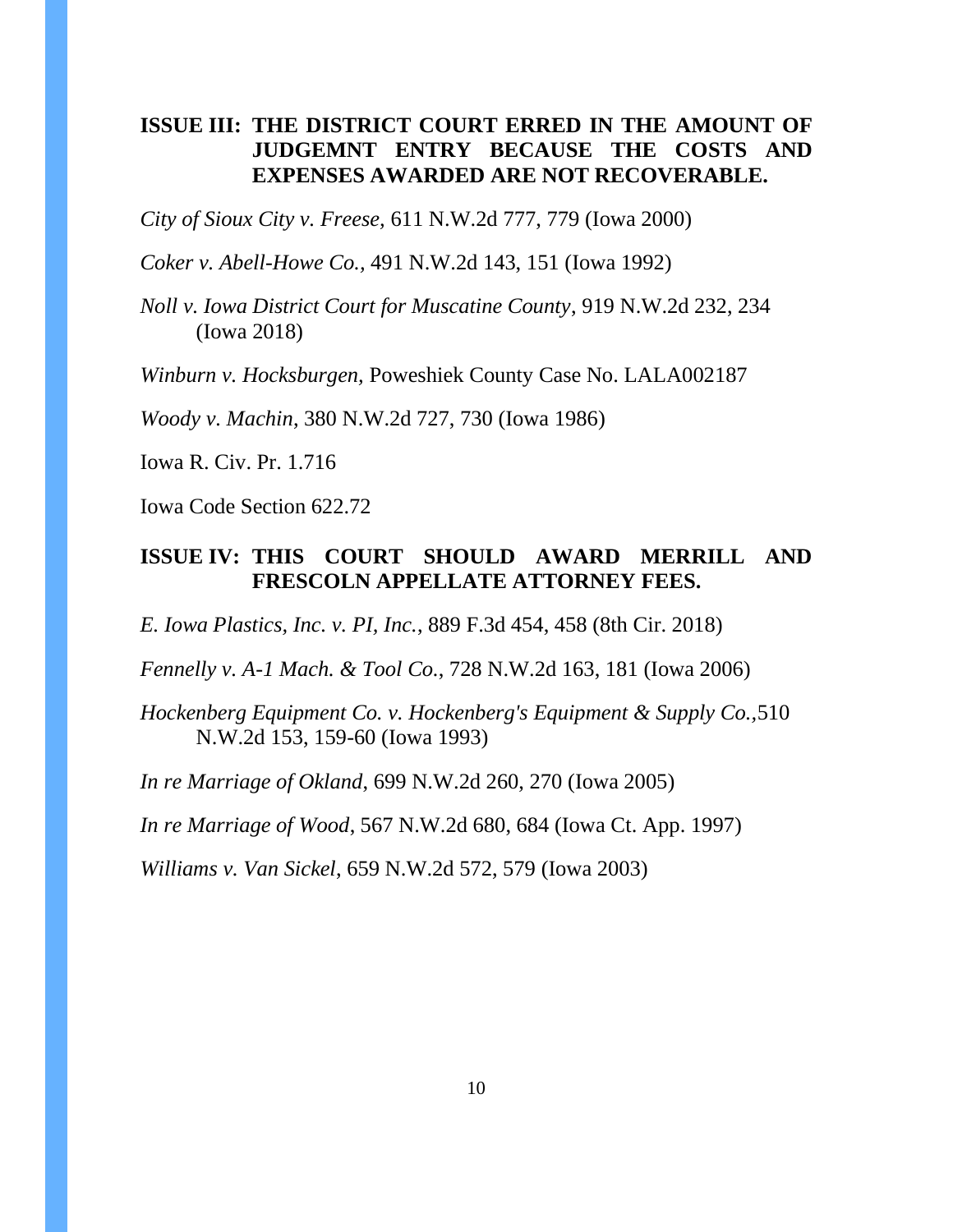#### **ROUTING STATEMENT**

<span id="page-10-0"></span>The Iowa Supreme Court should retain this case as it involves a substantial issue of first impression regarding the award of costs and expenses to confinement operators under Iowa Code section 657.11(5). Retention is further warranted as this case involves substantial questions of enunciating or changing legal principles concerning the historically liberal application of the so-called "two dismissal rule" arising out of Iowa Rule of Civil Procedure 1.943. *See* Iowa. R. App. P. 6.1101(2)(c), (f) (criteria for retention).

#### **STATEMENT OF THE CASE**

<span id="page-10-1"></span>This appeal arises from and is a companion to the ongoing litigation in the Iowa District Court for Wapello County captioned *Honomichl, et al. v. Valley View Swine et al*. <sup>1</sup> This Court previously ruled on the interlocutory appeal arising from the summary judgment order in the same litigation entered by the Iowa District Court for Wapello County, Annette J. Scieszinski, Judge.<sup>2</sup>

<sup>1</sup> *Morgan Honomichl, et al. v. Valley View Swine, LLC, and JBS Live Pork, LLC f/k/a Cargill Pork, LLC*, formerly captioned *Jerry Dovico, et al.*, Wapello County Case No. LALA 105144-Div. A

<sup>2</sup> *Honomichl v. Valley View Swine, LLC*, 914 N.W.2d 223, 226 (Iowa 2018).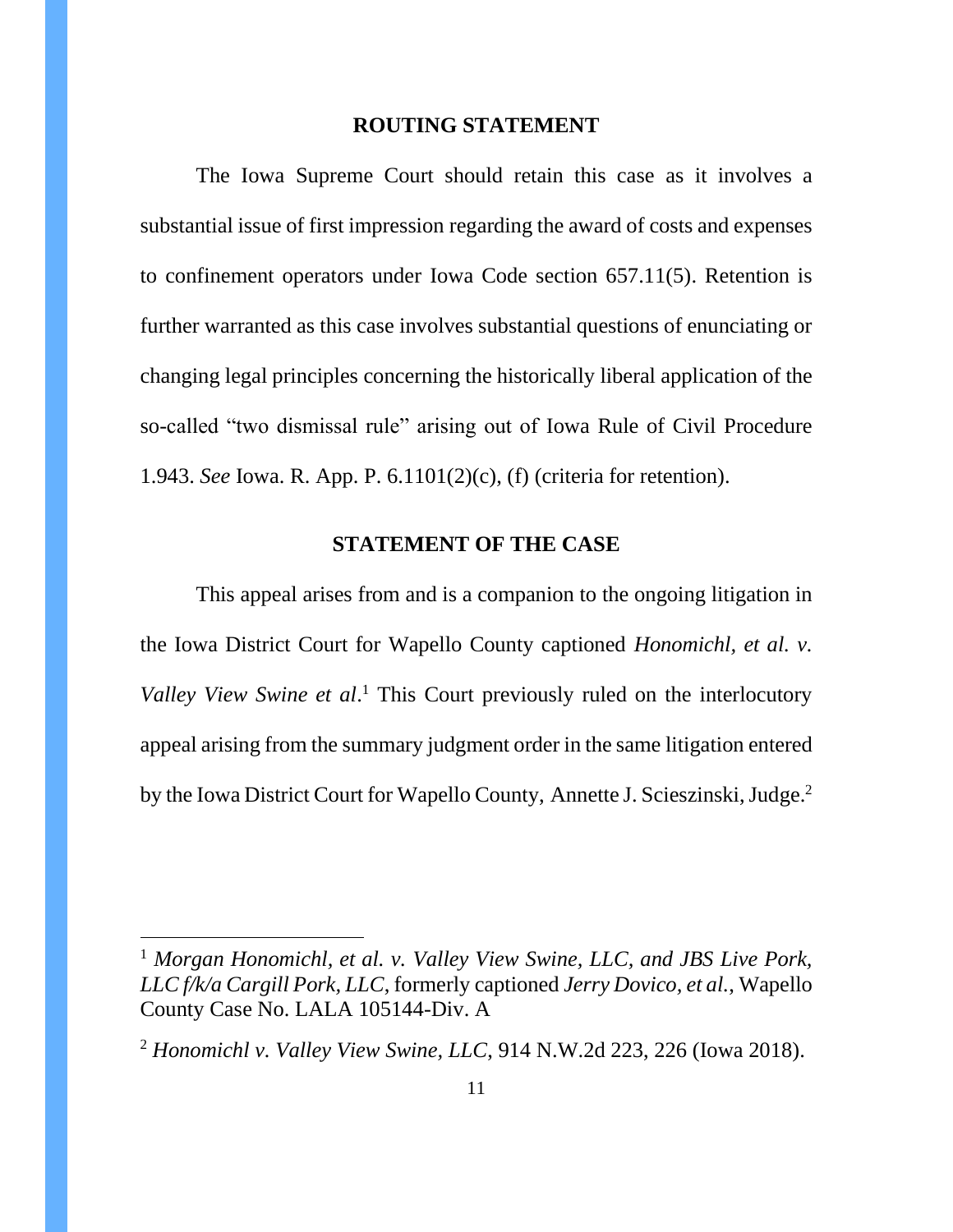Plaintiffs-Appellants Michael Merrill and Karen Frescoln are former plaintiffs who brought an action in nuisance for the smell emanating from confined animal feeding operations ("CAFOs") operated or populated by Defendants-Appellees Valley View Swine, LLC ("Valley View") and JBS Live Pork, LLC ("JBS"), successor in interest to Cargill Pork, LLC ("Cargill Pork") (collectively "CAFO Defendants"). App. 36.

Both Merrill and Frescoln have each voluntarily dismissed their claims, once in this action and previously in a related prior action, pursuant to Iowa Rule of Civil Procedure 1.943.<sup>3</sup> App. 34, 275, 389.

On November 21, 2013, a group of plaintiffs (including Merrill and Frescoln) filed a petition in Wapello County against various defendants including Valley View and Cargill Pork.<sup>4</sup> At that time, different counsel represented the Wapello County CAFO plaintiff group. Said prior counsel did

<sup>&</sup>lt;sup>3</sup> "A party may, without order of court, dismiss that party's own petition, counterclaim, cross-claim, cross-petition or petition of intervention, at any time up until ten days before the trial is scheduled to begin . . . . A dismissal under this rule shall be without prejudice, unless otherwise stated; but if made by any party who has previously dismissed an action against the same defendant, in any court of any state or of the United States, including or based on the same cause, such dismissal shall operate as an adjudication against that party on the merits, unless otherwise ordered by the court, in the interests of justice." Iowa R. Civ. P. 1.943 (2019).

<sup>4</sup> Wapello County Case No. LALA105087, App. 8.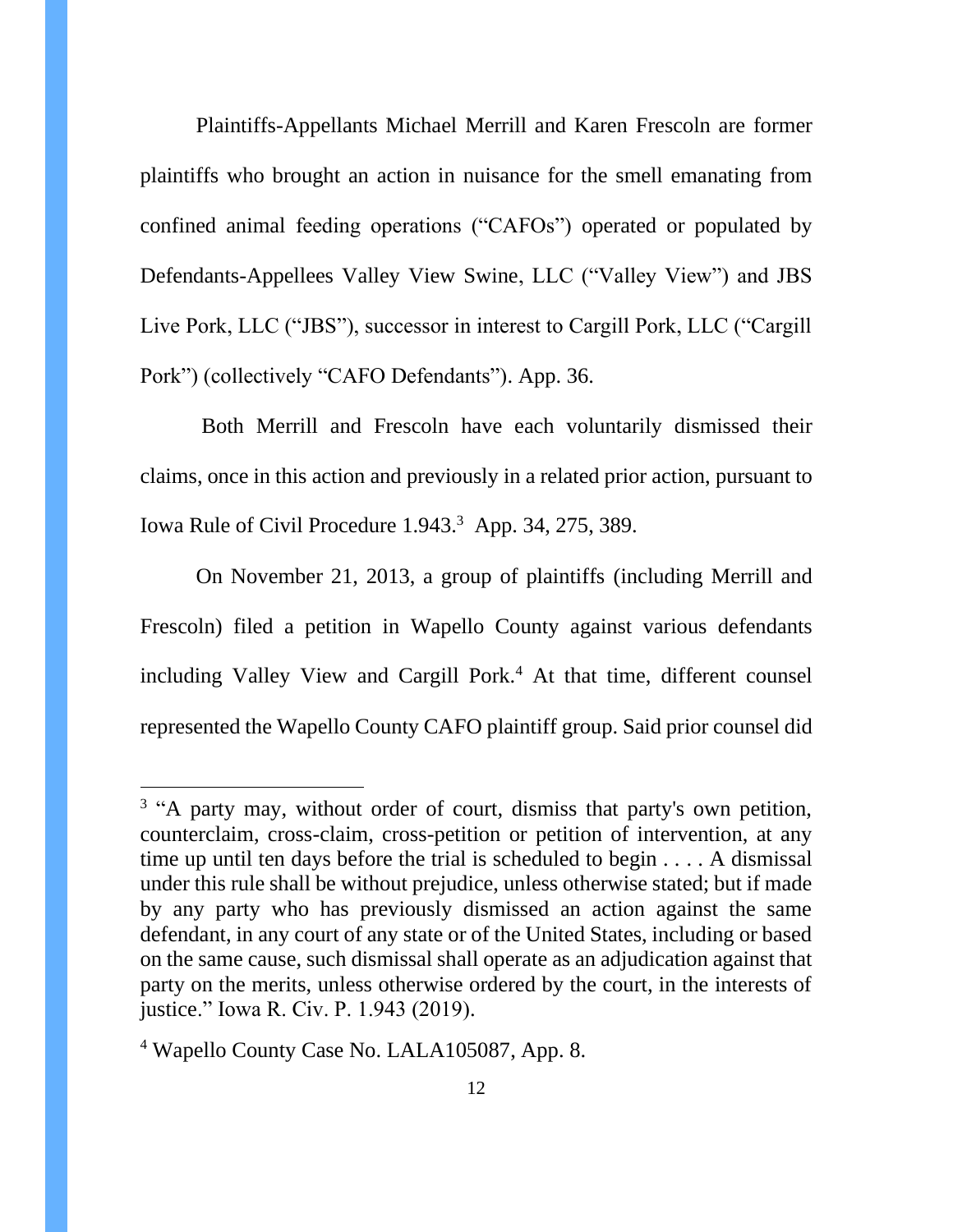not schedule mediation with those defendants, including CAFO Defendants here, prior to filing the nuisance petition as mandated by Iowa Code section 654B.3. <sup>5</sup> Prior counsel then filed the November 21, 2013 petition without attaching the mediation release therefrom as mandated by Iowa Code sections 654B.8 $^6$  and 657.10<sup>7</sup>. App. 8.

Consequently, the Wapello County CAFO plaintiff group was compelled to dismiss their claims without prejudice on January 2, 2014, pursuant to Iowa Rule of Civil Procedure 1.943, in order to comply with the mandatory mediation requirements upon refiling. App. 34. This Court noted this sequence of events in its decision on the interlocutory appeal arising out

<sup>&</sup>lt;sup>5</sup> "1. a. A person who is a farm resident, or other party, desiring to initiate a civil proceeding to resolve a dispute, shall file a request for mediation with the farm mediation service. The person shall not begin the proceeding until the person receives a mediation release . . . ." Iowa Code Ann. § 654B.3 (2019).

<sup>&</sup>lt;sup>6</sup> "4. If the parties waive mediation, or if a mediation agreement is not reached, the parties may sign a statement prepared by the mediator that mediation was waived or that the parties did not reach an agreement. If any party does not sign the statement, the mediator shall sign the statement. The statement constitutes a mediation release." Iowa Code Ann. § 654B.8 (2019).

<sup>&</sup>lt;sup>7</sup> "Notwithstanding this chapter, a person, required under chapter 654B to participate in mediation, shall not begin a proceeding subject to this chapter until the person receives a mediation release under section 654B.8 . . . ." Iowa Code Ann. § 657.10 (2019).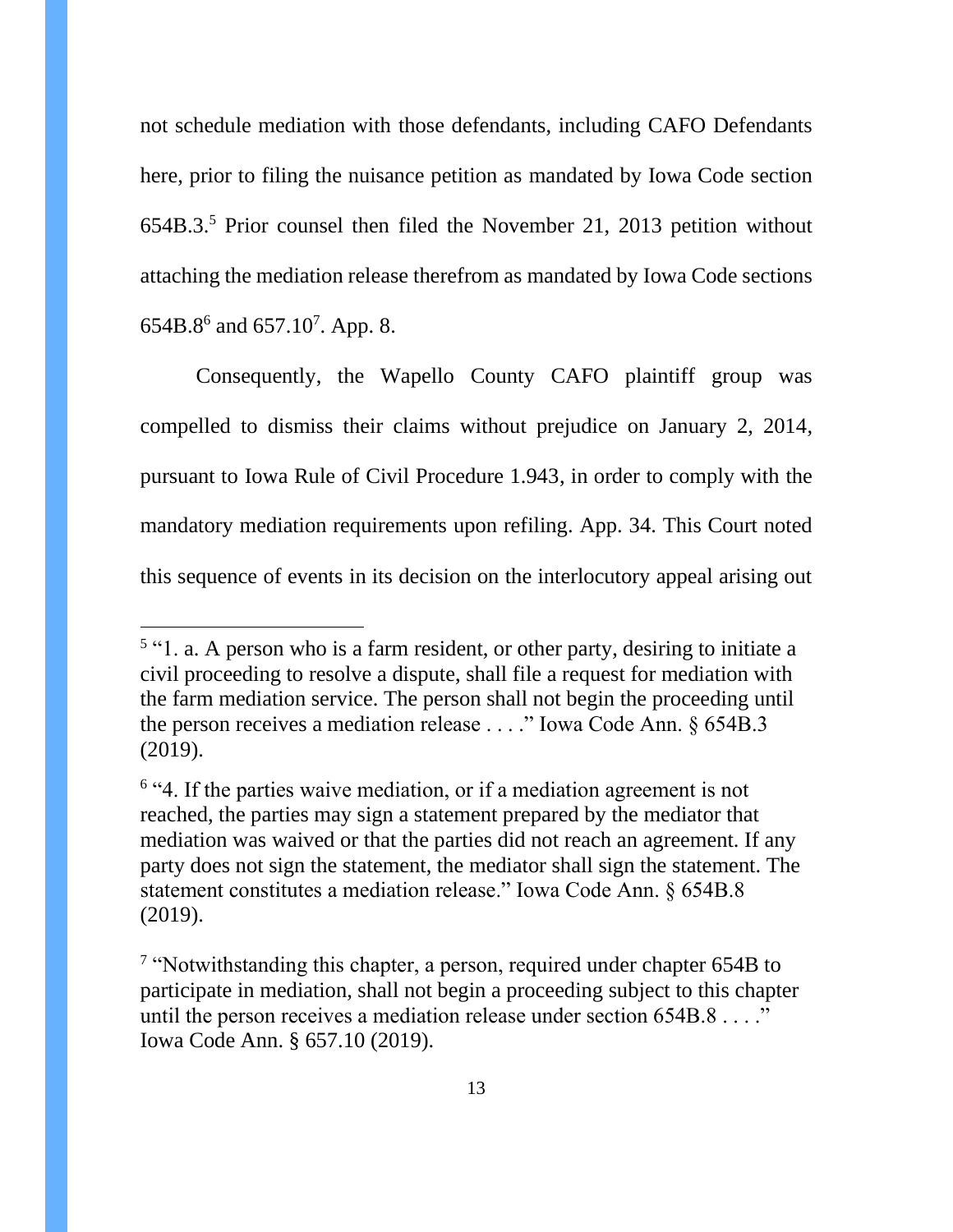of this litigation. *Honomichl v. Valley View Swine, LLC*, 914 N.W.2d 223, 228 (Iowa 2018).

On April 2, 2014, Frescoln and Merrill, along with sixty-seven other plaintiffs residing in Wapello and Jefferson County, refiled their petition alleging nuisance claims against the CAFO Defendants arising out of their CAFOs in Wapello County. App. 36.

The CAFO Defendants filed for summary judgment on October 6, 2015, alleging they were entitled to immunity pursuant to Iowa Code Chapter 657. See CAFO Defendants Motion for Summary Judgment, Statement of Facts, Brief and Exhibit list filed October 6, 2015.

Plaintiffs moved for partial summary judgment the same day, alleging that Iowa Code section 657.11(2) was unconstitutional as applied to their claims. See Plaintiffs Motion for Summary Judgment, Statement of Facts, Brief and Exhibit list filed October 6, 2015. Merrill voluntarily dismissed his claims for the second time on June 7, 2016. App. 275. On June 8, 2016, the district court granted Plaintiffs' motion for partial summary judgment, finding Iowa Code section 657.11(2) unconstitutional as applied to their claims, and simultaneously denying the CAFO Defendants' motion for summary judgment on that issue. June 8, 2016 Ruling on pretrial motions. On June 10,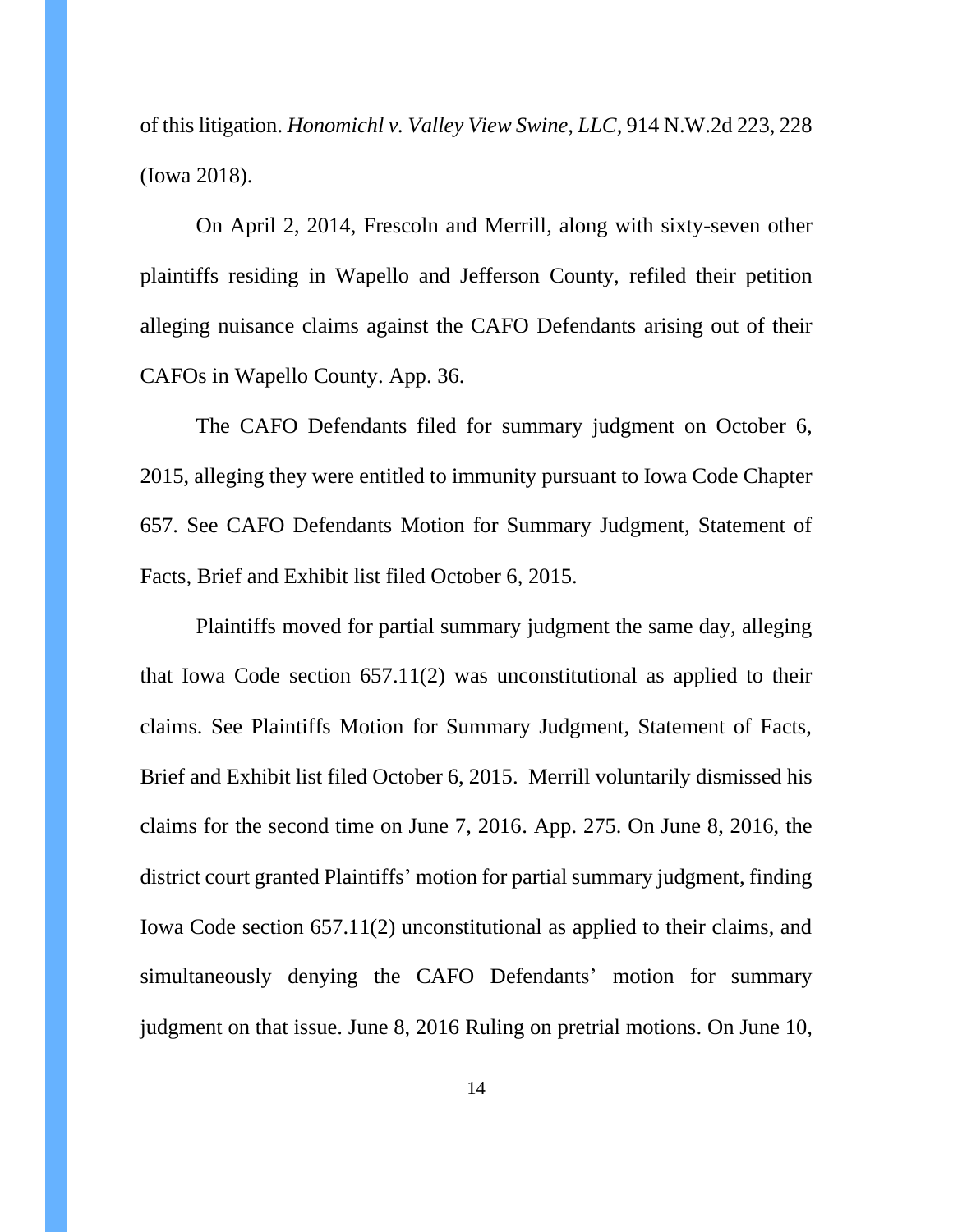2016, the CAFO Defendants filed a motion seeking costs and expenses against Merrill pursuant to Iowa Code section 657.11(5). App. 278. Merrill resisted the motion on June 24, 2016. App. 375.

On June 13, 2016, after Merrill was no longer a plaintiff, the CAFO Defendants filed for interlocutory appeal challenging the district court's denial of their summary judgment motion. The supreme court retained the appeal. The case was captioned *Honomichl v. Valley View Swine, LLC*, No. 16-1006. Following oral argument in February 2018, the supreme court issued its opinion in June 2018. *See Honomichl v. Valley View Swine, LLC*, 914 N.W.2d 223 (Iowa 2018). The court held that an unconstitutional as-applied challenge to section 657.11 cannot be disposed of summarily through a dispositive motion finding. *Id.* at 238. Rather, "a pretrial hearing, or an appropriate motion after the submission of all the evidence at trial, allows the district court to properly balance the *Gacke* factors with the legislative purpose of the statute to protect and promote animal agriculture in the state." *Id*. Therefore, what has become known as the "*Gacke* test"<sup>8</sup> requires an

<sup>8</sup> The *Gacke* test gets its name from the case of *Gacke v. Pork Xtra, LLC*, 684 N.W.2d 168 (Iowa 2004), from which a three-pronged test has arisen with respect to constitutional challenges to statutes attempting to limit the rights of a citizen of Iowa from pursuing nuisance claims against CAFO operators.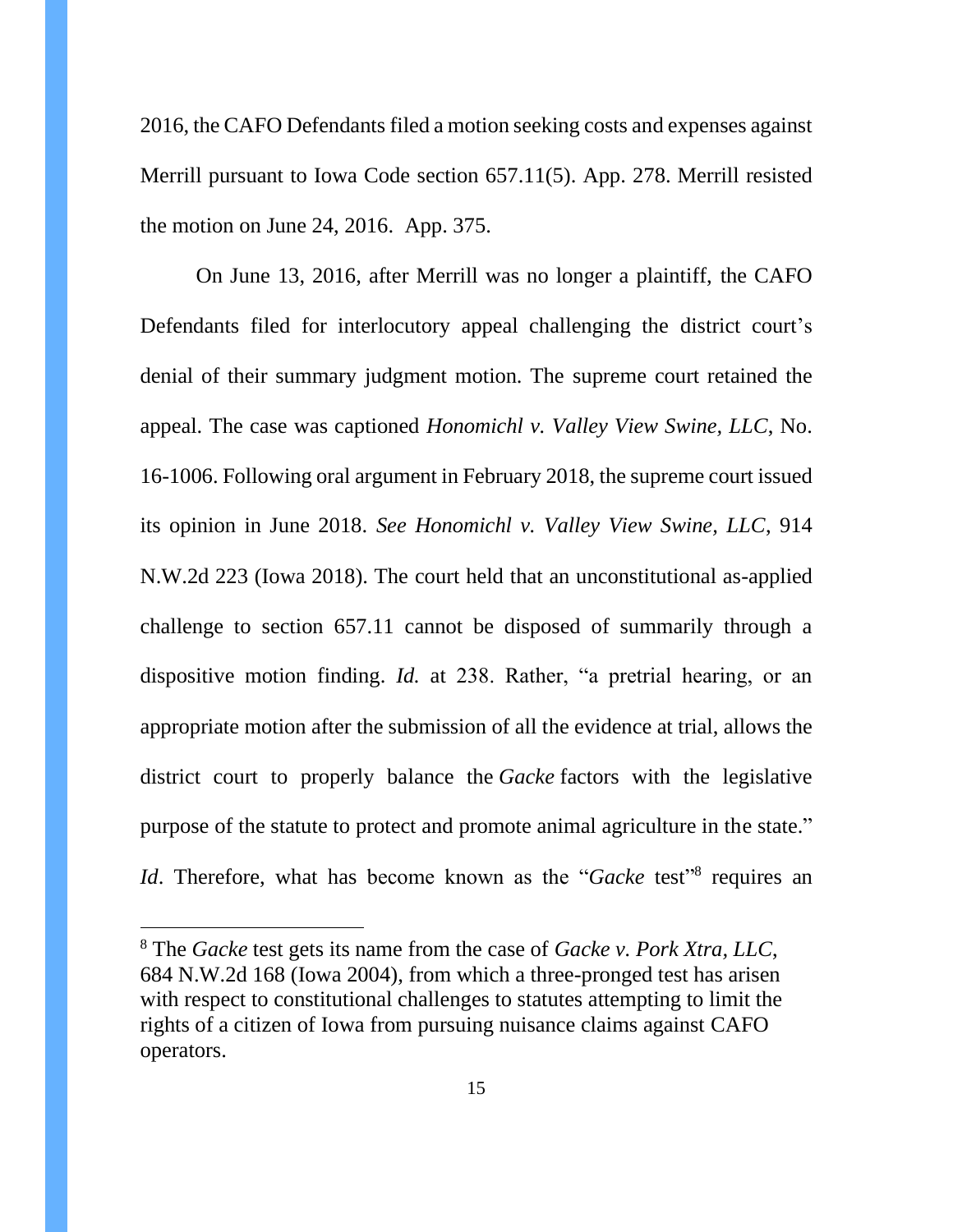evidentiary hearing in order to permit the district court to adequately determine if Iowa Code Chapter 657 is unconstitutional as applied to the facts of a particular plaintiff's claim. *See id.*

The *Honomichl* decision was filed July 19, 2018 and procedendo issued the same day.

Frescoln voluntarily dismissed her claims on September 24, 2018. App. 389. The CAFO Defendants moved for costs and expenses against Frescoln pursuant to Iowa Code section 657.11(5) on October 11, 2018. App. 391. Frescoln filed a resistance on October 22, 2018, which Merrill joined the same day. App. 545, 547.

On November 20, 2018, the district court heard the CAFO Defendants' motions for costs and expenses against Merrill and Frescoln. App. 1483. On December 11, 2018, the district court granted the CAFO Defendants' motions and invited them to submit requested costs. App. 1634. On February 5, 2019, JBS submitted a motion to amend or enlarge with its requested costs. App. 581 This was forty-one days after the fifteen-day deadline for a motion to amend or enlarge. *See* Iowa R. Civ. P. 1.904(2) and 1.1007. On February 8, 2019, Valley View followed suit, forty-four days late. App. 784. Merrill and Frescoln resisted the CAFO Defendants' motions as untimely.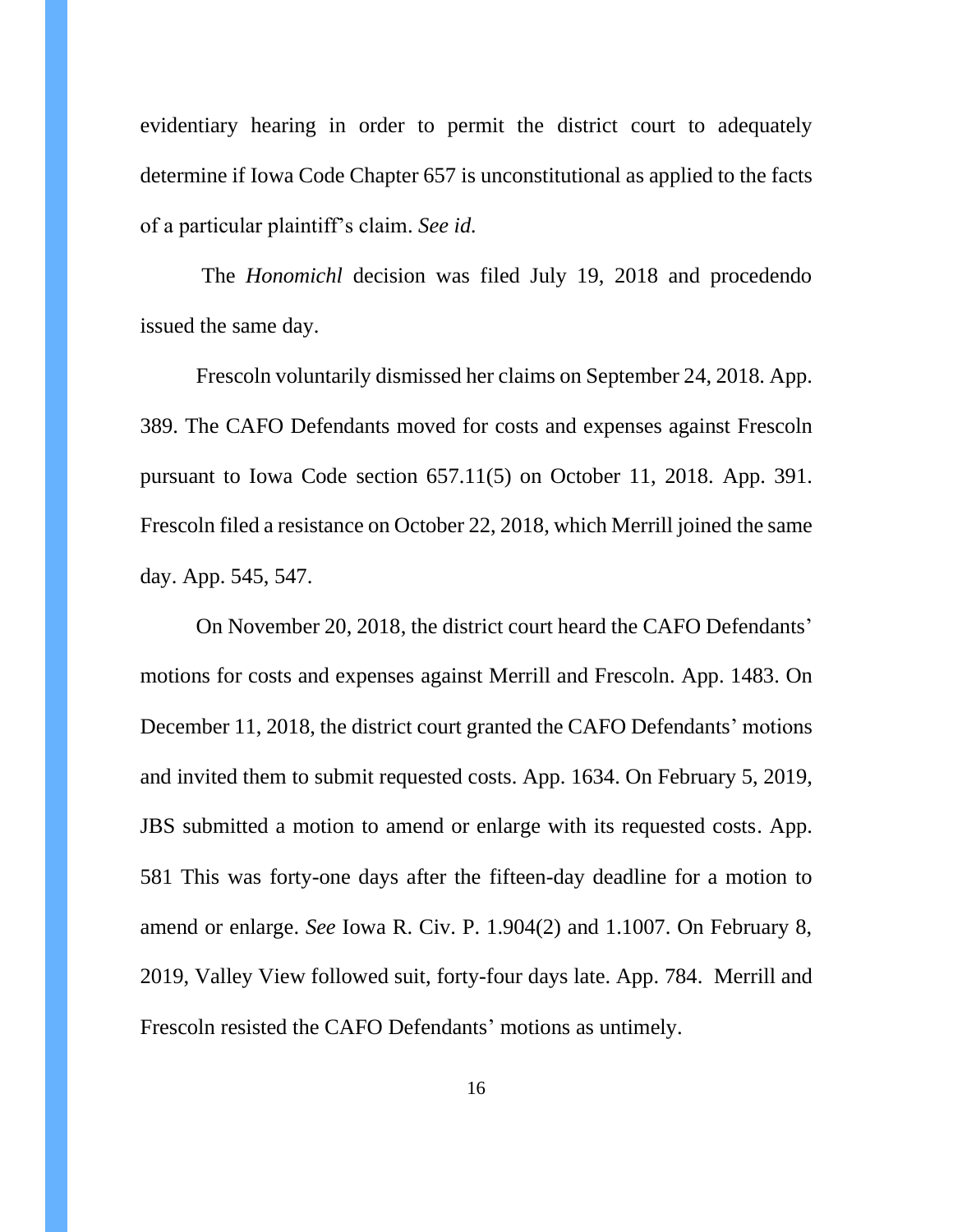In its Order for Hearing and Directing Proceedings entered February 18, 2019, the district court preserved the CAFO Defendants' untimely claims and recast, *sua sponte*, the motions specifically pled to amend and enlarge under Iowa Rule of Civil Procedure 1.904. February 18, 2019 Order for Hearing. The district court outlined its reasoning as follows:

"On February 5 and 8, 2019 the defendants filed respective Motions to Enlarge and Amend. Counsel for former defendants [sic] Karen Jo Frescoln and Michael Merrill subsequently filed a Resistance citing timeliness objections. The court deems the defendants' Motions to constitute applications for quantification of the costs and expenses which were awarded to the defendants in the court's December 11, 2018 Ruling on Motions for [Costs, Expenses, and Fees]. As such, the Motions/applications now before the court are not time-barred."

After hearing on March, 22, 2019, the district court awarded costs to both JBS and Valley View on April 19, 2019. App. 1646. The Judgment Entry on Costs and Expenses assessed total costs of \$9,317.27 against Merrill and \$9,184.25 against Frescoln. App.1656.

Merrill and Frescoln filed timely notice of appeal on May 16, 2019. App. 1659.

#### **STATEMENT OF FACTS**

<span id="page-16-0"></span>Karen Frescoln and Mike Merrill, with sixty-eight other plaintiffs residing in Wapello and Jefferson County, alleged nuisance claims against the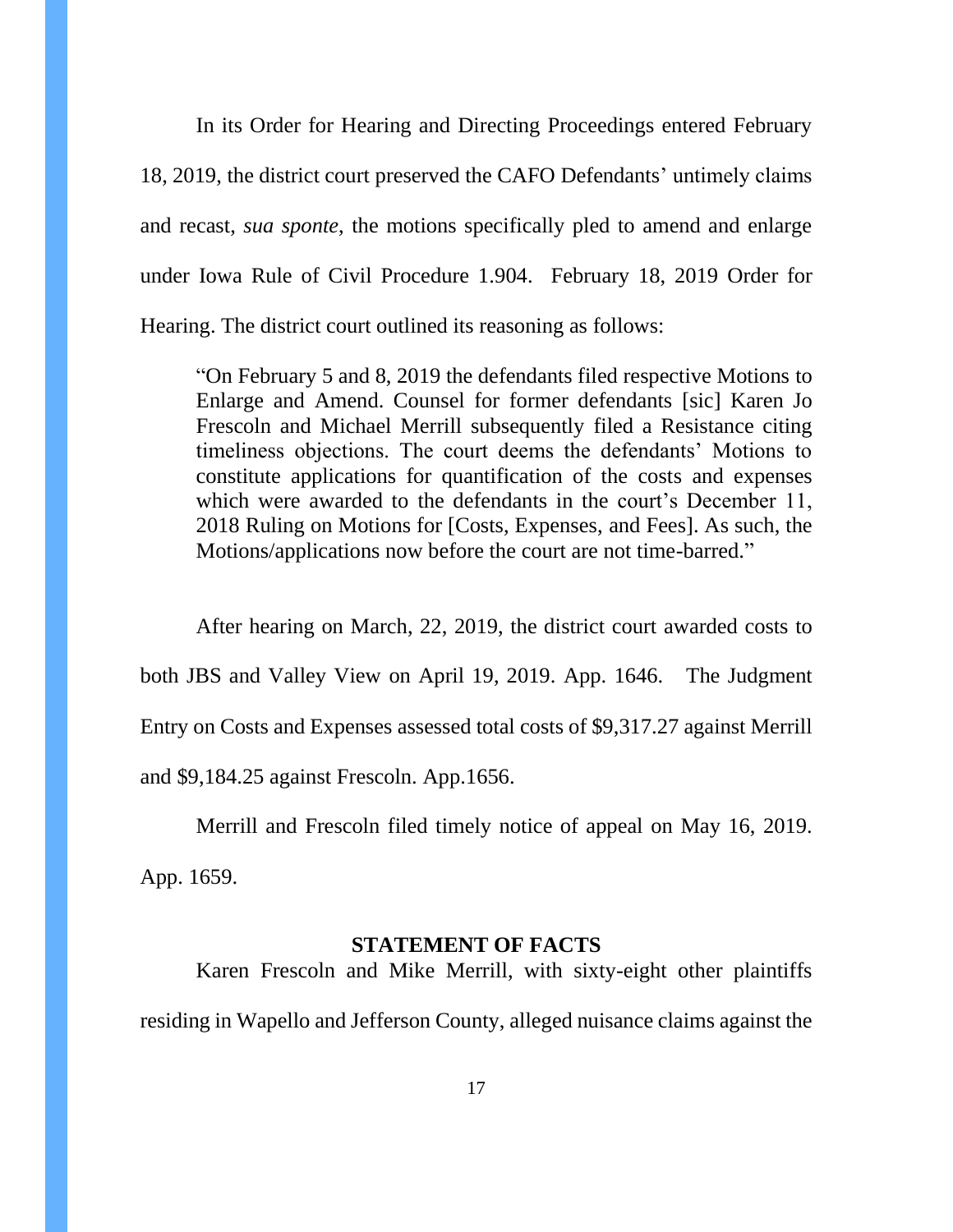defendants for the CAFO buildings in Wapello County. Defendant JBS is an integrator, a supplier and owner of hogs that it places in CAFOs operated by finishers who grow the hogs to market weight. Defendant Valley View is a finisher that owns the CAFOs at issue in Wapello County, Iowa. The two CAFOs are known as Valley View Site 1 and Valley View Site 2; they became operational in August 2013 and September 2013, respectively. (Jeff Adam Dep. Tr. 25:3-10, attached as Ex. E to 10/6/15 Pls. Statement of Facts ("Pls. MSJ Facts")<sup>9</sup>).

Due to the large number of plaintiffs, the district court divided the claims into three divisions, A, B, and C. Both Frescoln and Merrill were placed in division A. Eventually plaintiffs filed for partial summary judgment as to defendants' affirmative defenses relating to immunity under Chapter 657. In support of their motion, the plaintiffs submitted a statement of undisputed facts. *See generally* Pls. MSJ Facts filed Oct. 6, 2015. All deposition transcripts for the plaintiffs were attached thereto as Exhibit I. Plaintiffs' statement of undisputed facts individually detailed with supporting transcript citations that: (1) each of them resided on their property before the

<sup>&</sup>lt;sup>9</sup> Unless otherwise noted, the exhibits referenced herein are attached to Pls. MSJ Facts. *See generally* Pls. MSJ Facts.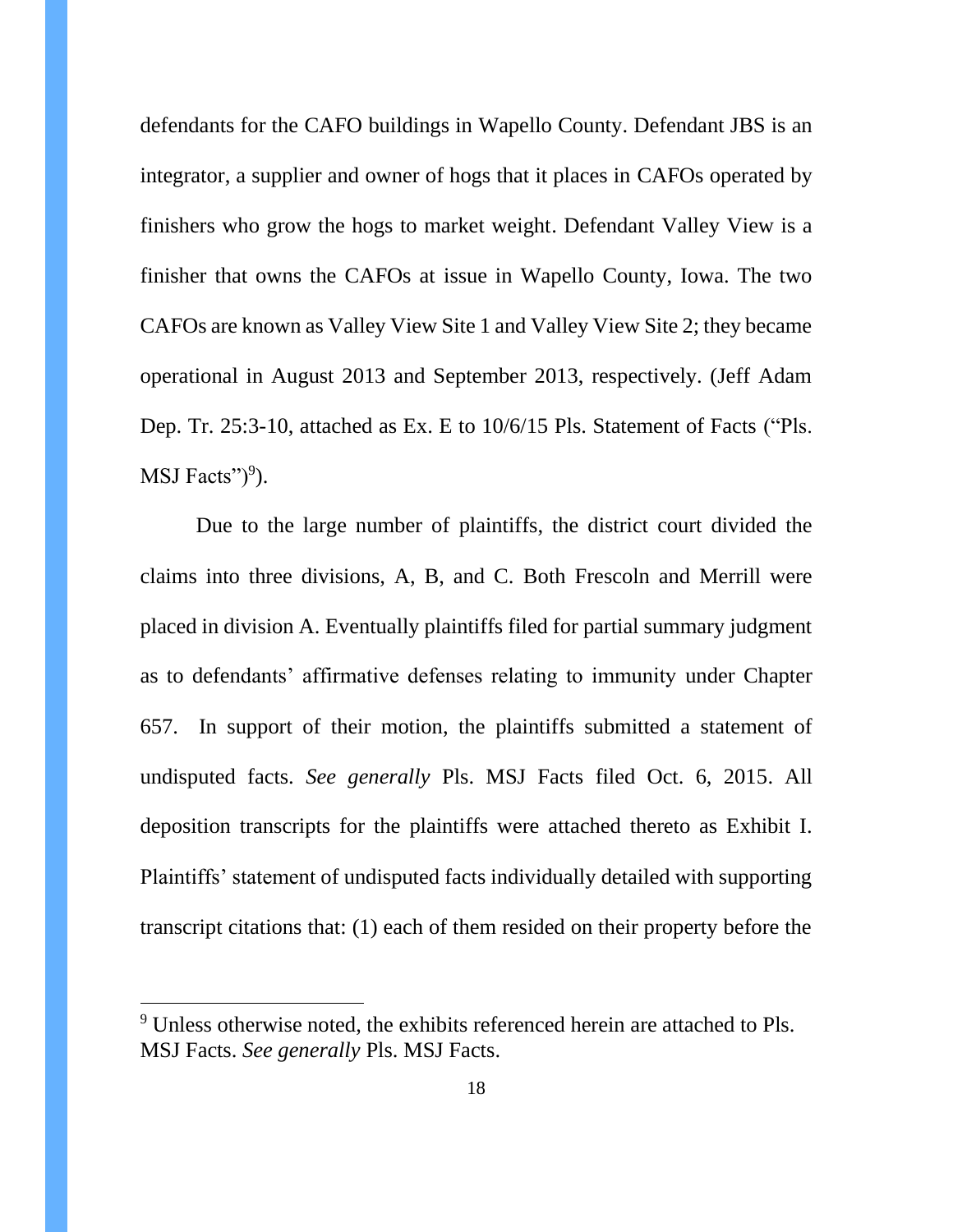CAFOs were built; (2) the CAFO Defendants' hog operations have substantially impaired the plaintiffs' use and enjoyment of the same; and (3) none have materially benefitted from Defendants' operations. Pls. MSJ Facts at 2-6.

Plaintiffs detailed these same facts in responding to the CAFO Defendants' statement of facts supporting its own summary judgment motion. October 30, 2015 Pls. Response to Def. Cargill Pork's Statement of Facts at 11-16. In arguing section 657.11 (2) was unconstitutional, Plaintiffs further illustrated how the CAFOs significantly interfere with their use and enjoyment of their property using specific examples from the deposition transcripts. Pls. MSJ at 8-10.

In denying the CAFO Defendants' request to dismiss plaintiffs' claims on the basis of immunity in section 657.11(2) (and granting plaintiffs' motion that the defenses in section 657.11(2) were unconstitutional and therefore unavailable), the district court issued summary rulings. June 8, 2016 Ruling on pretrial motions. The court did so "[i]n an exercise of judicial economy" due to the fast-approaching trial; accordingly, the court explicitly incorporated by reference "the parties' excellent, conscientious legal briefing" in their motions for summary judgment. *Id.*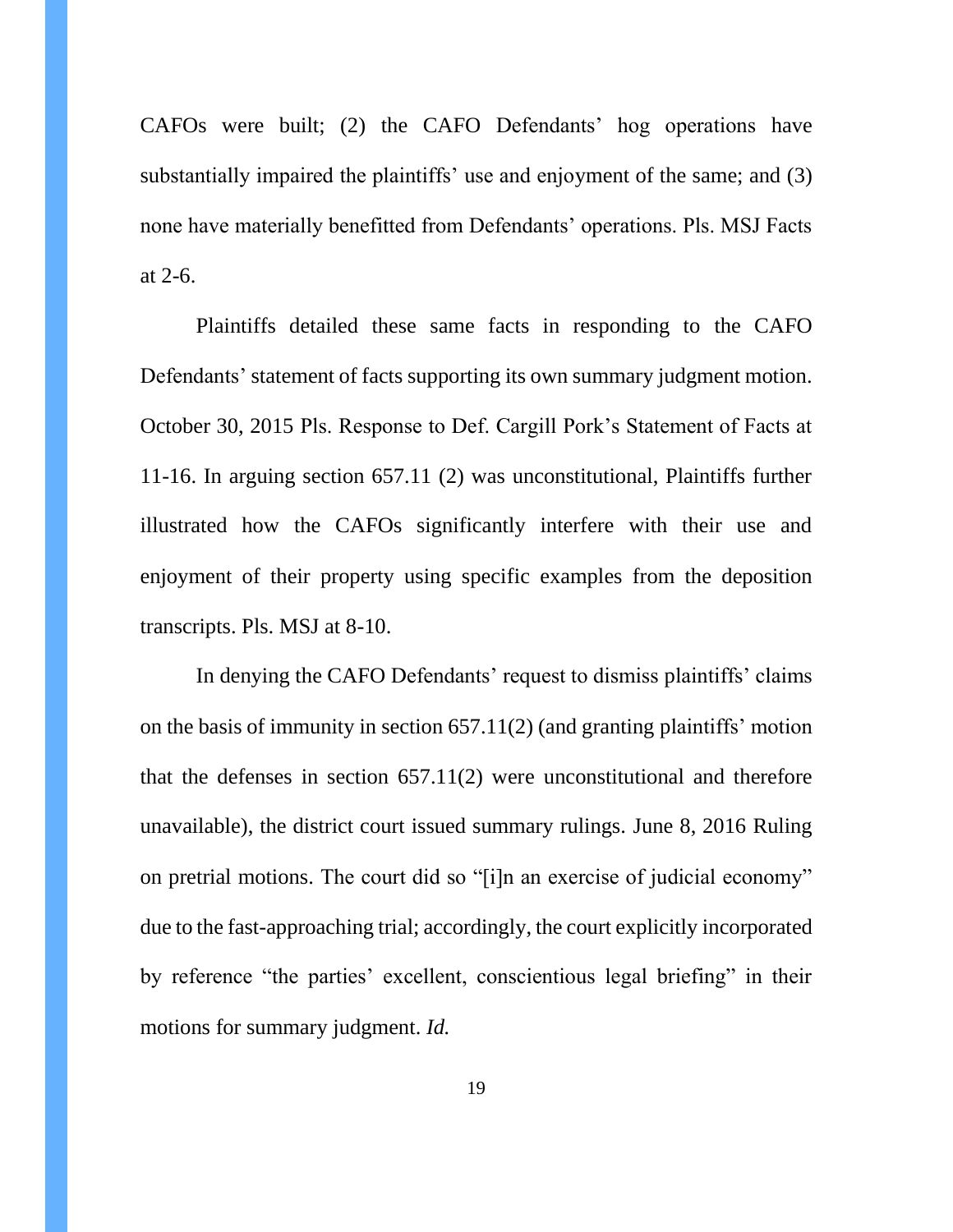The specific factual details the district court incorporated in declaring section 657.11(2) unconstitutional as applied include each plaintiffs' testimony as to the following:

### **KAREN JO FRESCOLN**

<span id="page-19-0"></span>In 2013, Karen Frescoln and her husband Robert owned and resided at the property locally known as 2256 Ash Avenue in Batavia, Iowa. App. 852, Frescoln Dep. Tr., 7:12-25. The Frescolns resided continuously on the farm from 1979 through 2013 and raised their children there. App. 853, Frescoln Dep. Tr., 8:1-3. The property is located no further than one half mile from each of the facilities. App. 924, Frescoln Dep. Tr., 79:10-15. The Frescoln property consisted of a homestead with a farmhouse on a century farm inherited from Robert's family. App. 859, Frescoln Dep. Tr., 14:8-20. Frescoln and her husband still own the farm property; her daughter, son-inlaw and grandchildren now reside in her former house, but she is on the property daily as their full-time childcare provider. App. 865, 866, 927, Frescoln Dep. Tr., 20:11-20, 21:12-22, 82:19-21. Robert was never a party to the litigation due to early onset Alzheimer's. App. 999, Frescoln Dep. Tr., 154:6-10.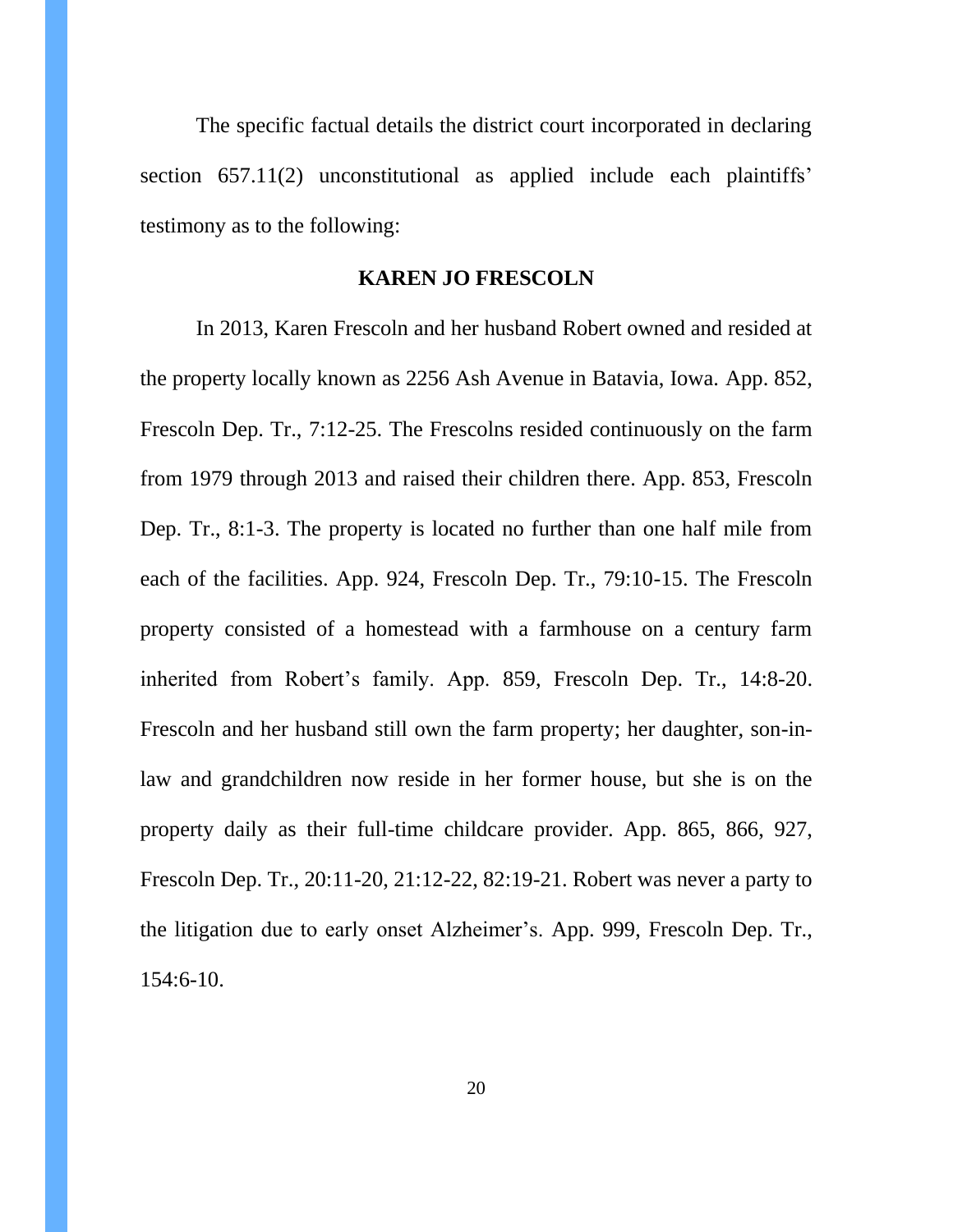Frescoln smelled an "[a]lmost daily smell" on her property from the Valley View CAFOs. App. 945, Frescoln Dep. Tr. 100:4-5. Frescoln described the smell as:

Decaying animal almost. Poop from a child's diaper type odor. Sometimes it can knock it just curls your toes, gags you, and it hangs in the air like a fog. Not every day, but enough, enough that it changes plans that you've made to be outside.

<span id="page-20-0"></span>App. 945, Frescoln Dep. Tr. 100:6-12.

#### **MICHAEL MERRILL**

Michael "Mike" Merrill grew up in Packwood, Iowa, approximately ten miles north of Fairfield. App. 1147, 1153, Merrill Dep. Tr., 14:12-14; 20:18- 20. He and his wife permanently settled in Batavia, Iowa in 1989, and bought their current home in 1991. App. 1151, Merrill Dep. Tr., 18:21-25. Mike has worked in automotive repair since high school, and his wife works for the Excel meat packing plant in Ottumwa formerly owned by Cargill Pork LLC. App. 1142, Merrill Dep. Tr., 9:5-14.

The Merrill home has an attached shop where Mike does automotive work in the evenings, in addition to his factory day job. Mike's home is just over three miles away from the most northerly Valley View site, and he "never noticed any odors prior to Valley View Farm -- Valley View Swine farm being built." App. 1216, Merrill Dep. Tr., 83:10-12. Mike experienced "intrusive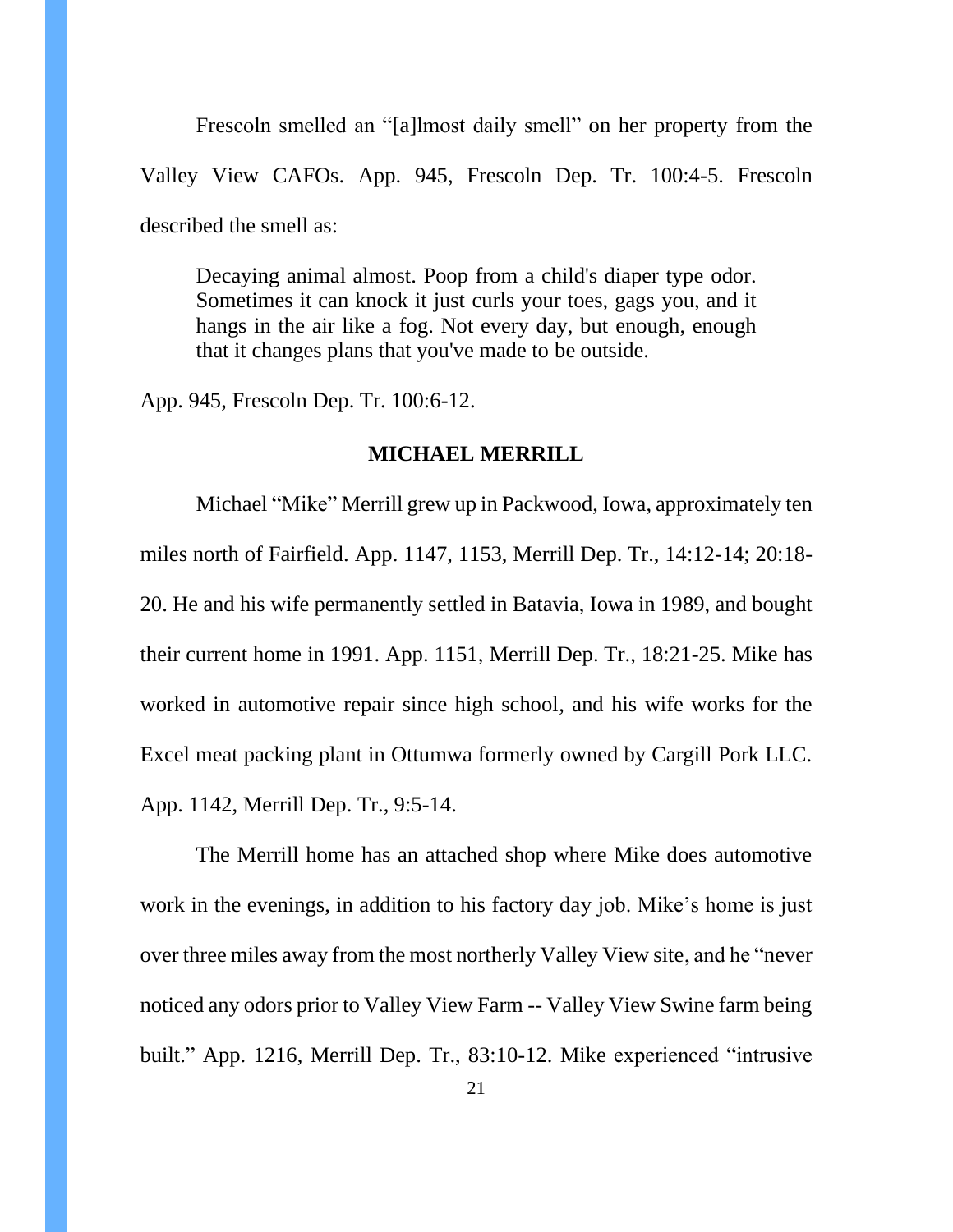odors" on his property from the Valley View CAFO when the wind is out of the south-southwest and it is humid. App. 1217, Merrill Dep. Tr., 84:7-20. Mike further testified that the "smell gets intrusive" on his property, in his garden and by his koi pond. (App. 1225, 1226, 1227, Merrill Dep. Tr., 92:23- 25; 93:22-25; 94:1-5. Estimating the number of days he smelled odor, Mike testified he smelled odor that interfered with his use and enjoyment of his property more than eight times a year in 2014 and six to twelve times in 2015 as of the date of his deposition on July 30, 2015. (App. 1238, 1239, Merrill Dep. Tr., 105:16-25; 106:1-25.

Both Merrill and Frescoln presented sufficient facts to survive summary judgment before the district court. Additionally, this Court noted in the *Honomichl* decision that "each of the parties presented genuine issues of material fact at the summary judgment stage that could lend themselves to a jury verdict for the nonmoving party." *Honomichl v. Valley View Swine, LLC*, 914 N.W.2d 223, 237 (Iowa 2018).

Additional facts are identified in the argument as necessary.

## **SUMMARY OF THE ARGUMENT**

<span id="page-21-0"></span>This case highlights ongoing issues with the Iowa Legislature's efforts to shield confinement operators from nuisance claims, often at the expense of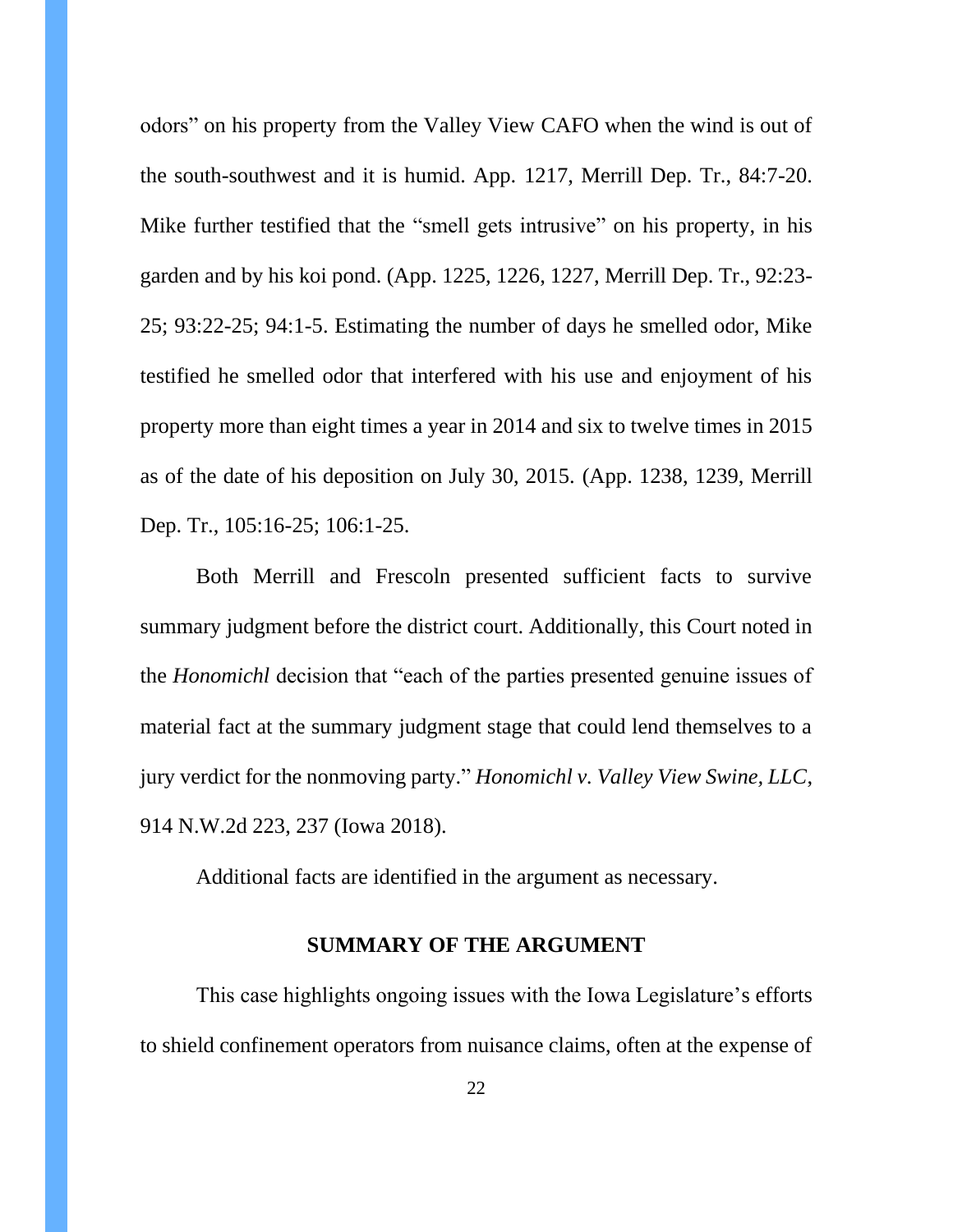long-time neighbors. It presents fundamental questions of public policy due to the district court's erroneous interpretation of the interplay between purported statutory immunity for CAFOs and civil procedure rules designed to encourage voluntary dismissals. As the facts imply, Merrill and Frescoln were part of efforts by former counsel for plaintiffs to maximize the number of plaintiffs beyond those traditionally involved in Iowa nuisance cases across several counties. Through no fault of Merrill and Frescoln, said former counsel failed to follow certain mediation preconditions to bringing suit and used up the first shot at voluntary dismissal under Rule 1.943. When new counsel came in and ultimately encouraged Merrill and Frescoln to voluntarily dismiss their claims, Merrill and Frescoln were left holding the bag for costs and expenses—even though there was never a trial or judgment and some of those costs and expenses originated in litigation to which Merrill and Frescoln were never parties. This was all contrary to Iowa law.

The district court erred in awarding costs and expenses of litigation to the CAFO Defendants following two lawful dismissals each by Merrill and Frescoln. "Plaintiffs should not at any time be discouraged from dismissing claims, especially ones that prove to be wholly without merit." *Schark v.*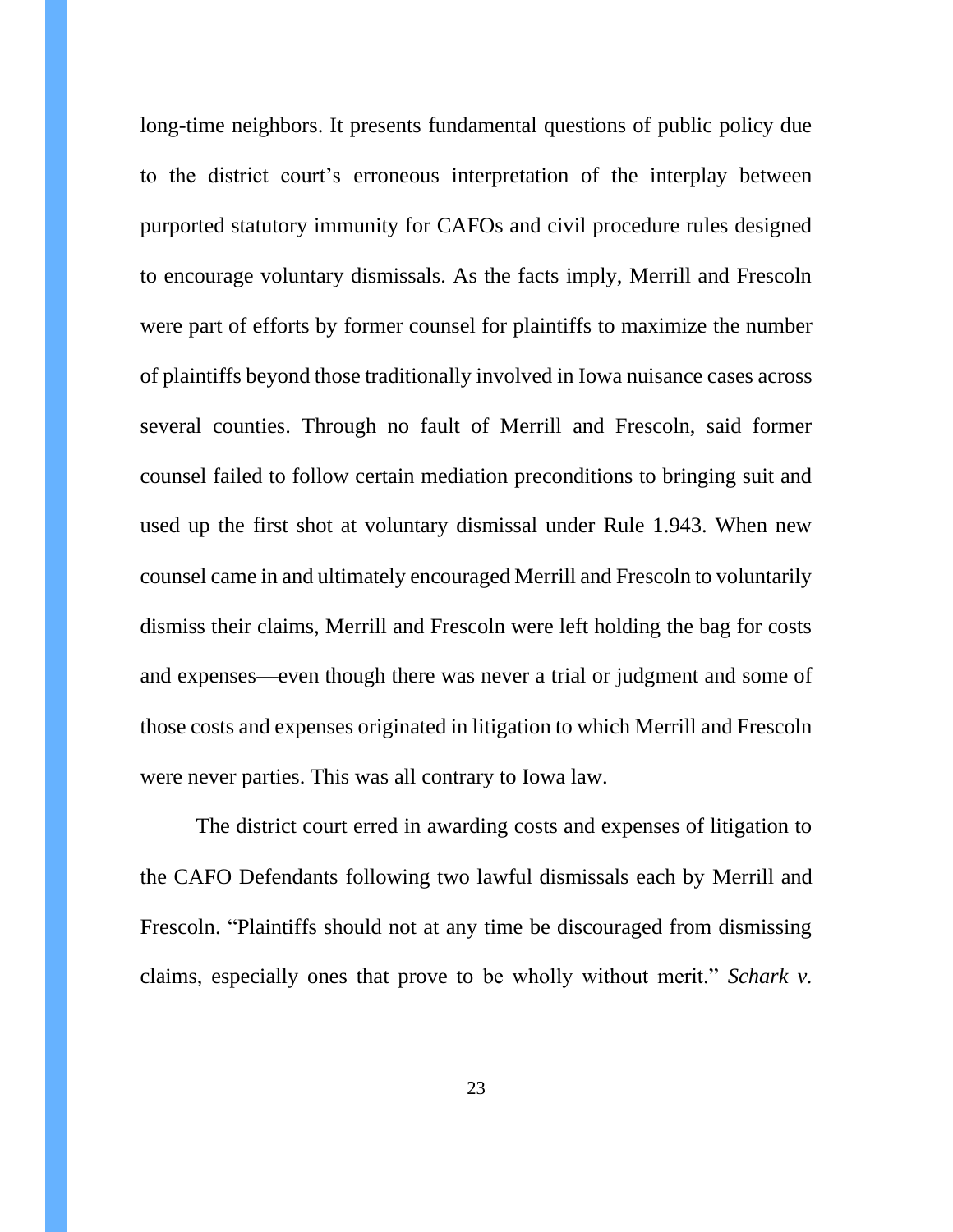*Gorski*, 421 N.W.2d 527, 529 (Iowa 1988). This Court should reverse the district court as detailed below.

Issue I states why Merrill and Frescoln's two voluntary dismissals of their claims do not constitute a "losing cause of action" for purposes of Iowa Code section 657.11(5), and that an award of costs and expenses under this provision was additionally unjustified because neither of them brought frivolous claims. Issue II sets forth the district court's error in further finding liability for costs and expense under Iowa Code Chapter 625. Issue III concerns the district court's error in the specific categories of costs and expenses awarded. Finally, Issue IV contains Merrill and Frescoln's request for appellate attorney fees.

# <span id="page-23-0"></span>**ISSUE I: THE DISTRICT COURT ERRED IN FINDING PLAINTIFFS LIABLE FOR COSTS AND EXPENSES UNDER IOWA CODE SECTION 657.11(5) BECAUSE THEY DID NOT BRING CLAIMS AS PART OF A LOSING CAUSE OF ACTION AND THEIR CLAIMS WERE NOT FRIVOLOUS.**

#### **PRESERVATION OF ERROR**

<span id="page-23-1"></span>"It is a fundamental doctrine of appellate review that issues must ordinarily be both raised and decided by the district court before we will decide them on appeal." *Meier v. Senecaut,* 641 N.W.2d 532, 537 (Iowa 2002)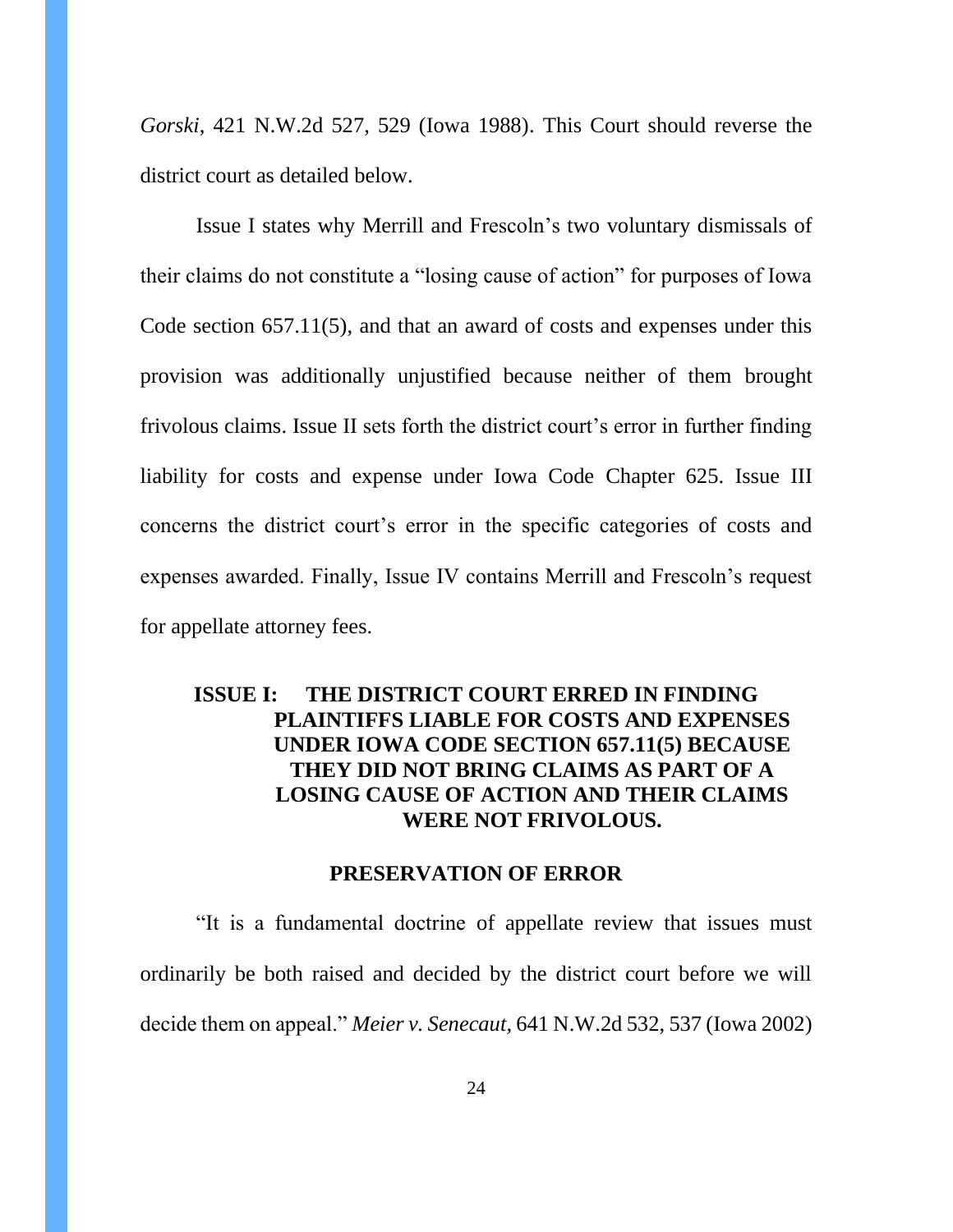(internal citation omitted). Plaintiffs preserved error in contesting the issues and errors argued below in the following filings preceding the Judgment Entry:

- June 24, 2016 Resistance of Former Plaintiff Michael Merrill to Motion for Judgment Costs and Expenses filed by Defendants JBS Pork, LLC and Valley View Swine, LLC filed on June 10, 2016. App. 375;
- October 22, 2018 Resistance of Former Plaintiff Karen Frescoln to Motion for Judgment Costs and Expenses filed by Defendants JBS Pork, LLC and Valley View Swine, LLC on October 11, 2018. App. 547;
- October 22, 2018 Joinder of Merrill to Frescoln Resistance. App. 545;
- February 13, 2019 Resistance by Former Plaintiffs Merrill and Frescoln to Rule 1.904(2) Motions to Enlarge and Amend filed by Defendants JBS Pork, LLC on February 5, 2019, and Valley View Swine, LLC on February 8, 2019,respectively;
- March 15, 2019 Objections by Merrill and Frescoln to Motions to [Quantify Costs and Expenses] filed by Defendants [App.797, 803] pursuant to the Order for Hearing and Directing Proceedings entered February 18, 2019; and
- 2019.03.16 Notice of Errata to Objections by Merrill and Frescoln.

Plaintiffs further preserved error and contested the issues and errors

argued below in hearings before the district court on November 20, 2018, and

March 22, 2019. App. 1514-1549, Motion for Judgment and Costs Tr. at 32-

67; App. 1596-1631, Hearing to Quantify Costs and Expenses Tr. at 32-67.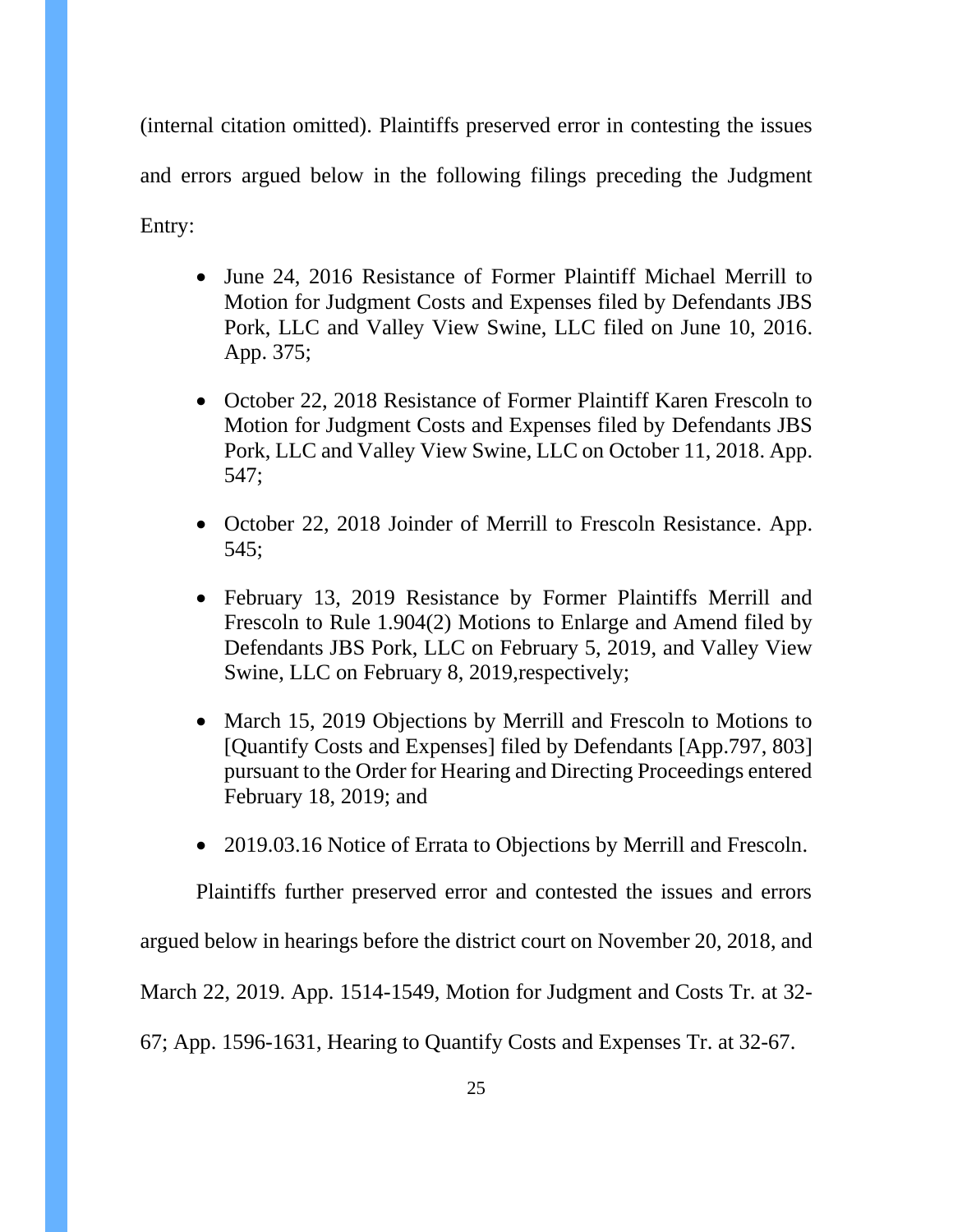#### **STANDARD OF REVIEW**

<span id="page-25-0"></span>The standard of review is for correction of errors at law. *See City of Sioux City v. Freese,* 611 N.W.2d 777, 779 (Iowa 2000) (citation omitted) (interpretation of the Iowa Rules of Civil Procedure); *Noll v. Iowa Dist. Ct. for Muscatine Cty.*, 919 N.W.2d 232, 234 (Iowa 2018) (interpretation of statutes); *Jahnke v. Deere & Co.*, 912 N.W.2d 136, 141 (Iowa 2018) (same).

#### **ARGUMENT**

<span id="page-25-1"></span>When the district court found that two voluntary dismissals pursuant to Iowa Rule of Civil Procedure 1.943 constitute a "losing cause of action" for purposes of 657.11(5), it failed to read the statute as a whole. Instead, it interpreted 657.11(5) in a manner that leads to an absurd result and diverges from historic Iowa precedent encouraging dismissals to prevent vexatious litigation. *See e.g. Scharck v. Gorski*, 421 N.W.2d 527, 529 (Iowa 1988); *see also Smith v. Lally*, 379 N.W.2d 914, 916 (Iowa 1986).

This appeal requires interpretation, as a matter of first impression, of the meaning of "losing cause of action" in Iowa Code Section 657.11(5):

If a court determines that a claim is frivolous, a person who brings the claim as part of a losing cause of action against a person who may raise a defense under this section shall be liable to the person against whom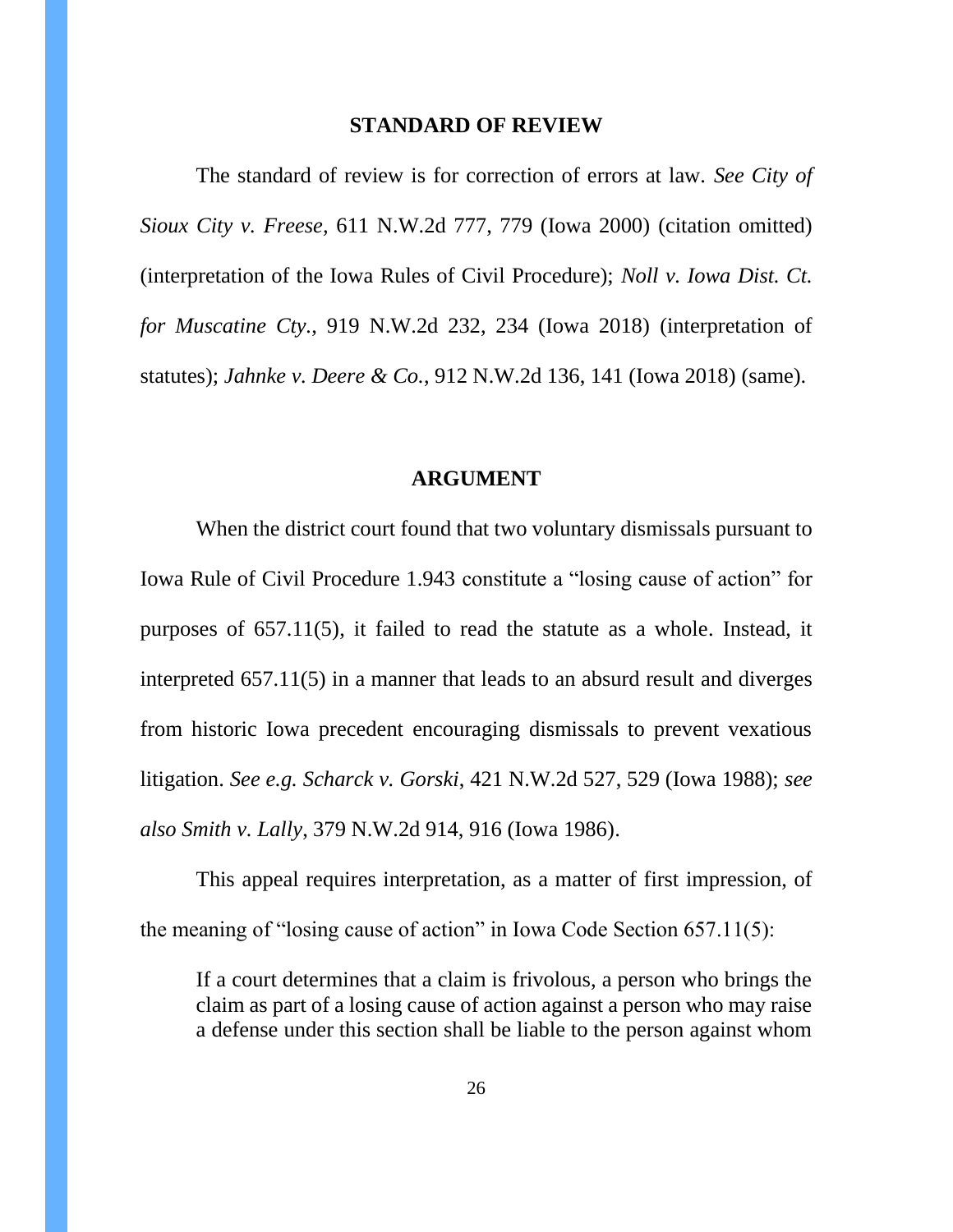the action was brought for all costs and expenses incurred in the defense of the action.

Iowa Code § 657.11(5)(2019). Reading the statute as a whole, a "losing cause of action" must exist before a determination of whether the cause is "frivolous" occurs.

Costs are not available as a matter of right, but "are taxable only to the extent provided by statute." *Coker v. Abell-Howe Co.,* 491 N.W.2d 143, 151 (Iowa 1992) (citing *Gorski*, 421 N.W.2d at 528). Common law did not provide for a recovery of costs, and so "statutes providing for their recovery are strictly construed." *Id*.

Part A below sets forth why Merrill and Frescoln were not "losing" parties within the meaning of section 657.11(5), while part B shows their claims were not frivolous. As section 657.11(5) requires finding both of these elements before costs and expenses can be awarded, each one is an independent ground for reversal. Part C sets forth a third ground, namely that the district court had been divested of jurisdiction.

# <span id="page-26-0"></span>**A.Two Voluntary Dismissals with Prejudice Do Not Constitute a "Losing Cause of Action" for Purposes of Assessing Costs and Expenses Under Iowa Code section 657.11(5).**

The legislature chose to limit section 657.11(5) to claims that constitute a "losing cause of action." *See* Iowa Code § 657.11(5). The legislature *might*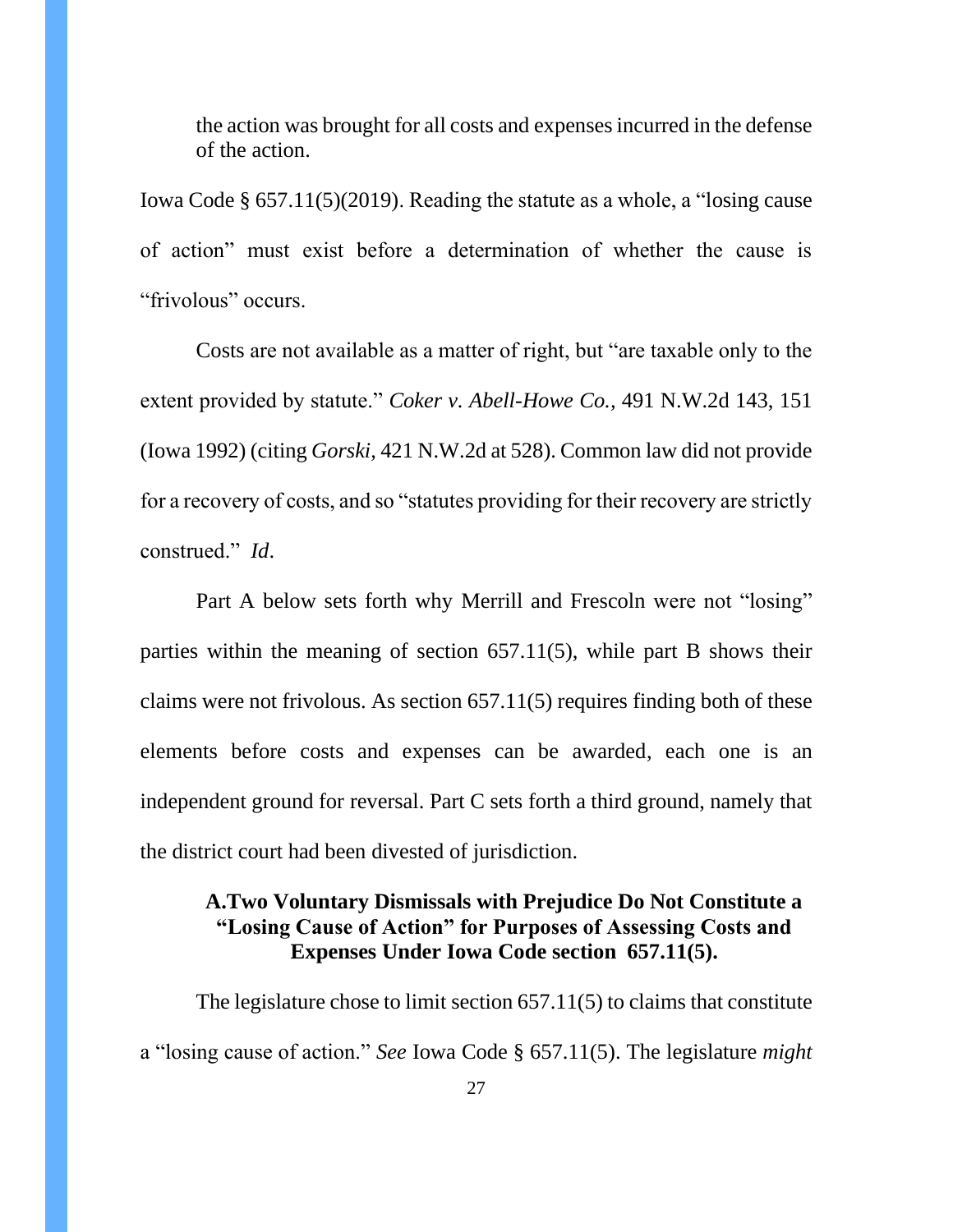have left that clause out altogether, and simply written, "If a court determines that a claim is frivolous, a person who brings the claim shall be liable to the person against whom the action was brought for all costs and expenses incurred in the defense of the action." But it didn't. And, as this Court recently recounted:

When interpreting a statute, we look at the language the legislature chose to use, not the language it might have used. *Ramirez-Trujillo v. Quality Egg, L.L.C*., 878 N.W.2d 759, 770 (Iowa 2016). In other words, we cannot change the meaning of a statute, as expressed by the words the legislature used, if the words used by the legislature do not allow for such a meaning. *Id.*

*Noll,* 919 N.W.2d at 235. When interpreting statutes, "the court searches for the legislative intent as shown by what the legislature said, rather than what it should or might have said." Iowa R. App. Pro. 6.904(3)(m).

Legislative intent is the primary goal of statutory interpretation. *Gardin v. Long Beach Mortgage Co*., 661 N.W.2d 193, 197 (Iowa 2003). Statutes must not be construed so as to produce absurd or impractical results, and the statute as a whole must be read and given its "plain and obvious meaning."

*Id*. As this Court stated:

"When the legislature has not defined words of a statute, we look to prior decisions of this court and others, similar statutes, dictionary definitions, and common usage." *Gardin v. Long Beach Mortg. Co*., 661 N.W.2d 193, 197 (Iowa 2003). "[W]e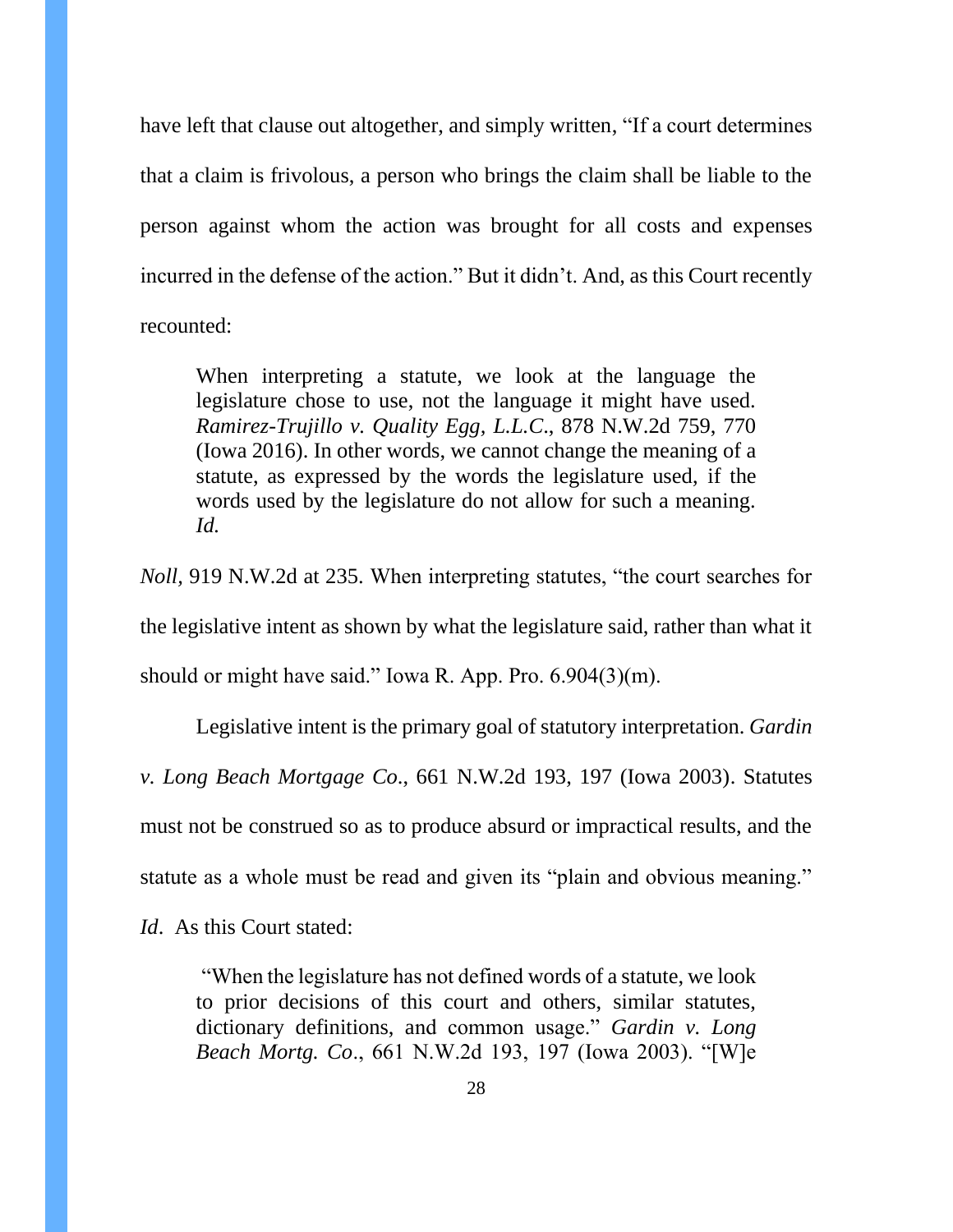must read a statute as a whole and give it 'its plain and obvious meaning, a sensible and logical construction.' " *Id.* (quoting *Hamilton v. City of Urbandale*, 291 N.W.2d 15, 17 (Iowa 1980)). "Generally, we presume words used in a statute have their ordinary and commonly understood meaning." *McGill v. Fish*, 790 N.W.2d 113, 119 (Iowa 2010).

*Kay-Decker v. Iowa State Bd. of Tax Review*, 857 N.W.2d 216, 223 (Iowa 2014).

Accordingly, the words "losing cause of action" should be given their plain, ordinary and commonly understood meaning. In interpreting similar language in a different statutory scheme concerning award of costs and expenses, this Court found:

Iowa Code section 625.1 states that "[c]osts shall be recovered by the *successful* [party] against the losing party." (Emphasis added.) Iowa Code section 625.5 states that "[a]ll costs accrued at the instance of the *successful* party, which cannot be collected of the other party, may be recovered on motion by the person entitled to them against the successful party." (Emphasis added.) The word "successful" in both statutes suggests to us that no party is entitled to costs until a judgment is recovered.

*Grant v. Iowa Dist. Ct. for Hancock Cty.,* 492 N.W.2d 683, 685 (Iowa 1992).

Although section 657.5(11) does not expressly use the word "successful," it is implied as an antonym of "losing." This Court should likewise find that "losing" means a judgment has been entered against the party on that cause of action.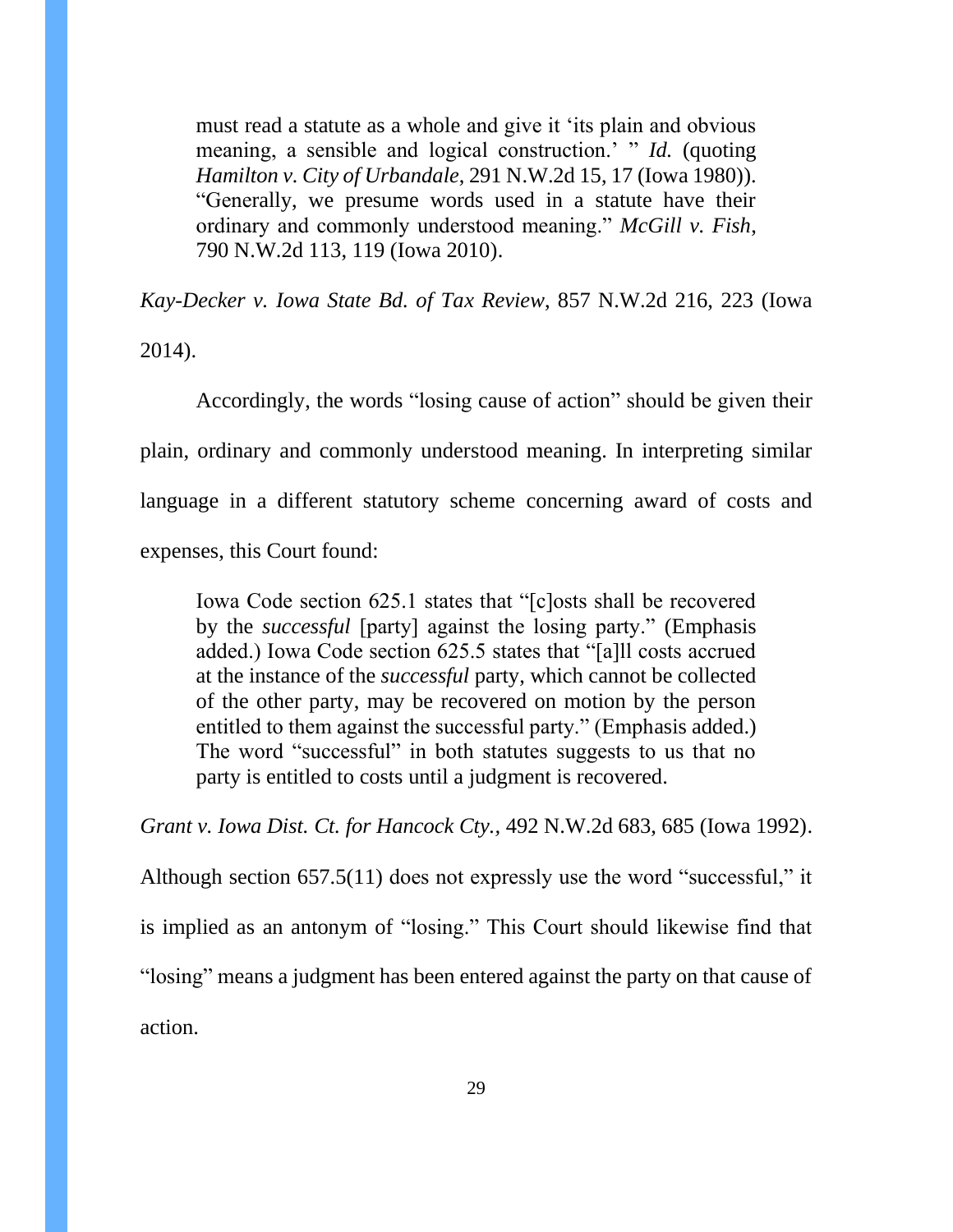Meanwhile, Rule 1.943 prohibits a plaintiff who dismisses a claim for a second time from thereafter filing again on the same claim. The purpose "is to prevent indiscriminate dismissals of actions by litigants. Repeated filings and dismissals have a harassing effect that the two-dismissal rule is designed to prevent." *Smith,* 379 N.W.2d at 916 (internal citations omitted). When a plaintiff voluntarily dismisses a claim for a second time, the rule states that the second dismissal "shall operate as an adjudication against that party on the merits." Iowa R. Civ. P. 1.943.

Here, there is no support in statute or case law for the district court's ruling that a second dismissal operates to transform Merrill and Frescoln's dismissed claims into a "losing cause of action." <sup>10</sup> A second dismissal does not mean that a plaintiff's claims have been rendered into a judgment that is adverse to the plaintiff, and thus a second dismissal does not result in a "losing cause of action." The district court's error affected both its Ruling on Motions and its Judgment Entry, when it held that a second dismissal equates to a loss

<sup>&</sup>lt;sup>10</sup> The district court found: "A second dismissal, for any reason, under Iowa Rule of Civil Procedure 1.943 constitutes an adjudication against the dismissing party on the merits of the litigation – thus triggering the application of Iowa Code Chapter 625 on assessment of court costs and related expenses." App. 1635.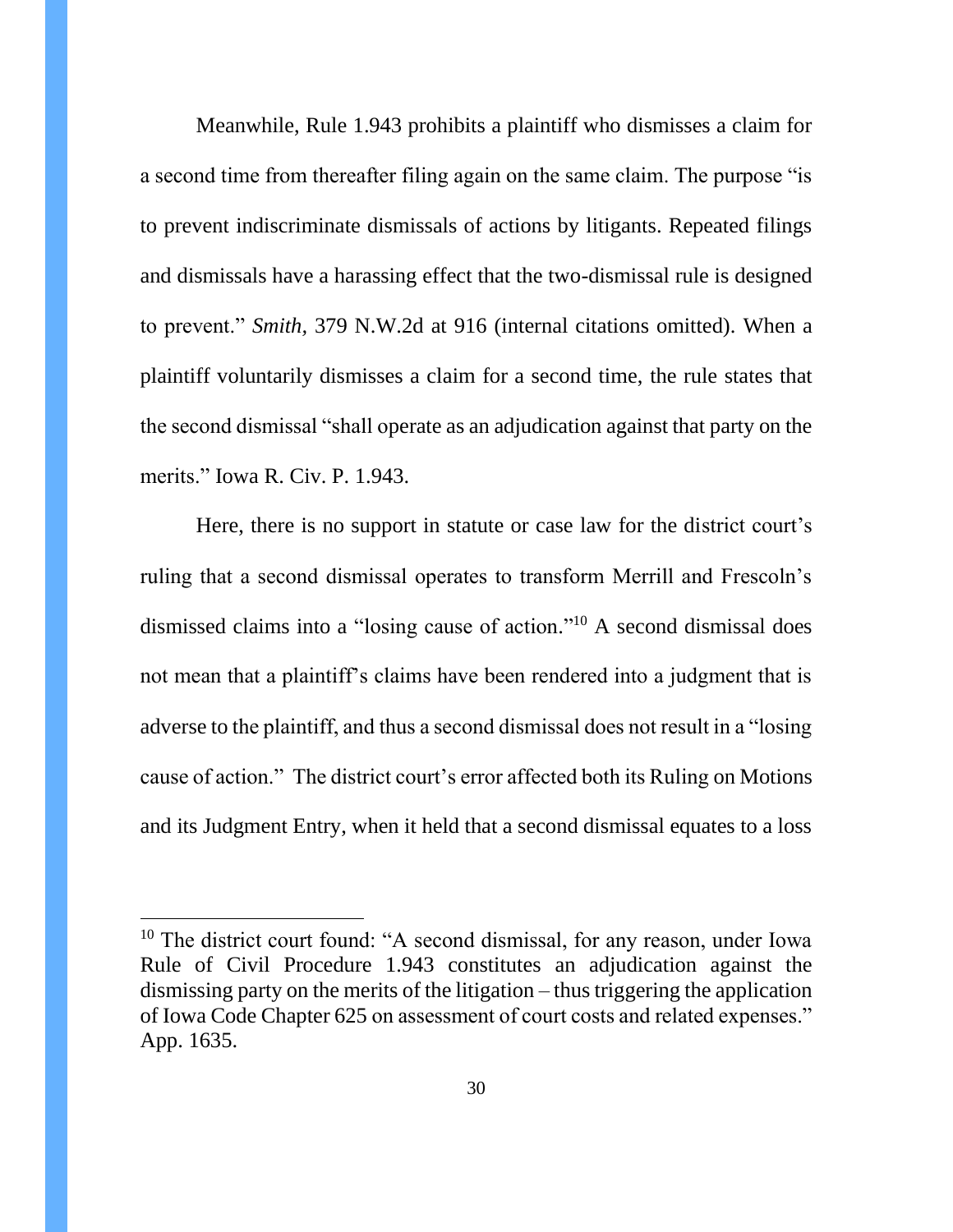after trial allowing assignment of costs and expenses under Iowa Code Chapter 625 and Iowa Code section 675.11(5). App. 1635, 1647. Two voluntary dismissals do not constitute a "losing cause of action" under section  $657.11(5)$ <sup>11</sup>

In enacting 657.11, the legislature sought to protect the CAFO industry. "The legislature's objective of promoting animal agriculture in this state promotes the interests of the public generally and the immunity granted in this statute bears a reasonable relationship to this legislative objective' even though the statutory immunity directly benefitted animal agricultural producers." *Honomichl v. Valley View Swine, LLC*, 914 N.W.2d 223, 235 (Iowa 2018) citing *Gacke v. Pork Xtra, L.L.C.*, 684 N.W.2d 168, 178 (Iowa 2004) and Iowa Code Ann. section  $657.11(1)$  (2019).<sup>12</sup> The legislative intent

<sup>&</sup>lt;sup>11</sup> Plaintiffs explain why the phrase "on the merits," contained in the  $1.943$ "two dismissal rule" does not equate to a "losing cause of action" in Issue II. <sup>12</sup> "1. The purpose of this section is to protect animal agricultural producers who manage their operations according to state and federal requirements from the costs of defending nuisance suits, which negatively impact upon Iowa's competitive economic position and discourage persons from entering into animal agricultural production. This section is intended to promote the expansion of animal agriculture in this state by protecting persons engaged in the care and feeding of animals. The general assembly has balanced all competing interests and declares its intent to protect and preserve animal agricultural production operations." Iowa Code Ann. § 657.11 (2019).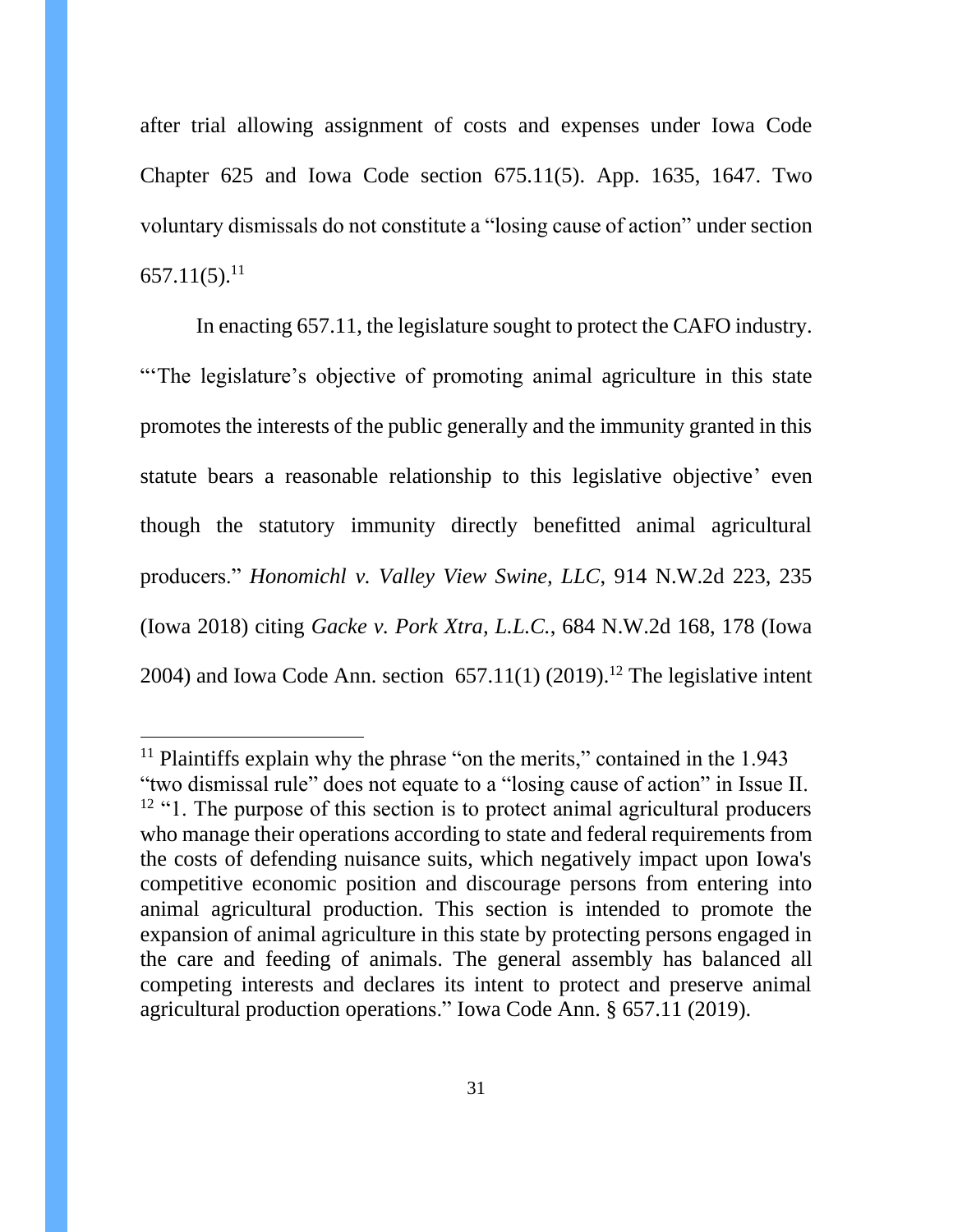is clear and confirmed by this Court to be within the police power of the state. *Id.*

The district court's improper interpretation of 657.11(5) results in absurdity and impracticality. First, it goes well beyond any permissible legislative intent to protect the CAFO industry. This Court should not sanction any use of the police power to erode our state's well-established and wellreasoned public policy of encouraging voluntary dismissals. Second, it is actually contrary to the stated legislative intent of protecting the CAFO industry. Plaintiffs who realize during the course of litigation that their claims might not be successful may persist in protracted and expensive litigation instead of dismissing due to a fear this would subject them to fees and expenses. Instead of assisting the CAFO industry, this could lead to defense of claims that otherwise would have been dismissed. This is an absurd and impractical interpretation of the statute, and runs contrary to established supreme court precedent that plaintiffs should never be discouraged from voluntarily dismissing claims. *Gorski*, 421 N.W.2d at 529. Encouraging plaintiffs who are not confident in a successful outcome against a CAFO operator to voluntarily dismiss their claims results in a net benefit to the industry by avoiding "to the death" approaches to litigation.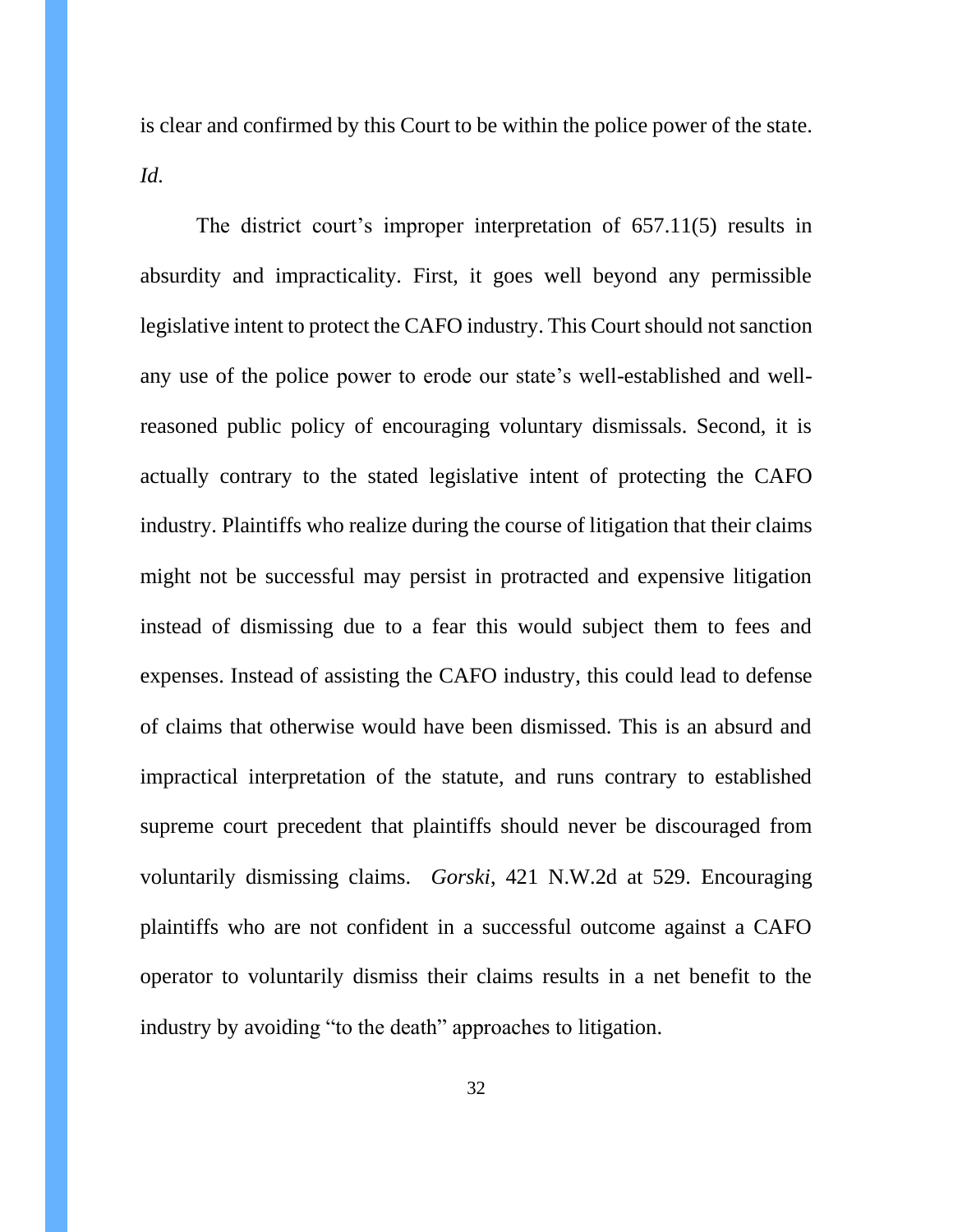Whether a claim is a winning cause or a losing cause can only be determined by entry of a judgment and a voluntary dismissal of a claim provides no means for a court to decide either way. Moreover, the district court's interpretation of Rule 1.943 and section 657.11(5) is particularly unfair when the impact operates as a punishment because the first dismissal was entirely due to the failure of plaintiffs' first counsel to comply with statutory mediation requirements, though no fault of Merrill and Frescoln.

### **B.Plaintiffs' Claims Were Not Frivolous.**

<span id="page-32-0"></span>Whether a claim is "frivolous" "is neither easily defined nor quickly recognizable," but may require both objective and subjective analyses. *Cohen v. Iowa Dist. Court for Des Moines County*, 508 N.W.2d 78 (Iowa App. 1993).

"It can be said that in its 'objective sense' a claim or defense is frivolous if the proponents can present no rational argument based upon evidence or law in support of that claim or defense. In the 'subjective sense,' a claim or defense may be said to be frivolous if it is taken primarily for the purpose of harassing or maliciously injuring a person."

*Id.* (internal citations omitted). "Frivolous" is defined as "[I]acking a legal basis or legal merit," while a "frivolous suit" is "[a] lawsuit having no legal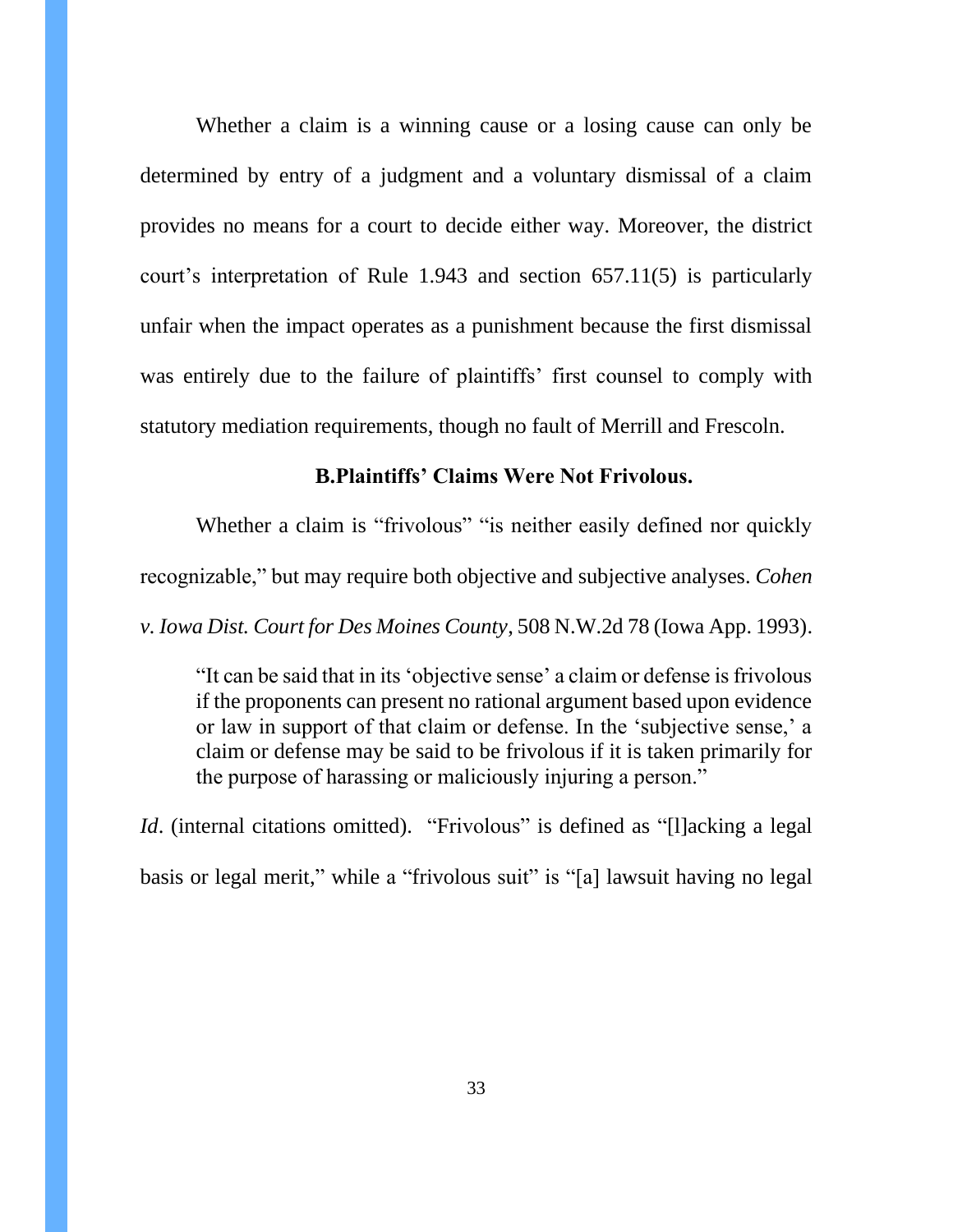basis, often filed to harass or extort money from the defendant." BLACK'S LAW DICTIONARY, 303 (3<sup>rd</sup> Pocket Ed. 2006)<sup>13</sup>

The district court erred in finding Merrill's and Frescoln's claims frivolous based on a review of the record from the 2015 summary judgment filings. App. 1634-1644. The district court purported to revisit its 2015 factfinding analysis wherein it found enough evidence to allow Merrill and Frescoln to proceed to trial, yet used those same findings of fact to justify its contradictory 2018 determination their claims were frivolous.

Findings of fact are only binding if supported by substantial evidence. *Zimmerman v. Iowa Dist. Ct. for Benton County*, 480 N.W.2d 70, 74 (Iowa 1992). "Substantial evidence exists when "a reasonable person would find [the evidence] adequate to reach a conclusion." *Kinseth v. Weil-McLain*, 913 N.W.2d 55, 75 (Iowa 2018) (citations omitted).

A reasonable person would not find the same evidence adequate to initially support denial of summary judgment on a nuisance claim, and later support a finding that the same nuisance claim was in fact frivolous. Such evidence cannot be reasonably characterized as substantial, or adequate,

<sup>&</sup>lt;sup>13</sup> Not all losing causes of action are frivolous. As shown above, the district court should have first analyzed whether Merrill and Frescoln brought "losing causes of action."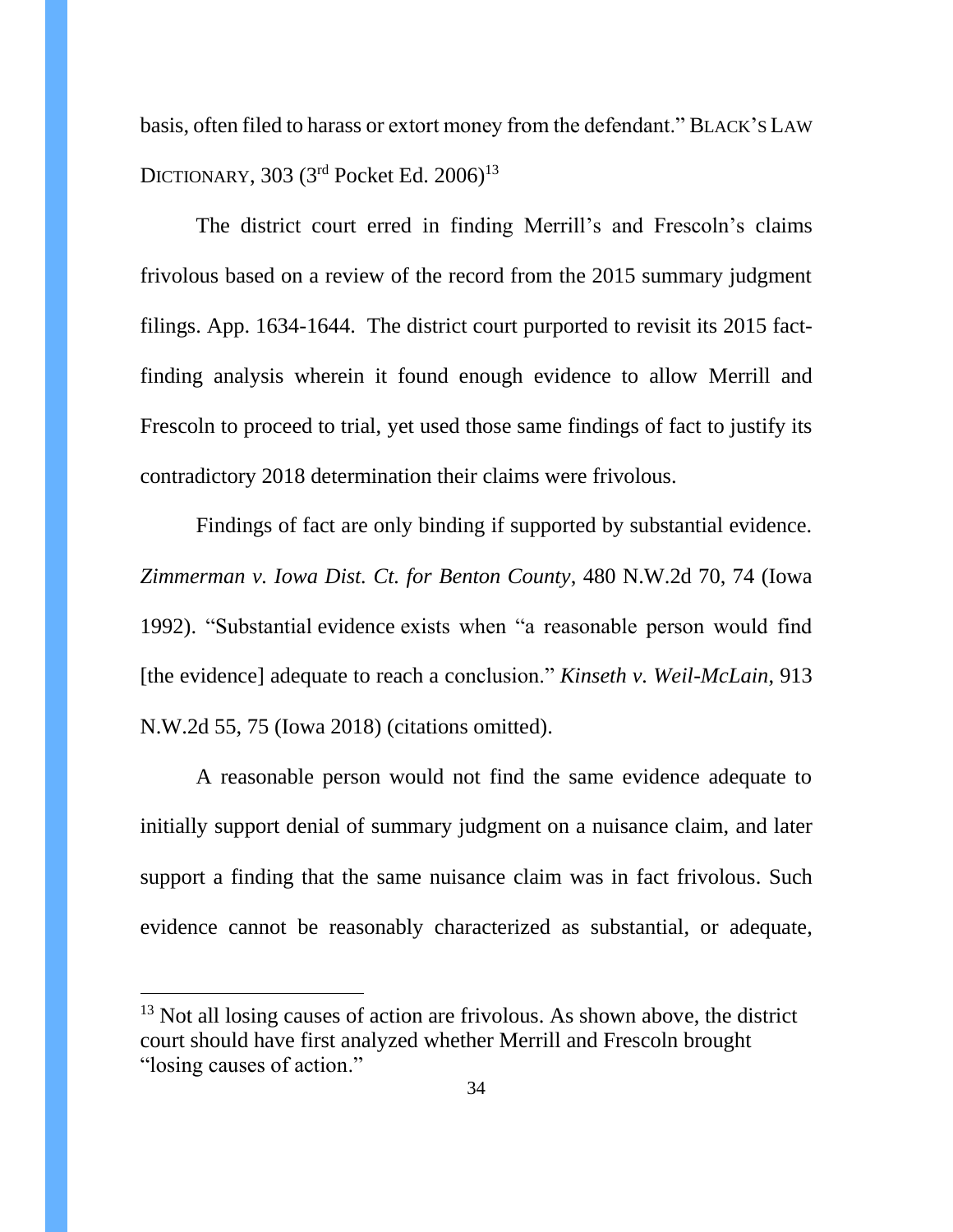support of two such divergent findings. Consequently, the district court erred in finding that Mike and Karen brought frivolous claims, as that finding is unsupported by substantial evidence.

## <span id="page-34-0"></span>**C.Voluntary Dismissal by a Plaintiff Divests a Court of Jurisdiction to Determine Whether a Claim is a "Losing Cause of Action" Under 657.11(5).**

Once Merrill and Frescoln dismissed their suits for the second time, they divested the district court of jurisdiction to rule on their claims. Following their second voluntary dismissals, the district court was divested of jurisdiction to assess costs and expenses of defending the action against them. *Gorski*, 421 N.W.2d at 529.

The general rule is that a voluntary dismissal by the plaintiff divests the court of jurisdiction over the controversy. *Darrah v. Des Moines Gen. Hosp*., 436 N.W.2d 53, 55 (Iowa 1989). There is a narrow exception to this rule that permits the court, upon timely motion, to issue sanctions for violations of Iowa Rule of Civil Procedure 1.413. <sup>14</sup> *Id*. In *Darrah*, the Iowa Supreme Court

<sup>&</sup>lt;sup>14</sup> Counsel's signature to every motion, pleading, or other paper shall be deemed a certificate that: counsel has read the motion, pleading, or other paper; that to the best of counsel's knowledge, information, and belief, formed after reasonable inquiry, it is well grounded in fact and is warranted by existing law or a good faith argument for the extension, modification, or reversal of existing law; and that it is not interposed for any improper purpose, such as to harass or cause and unnecessary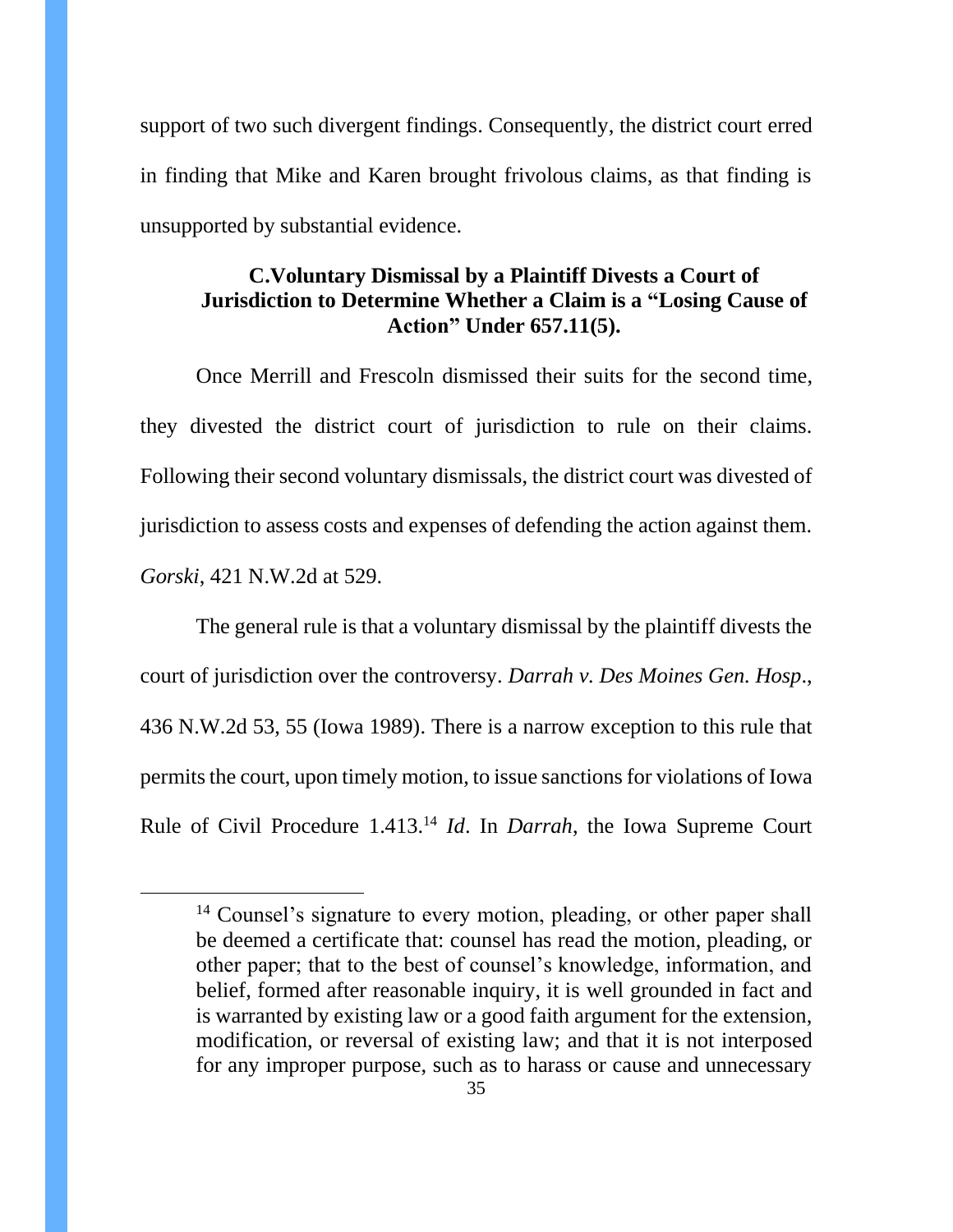reasoned that divesting courts of jurisdiction over violations of Rule 1.413 when a motion for sanctions has been timely filed would defeat the purpose of the rule. *Id.* ("In light of the sanction nature of rule 80(a) [now 1.413], we believe the trial court must necessarily retain jurisdiction to rule on motions made shortly after voluntarily dismissal which are based on filings made while the case was still pending."). The *Darrah* Court pointed out that

Common sense tells us that neither the court nor an adverse party generally will be in a position to determine whether a pleading is subject to a rule 80(a) [now rule 1.413] sanction until after the completion of discovery. Even then, the violation may not be readily apparent until a later stage of the proceedings. If the plaintiff can terminate the ability of the court to impose sanctions by a voluntary dismissal, the rule's effectiveness would be significantly undermined.

*Id*. at 54.

Here, the district court declined to grant the portion of the CAFO Defendants' motions that requested sanctions pursuant to Iowa Rule of Civil Procedure 1.413. Rather, the district court ordered that "[u]nder the unique circumstances of efficient conjoiner of CAFO case preparation in Wapello

delay or needless increase in the cost of litigation...if a motion, pleading, or other paper is signed in violation of this rule, the court, upon motion or upon its own initiative, shall impose upon the person who signed it, a represented party, or both, an appropriate sanction. Iowa Rule of Civil Procedure 1.413 (2019).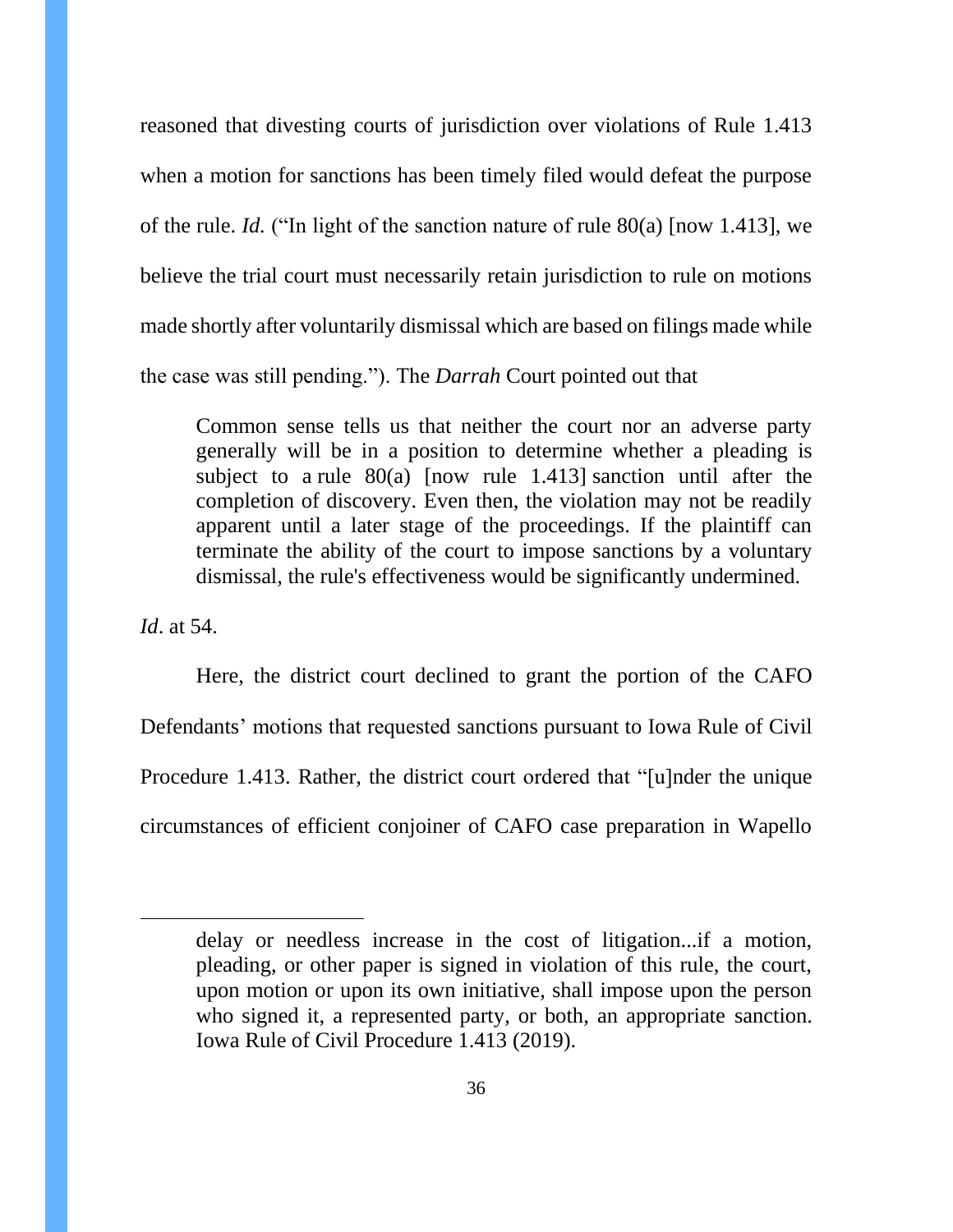County LALA105144 (Divisions A and C) and Poweshiek County LALA002187, defense costs and expenses attributable to the Merrill and Frescoln claims shall be computed fairly under Iowa Code Section 657.11 (5)." App. 1647.

Therefore, the narrow exception in *Darrah* that operates to extend jurisdiction over dismissing plaintiffs for determination Rule 1.413 sanctions is inapplicable in the case at bar. Consequently, the second dismissals by Mike and Karen divested the district court of jurisdiction to grant the CAFO Defendants costs and fees pursuant to ICA section 657.11(5), and this Court should overturn those awards in their entirety.

# <span id="page-36-0"></span>**ISSUE II: THE DISTRICT COURT ALSO ERRED IN FINDING THAT A SECOND VOLUNTARY DISMISSAL UNDER IOWA R. CIV. P. 1.943 EXPOSES A PLAINTIFF TO ALL COSTS AVAILABLE UNDER IOWA CODE CHAPTER 625.**

#### **Preservation of Error**

<span id="page-36-1"></span>Plaintiffs preserved error in contesting the issues and errors argued below in the same filings identified for Issue I that preceded the April 19, 2019, Judgment Entry and at the hearings before the district court on November 20, 2018 and March 22, 2019. App. 1514-1549, Motion for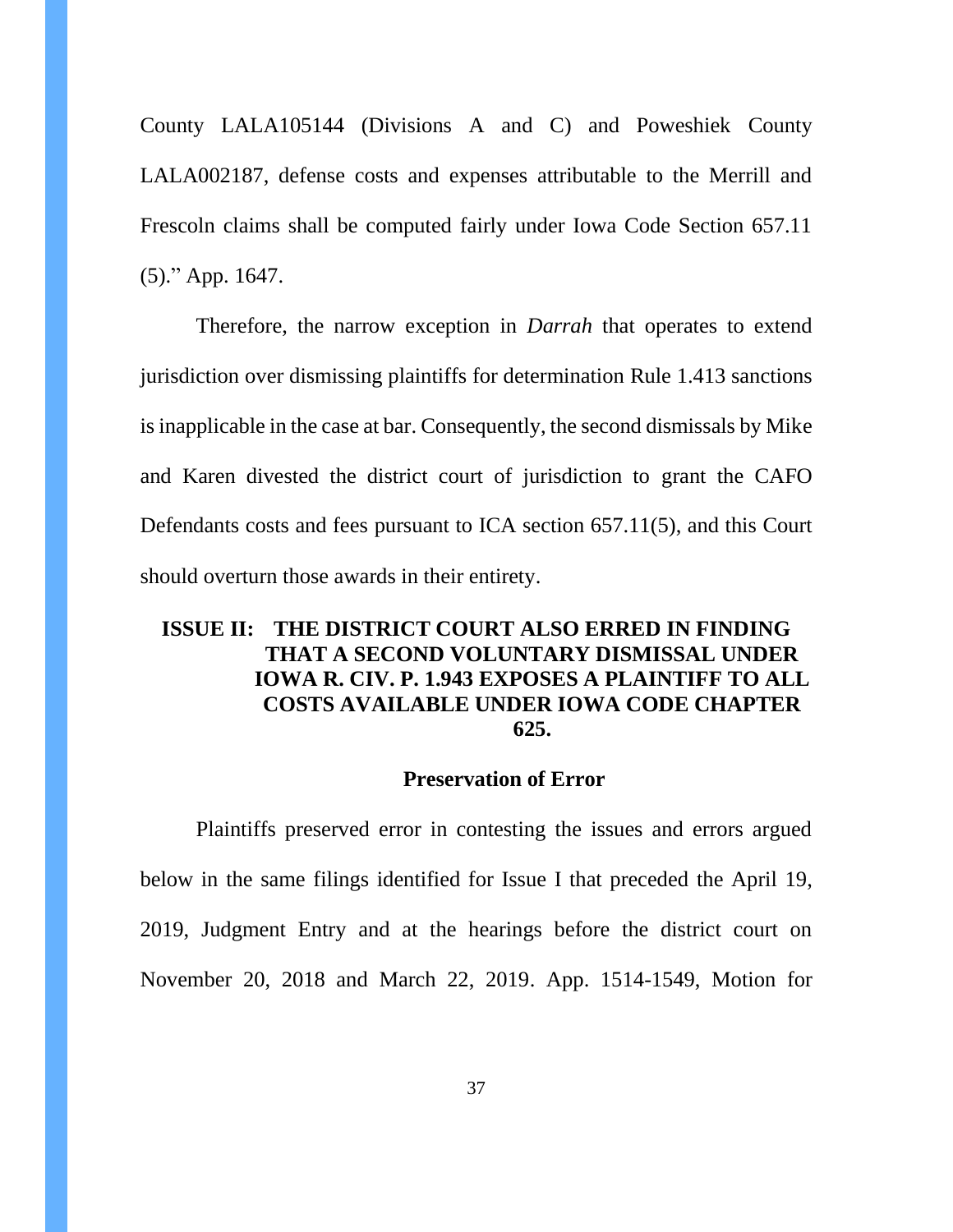Judgment and Costs Tr. at 32-67; App. 1596-1631, Hearing to Quantify Costs and Expenses Tr. at 32-67.

## **Standard of Review**

<span id="page-37-0"></span>As with Issue I, the standard of review is for correction of errors at law. *See Freese,* 611 N.W.2d at 779 (Iowa 2000) (citation omitted) (interpretation of the Iowa Rules of Civil Procedure); *Noll* , 919 N.W.2d at 234 (interpretation of statutes); *Jahnke,* 912 N.W.2d at 141 (same).

#### **Argument**

<span id="page-37-1"></span>The district court erred in finding Merrill and Frescoln liable under Iowa Code Chapter 625. Their second voluntary dismissal under Rule 1.943 did not expose them to costs under Iowa Code Chapter 625 because they were not "losing" parties. App. 1635. The district court erred in concluding "Chapter 625 does not condition recovery of court costs and allowable expenses on the occurrence of a trial." *Id.<sup>15</sup>* As stated in Issue I, statutes awarding costs are strictly construed.

<sup>&</sup>lt;sup>15</sup> The district court specifically stated in its April 19, 2019, Judgment Entry that "The predicate law of the case as set forth in the court's December 11, 2018 Ruling on Motions for [Costs, Expenses, and Fees], is reaffirmed." App. 1647. In the footnote thereto, the district court indicates it was assessing costs pursuant to 657.11(5), and that therefore caselaw construing what costs are recoverable are merely guidance, and not controlling. This seems to indicate that the district court is only assessing costs pursuant to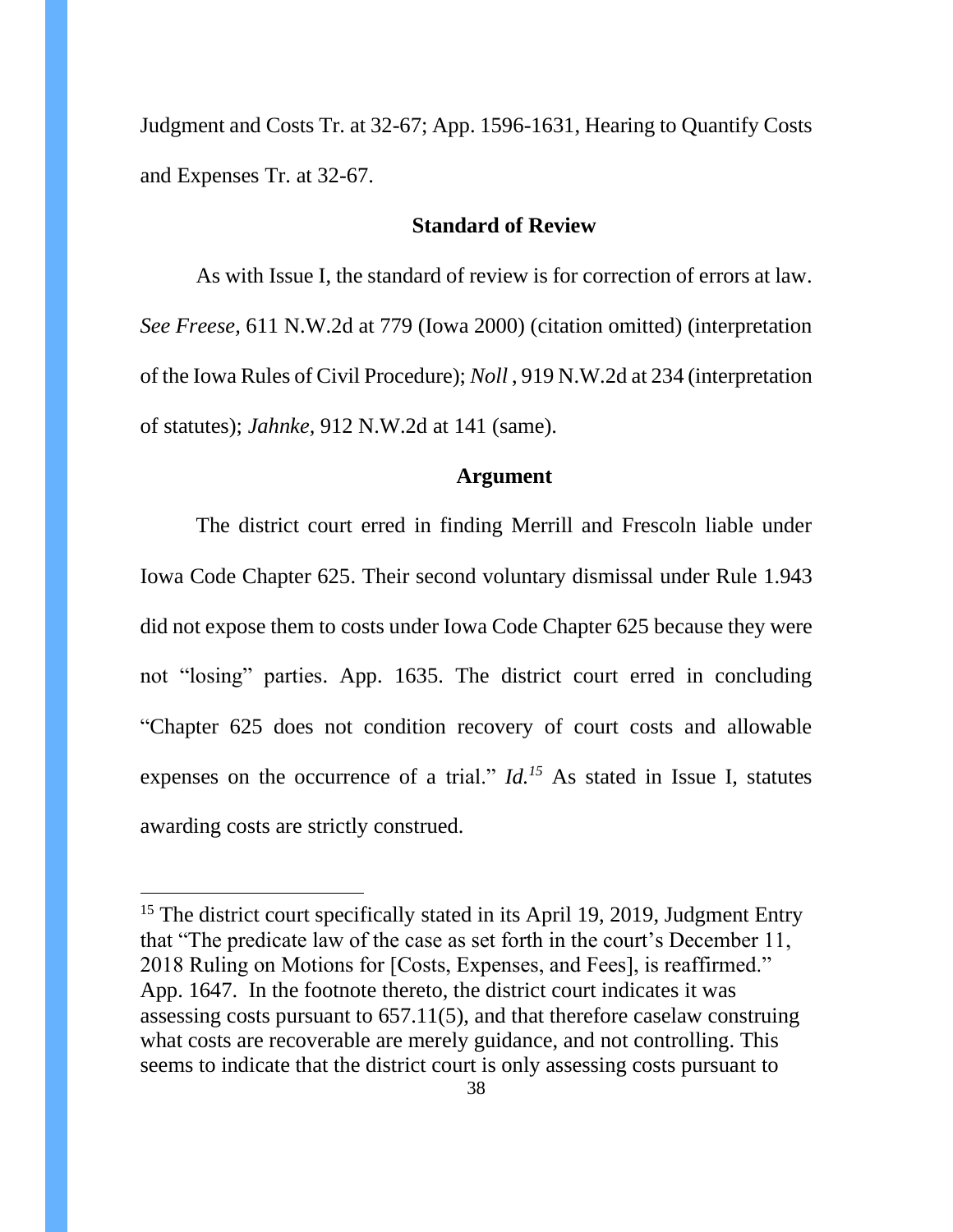The entirety of the district court's rationale for the application of Iowa

Code Chapter 625 to this case is set forth in a single sentence:

"A second dismissal, for any reason, under Iowa Rule of Civil Procedure 1.943 constitutes an adjudication against the dismissing party on the merits of the litigation – thus triggering the application of Iowa Code Chapter 625 on assessment of court costs and related expenses."

App. 1635. The district court cited no caselaw or other support for its conclusion and did not explain its reasoning.

A second dismissal under Rule 1.943 is not the equivalent of a judgment

entered against that plaintiff following trial, triggering the application of Iowa

Code Chapter 625.

"The phrase "on the merits" has been used for a long time, and is continued today ... in judicial usage.... **It is an unfortunate phrase, which could easily distract attention from the fundamental characteristics that entitle a judgment to greater or lesser preclusive effects. The characteristics that determine the extent of preclusion may have little to do with actual resolution of the merits, although the paradigm will always be a judgment entered after full trial of all disputed matters**. Thus it is clear that an entire claim may be precluded by a judgment that does not rest on any examination whatever of the substantive rights asserted… **The only virtue that redeems the "on-the-merits" phrase from oblivion is its service as** 

<sup>657.11(5),</sup> and not under Chapter 625, despite its earlier ruling on December 11, 2018, that costs were recoverable under Iowa Chapter 625. Merrill and Frescoln argue both avenues for recovery are inappropriate and include an analysis of Chapter 625 costs in an abundance of caution.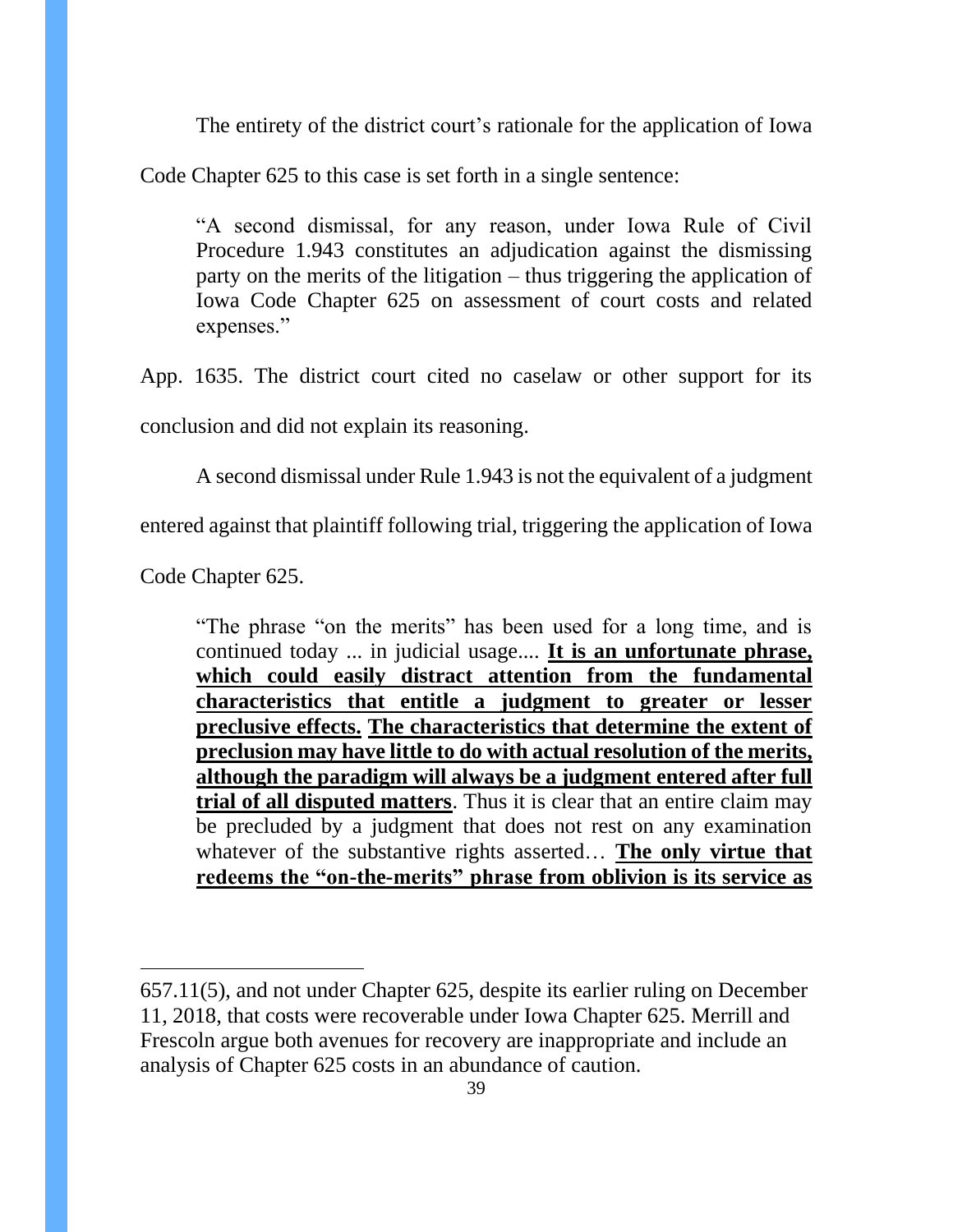## **a shorthand reminder that the extent of preclusion is measured by factors beyond validity and finality**."

*Peppmeier v. Murphy*, 708 N.W.2d 57, 65 (Iowa 2005) (quoting 18A Charles Alan Wright, Arthur R. Miller & Edward H. Cooper, *Federal Practice and Procedure* section 4435, at 132-35 & 134 n.7 (2d ed. 2002) (emphasis added).

Under *Peppmeier*, Merrill and Frescoln's two dismissals operate "on the merits" only as judgments rendered "on technical or procedural grounds," and not judgments based on the evidence. *Peppmeier*, 708 N.W.2d at 65. Merrill and Frescoln are procedurally barred from refiling their claims, but they did not "lose" or have judgment rendered against them. Two dismissals have no bearing on the merits of the claim or whether it would be a "successful" or "losing" effort. Iowa Code section 625.1 limits recovery of costs to those incurred by a "successful" party "against the losing party." Iowa Code section 625.1 (2019). As noted in Issue I, this Court has interpreted section 625.1 as only entitling a party to costs after recovery of a judgment. *See Grant v. Iowa Dist. Court for Hancock Cty.,* 492 N.W.2d 683, 685 (Iowa 1992). Merrill and Frescoln did not lose under a judgment; they dismissed.

Iowa Code section 625.11, which permits recovery of "costs" against a plaintiff in a dismissed action or an action that has abated should be read as a savings statute intended to permit the court to recover costs in the event the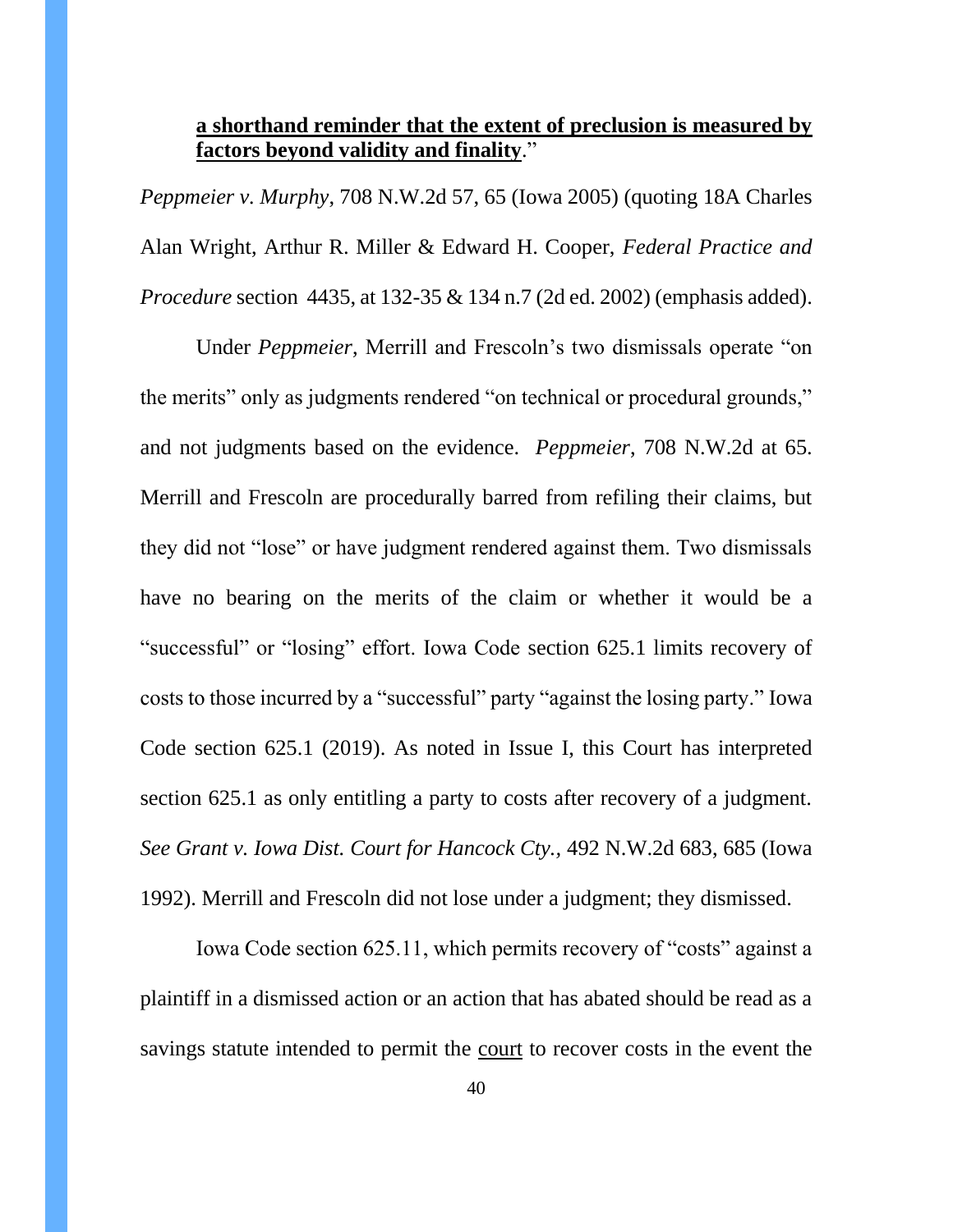plaintiff fails to pay fees associated with court activity. A prime example would be court reporter fees for hearings.

It cannot be the intention of Iowa Code section 625.11 to assess costs in the present instance because that would run directly contrary to the strict interpretations of other laws dealing with costs. Costs, at least those attributable to the opposing party, are limited by statute and have been held to be only recoverable after trial. *Woody v. Machin*, 380 N.W.2d 727, 730 (Iowa 1986). Assessed costs that exceed the limitations set forth in statute are held to be error. *Coker*, 491 N.W.2d at 151.

Assessing costs and expenses attributable to the opposing party to a plaintiff who has voluntarily dismissed a claim "or any part thereof" does not harmonize with the strict interpretations of other sections of the Iowa Code and civil procedure rules dealing with costs. Statutes should be harmonized so as to not contradict themselves. *United Electrical, Radio & Machine Workers of America v. Iowa Public Empl. Relations Bd*., 928 N.W.2d 101, 114 (Iowa 2019). Interpreting section 625.11 as exposing a plaintiff to almost \$10,000.00 in costs also flies in the face of the maxim set forth in *Schark* - "Plaintiffs should not at any time be discouraged from dismissing claims,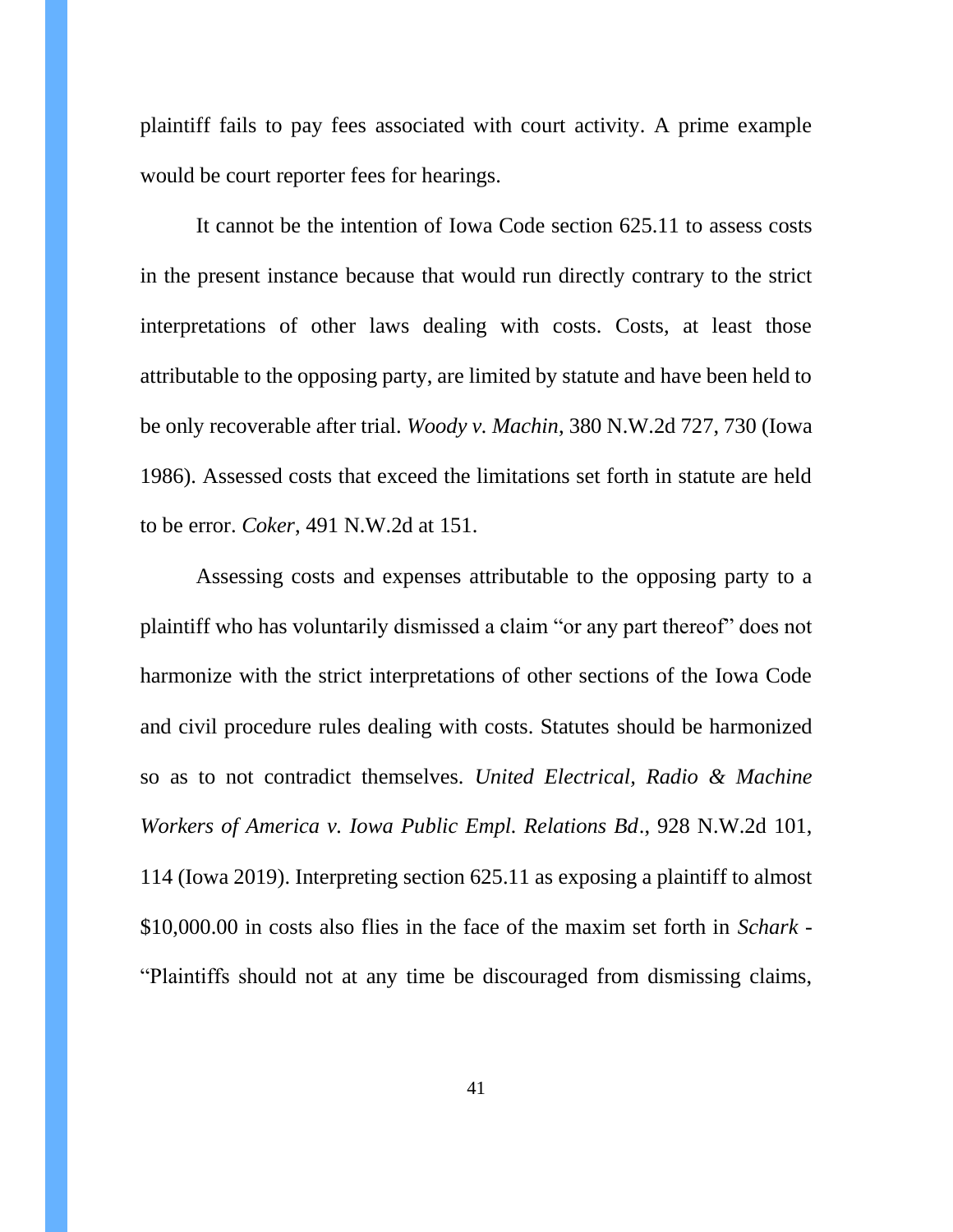especially ones that prove to be wholly without merit." *Schark,* 421 N.W.2d at 529.

For all the foregoing reasons, the district court erred in finding any liability of Merrill and Frescoln for costs and expenses under Iowa Code Chapter 625.

## <span id="page-41-0"></span>**ISSUE III: THE DISTRICT COURT ERRED IN THE AMOUNT OF JUDGMENT ENTRY BECAUSE THE COSTS AND EXPENSES AWARDED ARE NOT RECOVERABLE.**

#### **Preservation of Error**

<span id="page-41-1"></span>Plaintiffs preserved error in contesting the issues and errors argued below in the same filings listed in Issue I that preceded the April 19, 2019, Judgment Entry and at the hearings before the district court on November 20, 2018, and March 22, 2019. App. 1514-1549, Motion for Judgment and Costs Tr. at 32-67; App. 1596-1631, Hearing to Quantify Costs and Expenses Tr. at 32-67.

#### **Standard of Review**

<span id="page-41-2"></span>As with Issues I and II, the standard of review is for correction of errors at law. *Freese,* 611 N.W.2d at 779 (citation omitted) (interpretation of the Iowa Rules of Civil Procedure); *Noll,*, 919 N.W.2d at 234 (interpretation of statutes); *Jahnke*, 912 N.W.2d at 141 (same).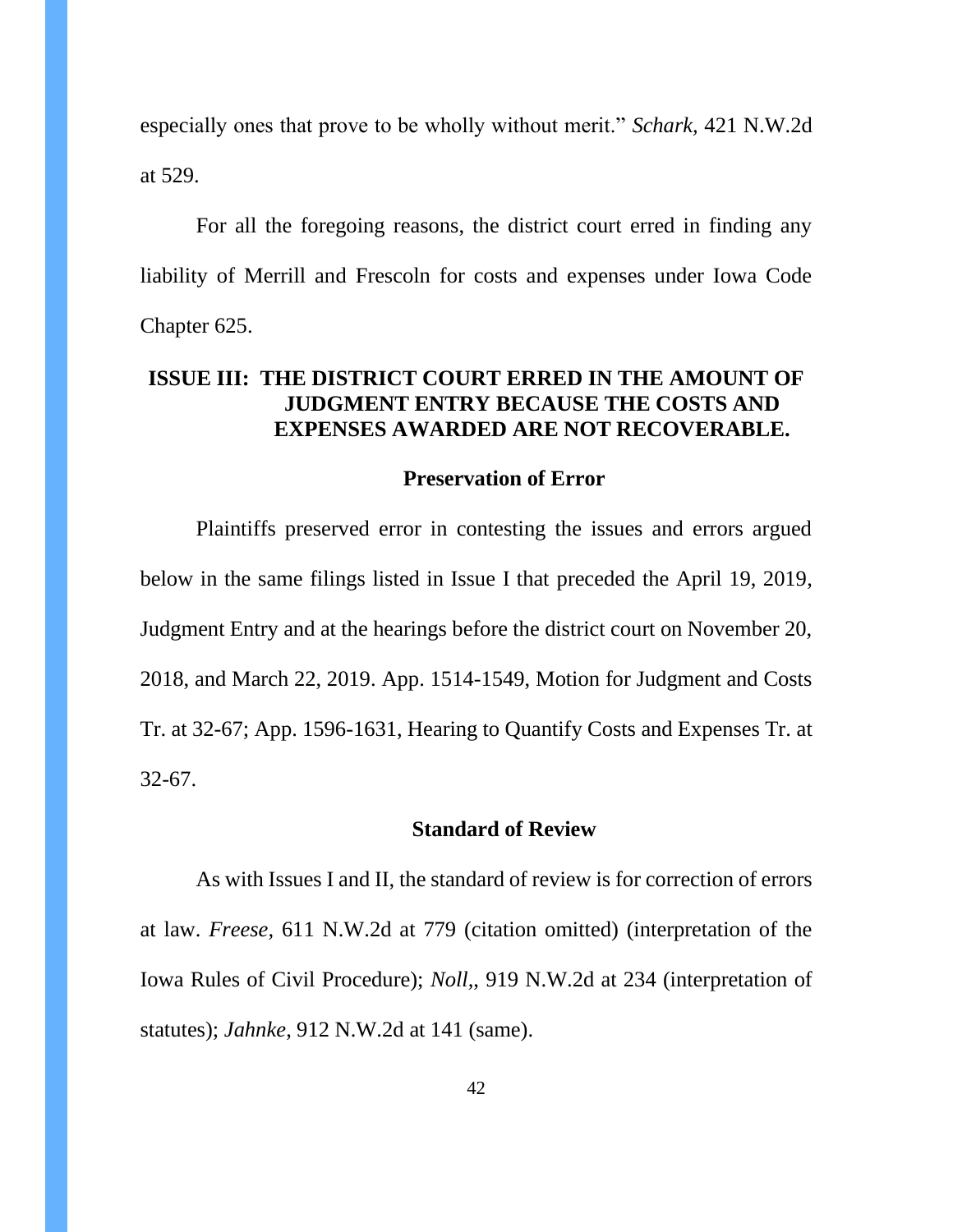#### **Argument**

<span id="page-42-0"></span>In awarding costs and expenses to JBS and Valley View under Iowa Code section 657.11(5), the district court made multiple errors at law.

First, the district court erred when it aggregated costs for bellwether Divisions A and C of the current litigation, despite the fact that Merrill and Frescoln were not parties to and had no claims against the defendants in Division C.

Second, the district court erred when it granted JBS and Valley View costs and expenses for litigation in *Winburn v. Hocksburgen,* Poweshiek County Case No. LALA002187*.* <sup>16</sup> Merrill and Frescoln were not parties to this litigation in Poweshiek County involving nuisance claims on property neither of them owned or occupied, which were dismissed on April 5, 2016, with all costs assessed against plaintiffs therein. *See generally* April 5, 2016 Order Confirming Dismissal and Assessing Costs.

Third, the district court erred at law when it improperly ordered Merrill and Frescoln to pay both JBS and Valley View for the following costs and expenses incurred by each of those CAFO Defendants and not yet used at the trial in this matter scheduled to commence February 18, 2020:

<sup>16</sup> Poweshiek County Case No. LALA002187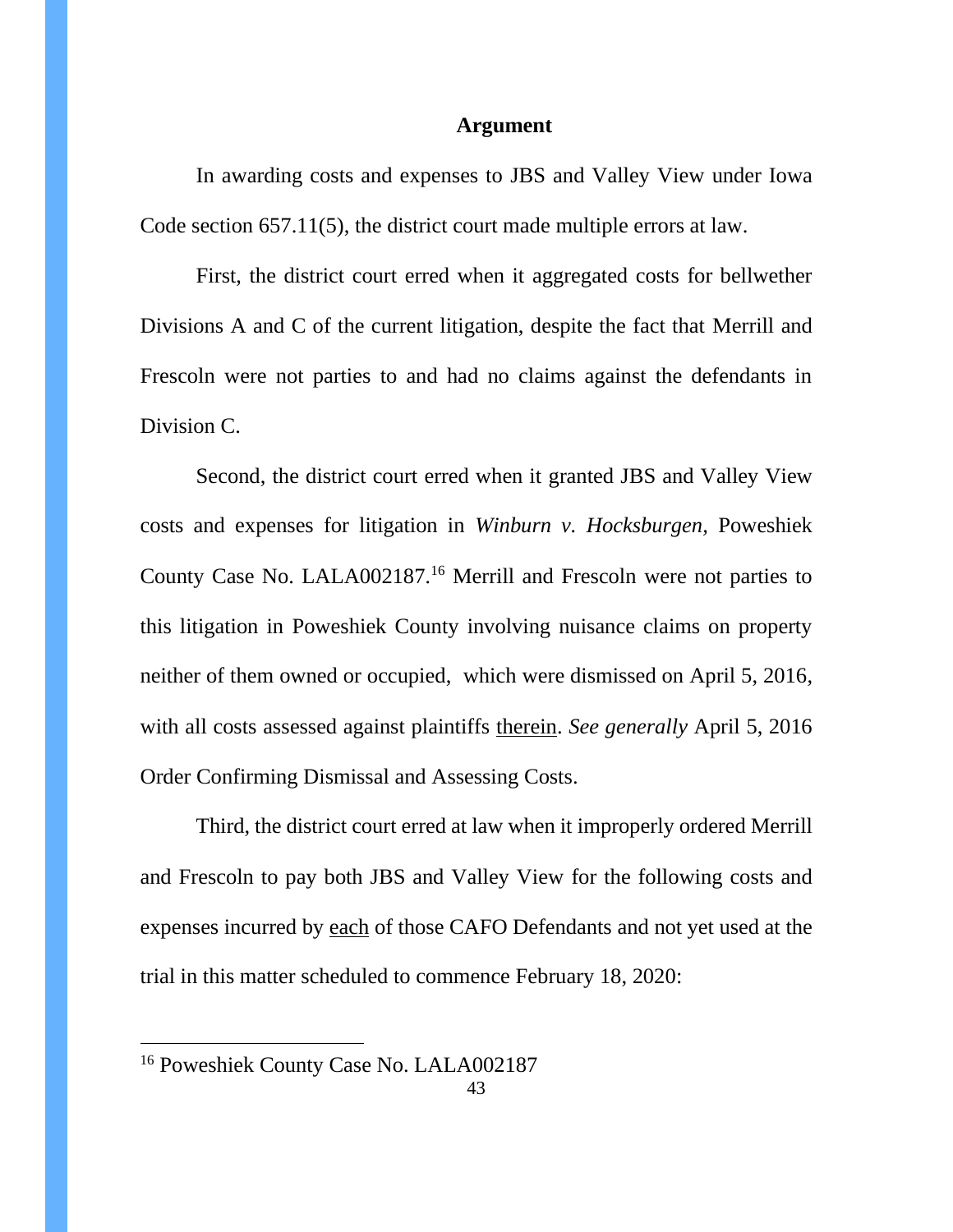- the full cost of their own depositions;
- their so-called "prorated share" of:
	- the full costs of expert witness depositions, "billings" and reports for Division A and Division C of the Wapello County litigation, and the Winburn litigation in Poweshiek County;
	- JBS payments to the Special Master;
	- Division A hearing transcription expenses; and
	- Valley View expenses for the Division C jury summons and questionnaire.

App. 1648-1656.

In its Judgment Entry on Costs and Expenses, the district court assessed total costs of \$9,317.27 against Mike Merrill and \$9,184.25 against Karen Frescoln. App. 1656.

The district court ignored well-established precedent when finding these costs recoverable when a claim has been voluntarily dismissed. The plain language of Iowa Rule of Civil Procedure 1.716 precludes recovery of deposition costs that are not entered into evidence at trial:

"The judgment shall award against the losing party only such portion of these costs as were necessarily incurred for testimony offered and admitted upon the trial."

Iowa R. Civ. P. 1.716 (2019).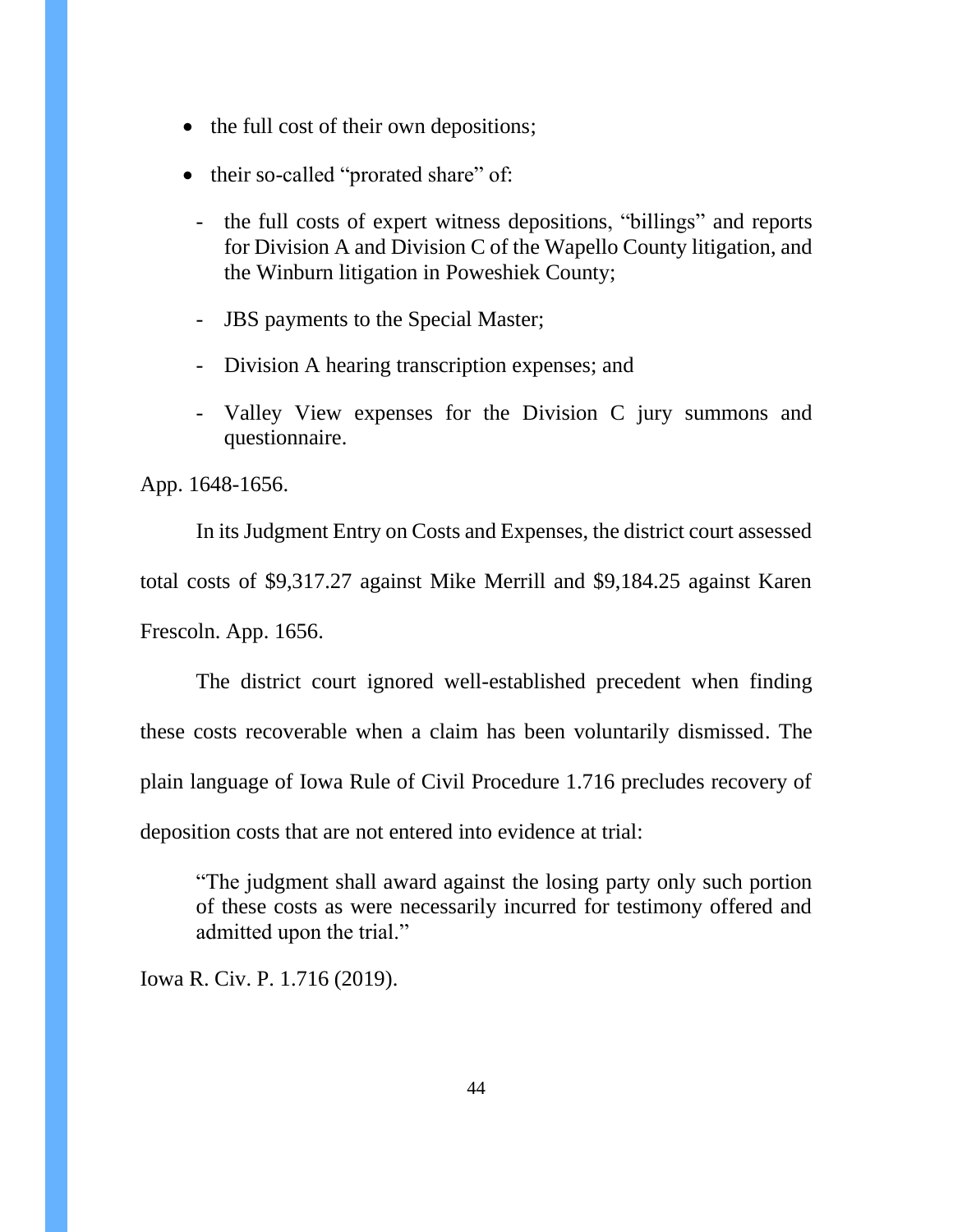Here, Merrill and Frescoln did not proceed to trial. Trial is not scheduled in this matter until February 18, 2020. November 28, 2018 Trial Scheduling Order. The costs of depositions are therefore not recoverable. *See*  Iowa R. Civ. P. 1.716 *supra*. This plain and unambiguous language has long been interpreted to preclude the costs of depositions not offered or used at trial. "We believe this means that a cost award may include only the costs of depositions which are introduced into evidence in whole or in part at trial." *Woody v. Machin*, 380 N.W.2d 727, 730 (Iowa 1986) (emphasis added).

Costs associated with expert witnesses are similarly constrained.

"We held that experts testifying at trial are entitled to an ordinary witness fee of ten dollars a day and their mileage pursuant to Iowa Code section 622.69, and an additional expert fee not to exceed \$150 pursuant to Iowa Code Section 622.72. Experts giving deposition testimony are entitled only to the \$150 fee. Taxation of costs for the doctors in excess of this amount was error."

*Coker*, 491 N.W.2d at 151.

All of the foregoing strictly construe the recoverable costs to be limited to those costs connected with a trial. The district court here failed to strictly construe costs statutes and instead permitted recovery of costs where no trial had occurred and is not set to occur until February 18, 2020. November 28, 2018 Trial Scheduling Order. Consequently, the district court's assertion that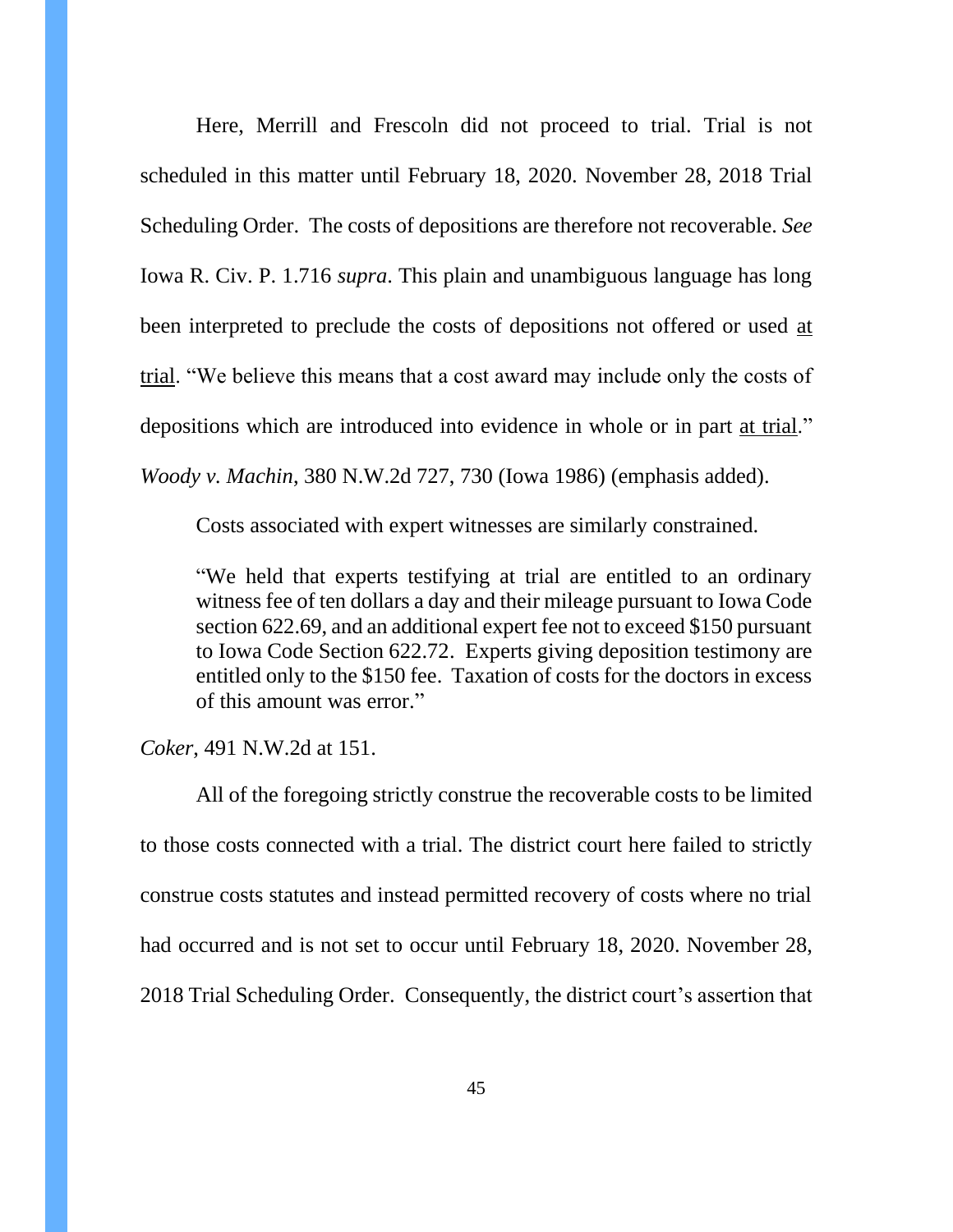"Chapter 625 does not condition recovery of court costs and allowable expenses on the occurrence of a trial" is clearly error at law. App. 1635.

Assuming for purposes of argument that voluntarily dismissing an action exposes Plaintiffs-Appellants to a "judgment for costs" as referenced in Iowa Code section 625.11, the rules of strict construction and prior caselaw limit such a judgment to "costs" due the court, and not an opposing party. Here, the district court instead solely awarded costs that were incurred by the opposing party. Costs assessed included deposition costs, transcription costs, and expert costs. Even if the supreme court determines that the "second dismissal rule" in Rule 1.943 transforms into liability under Chapter 625 and/or Iowa Code 657.11(5), the costs assessed by the district court are not recoverable against Merrill and Frescoln and should be vacated for all the foregoing reasons.

## <span id="page-45-0"></span>**ISSUE IV: THIS COURT SHOULD AWARD MERRILL AND FRESCOLN APPELLATE ATTORNEY FEES.**

#### **Preservation of Error**

<span id="page-45-2"></span><span id="page-45-1"></span>This is the first opportunity Plaintiffs-Appellants have had to request appellate attorney fees.

### **Standard of Appellate Review**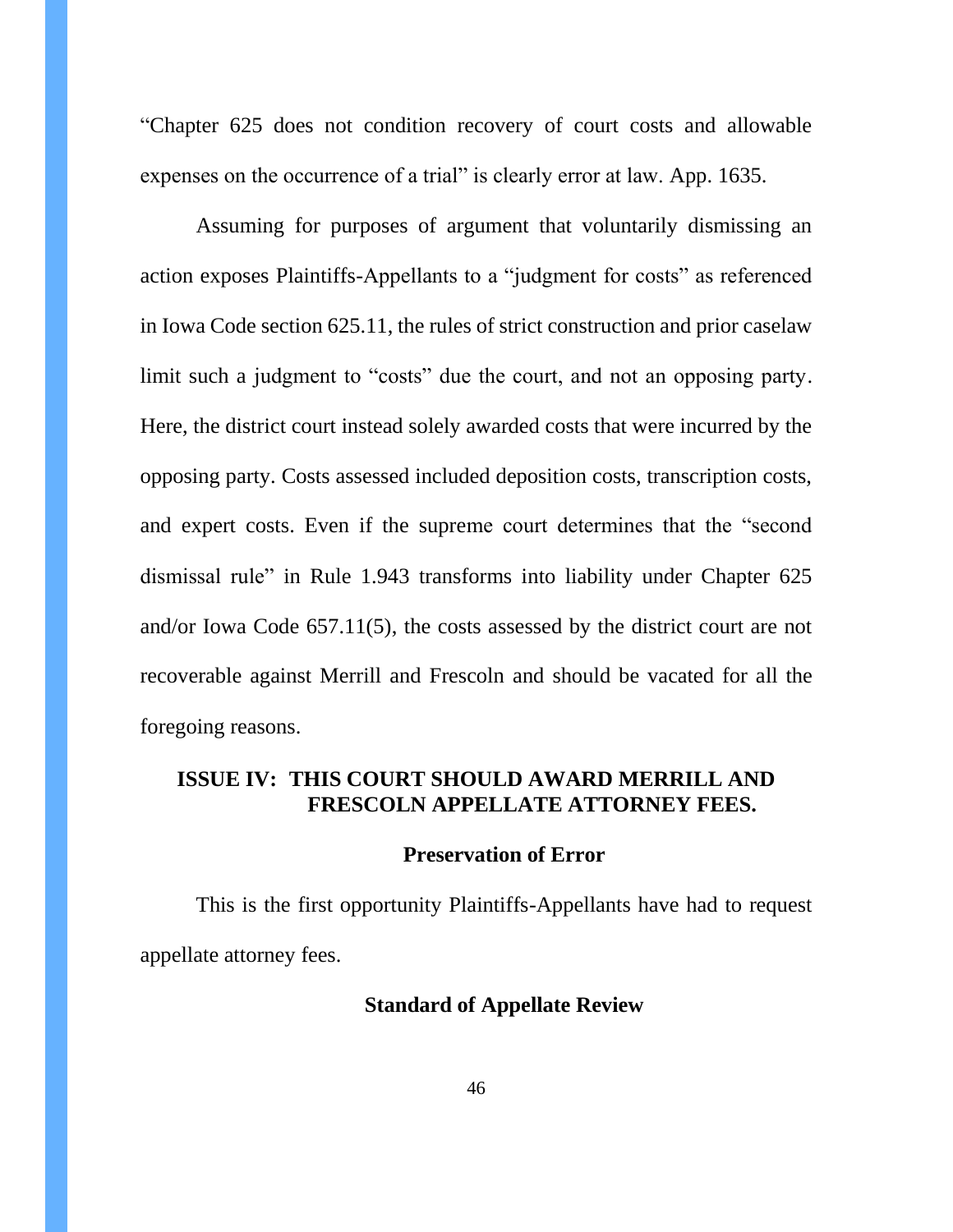This Court maintains broad discretion in awarding appellate attorney fees. *In re Marriage of Okland*, 699 N.W.2d 260, 270 (Iowa 2005). An award of attorney fees is not a matter of right, but rests within the appellate court's sound discretion. *In re Marriage of Wood*, 567 N.W.2d 680, 684 (Iowa Ct. App. 1997). An award of appellate attorney fees is based upon the needs of the party seeking the award, the ability of the other party to pay, and the relative merits of the parties' positions on appeal. *Okland*, 699 N.W.2d at 270.

#### **Argument**

<span id="page-46-0"></span>The CAFO Defendants' income and ability to pay as limited liability companies far exceeds the resources Merrill and Frescoln have as private citizens, given Merrill's employment as a factory worker and part-time mechanic and Frescoln's retiree status. JBS and Valley View will continue to have a larger earning capacity than both Merrill and Frescoln in the future. Merrill and Frescoln will remain at a substantially disadvantaged economic position, especially given the funds they have had to expend for payment of cash bonds with interest to stay judgment by the CAFO Defendants.

While parties generally cannot claim for attorney fees as damages without a statutory or written contractual provision allowing such an award, an exception exists "when the losing party has acted in bad faith, vexatiously,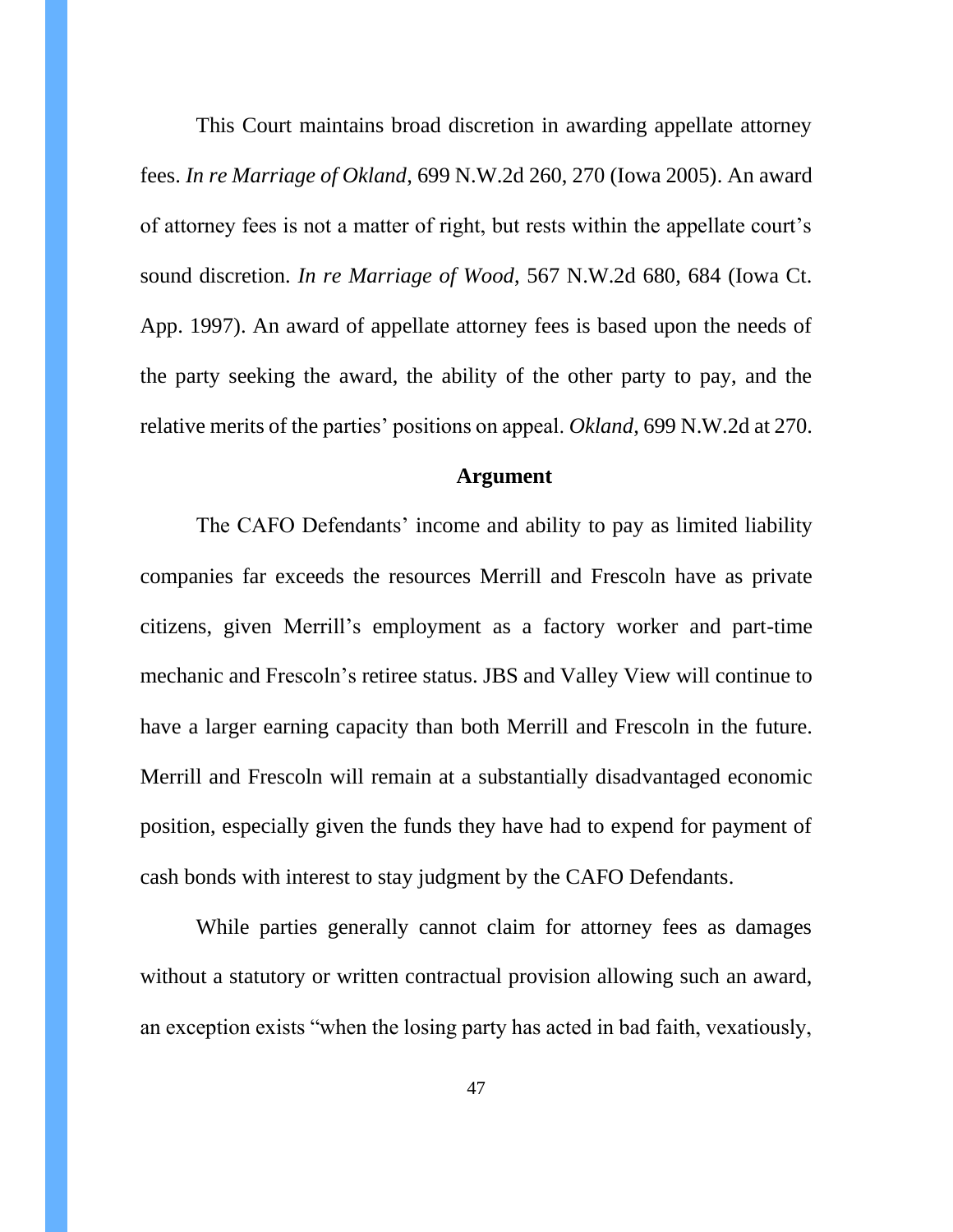wantonly, or for oppressive reasons." *Fennelly v. A-1 Mach. & Tool Co.*, 728

N.W.2d 163, 181 (Iowa 2006).

"[T]o obtain common law attorney fees, a party must prove 'that the culpability of the [opposing party's] conduct exceeds the 'willful and wanton disregard for the rights of another' standard required to prove punitive damages. *Hockenberg Equip. Co.,* 510 N.W.2d at 159. The opposing party's conduct "must rise to the level of oppression or connivance to harass or injure another." *Id.* at 159–60. "Oppressive" conduct "denotes conduct that is difficult to bear, harsh, tyrannical, or cruel." *Id.* at 159. "Connivance" is defined as "voluntary blindness [or] an intentional failure to discover or prevent the wrong." *Id.* (citation omitted). "These terms envision conduct that is intentional and likely to be aggravated by cruel and tyrannical motives. Such conduct lies far beyond a showing of mere 'lack of care' or 'disregard for the rights of another.'"

*Williams v. Van Sickel*, 659 N.W.2d 572, 579 (Iowa 2003) (quoting *Hockenberg Equipment Co. v. Hockenberg's Equipment & Supply Co.,*510 N.W.2d 153, 159-60 (Iowa 1993)).

Here, the CAFO Defendants brought all the force of their regional, state-wide, and international legal might to bear against Merrill and Frescoln. The district court awarded JBS and Valley View costs claimed from other litigation—in another county—that was dismissed or tried prior to their motions for costs and expenses against Merrill and Frescoln. Merrill and Frescoln were never party-opponents in that litigation. This "willful and wanton disregard" for their rights is "connivance" tantamount to "voluntary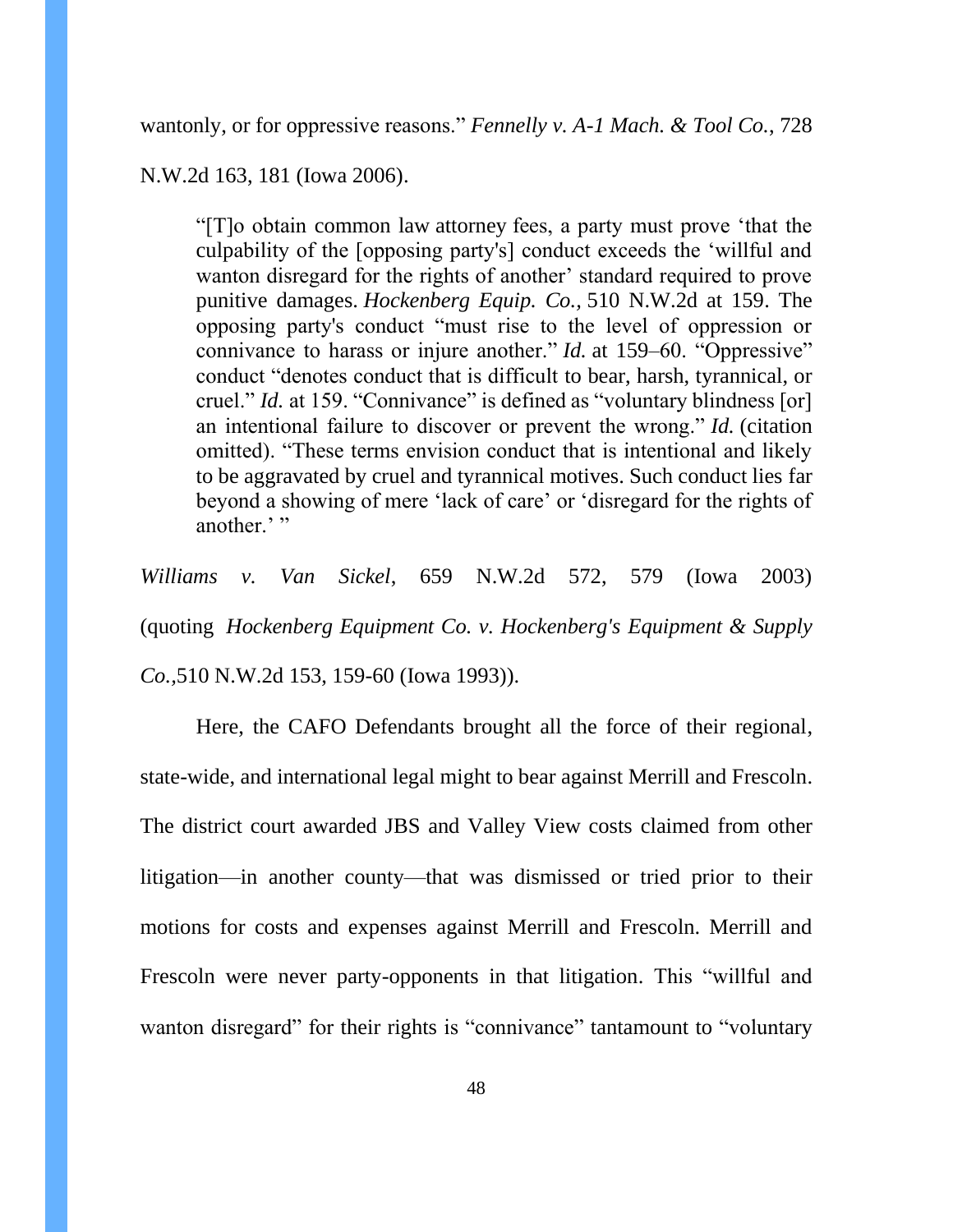blindness" by JBS and Valley View. The wrongs perpetrated by JBS and Valley View upon Merrill and Frescoln are patently "cruel and tyrannical." *See id.* Forcing any plaintiff to defend against an award of costs when discovery has not yet closed, and trial is six months away is harassment intended to cause and indeed efficacious at causing injury to Merrill and Frescoln.

When JBS and Valley View successfully used Merrill and Frescoln as vehicles for recovery from litigation that did not involve them and submitted costs and expenses to the district court from a Poweshiek County case for recovery against voluntarily dismissed plaintiffs in Wapello County, the CAFO Defendants "crossed the line' into oppressive or conniving conduct." *See E. Iowa Plastics, Inc. v. PI, Inc.*, 889 F.3d 454, 458 (8th Cir. 2018) (emphasis in the original) citing *Williams v. Van Sickel*, 659 N.W.2d at 581.

This intentional, punitive conduct by JBS and Valley View justifies an award of appellate attorney fees to Merrill and Frescoln.

Accordingly, Merrill and Frescoln request that this Court award them joint appellate attorney fees of at least \$10,000.00. This sum is not unreasonable and represents approximately the amount each posted as a cash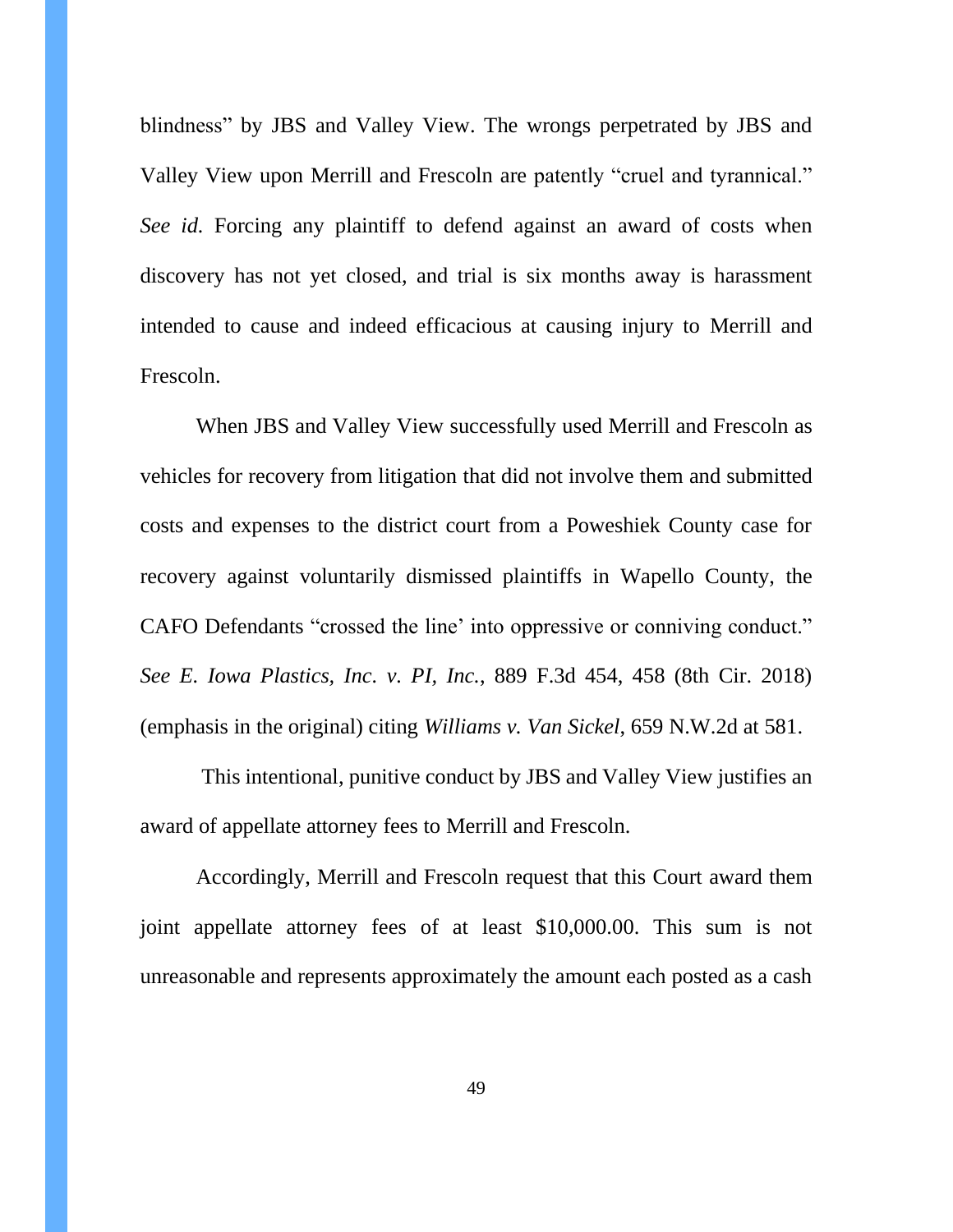bond to stay execution of the April 11, 2019 Judgment. An affidavit of appellate attorney fees will be filed following the submission of final briefs.

#### **CONCLUSION**

<span id="page-49-0"></span>For all the foregoing reasons, this Court should reverse the district court's April 19, 2019 Ruling and Judgment on Costs because Merrill and Frescoln are not liable in the first instance for costs and expenses under either Iowa Code 657.11(5) or Chapter 625 and/or because the costs and expenses awarded against them were not recoverable under Iowa law. Costs of appeal should be taxed to the CAFO Defendants Valley View and JBS.

#### **REQUEST FOR ORAL ARGUMENT**

<span id="page-49-1"></span>Plaintiffs-Appellants respectfully request to be heard orally upon the submission of this appeal.

Respectfully submitted,

50 */s/ Ben Arato /s/ Jennifer H. De Kock* Steven P. Wandro AT0008177 Jennifer Hall De Kock AT0010808 Benjamin G. Arato AT0010863 WANDRO & ASSOCIATES, P.C. 2501 Grand Avenue, Suite B Des Moines, Iowa 50312 Telephone: 515/281-1475 Facsimile: 515/281-1474 swandro@2501grand.com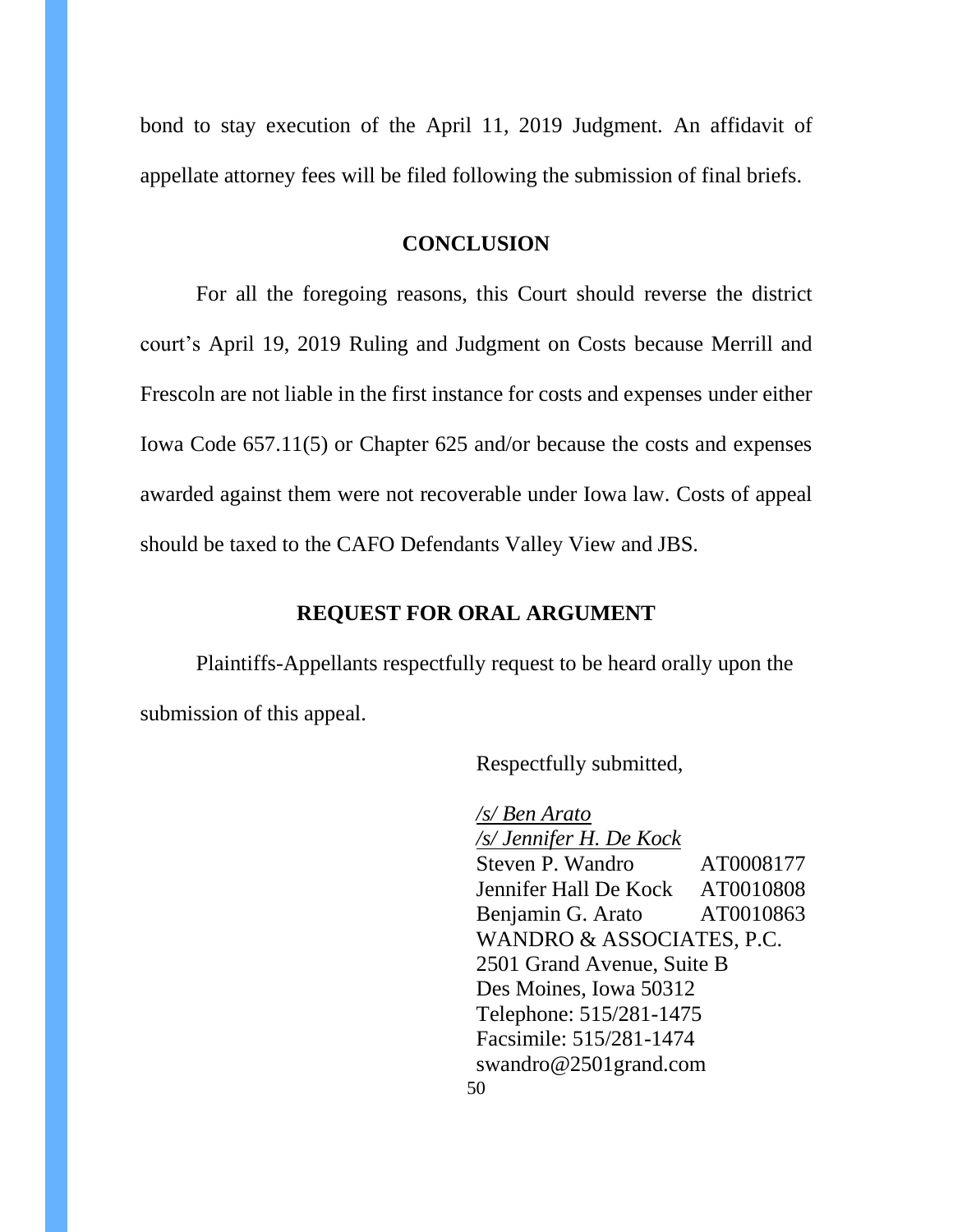jdekock@2501grand.com barato@2501grand.com

ATTORNEYS FOR PLAINTIFFS-APPELLANTS

## **CERTIFICATE OF FILING**

<span id="page-50-0"></span>The undersigned hereby certifies that I, or someone acting on my behalf, filed the foregoing Plaintiffs-Appellants' Proof Brief via the Iowa Judicial Branch EDMS system on November 1, 2019

/s/ *Ben Arato*

## **CERTIFICATE OF SERVICE**

<span id="page-50-1"></span>The undersigned hereby certifies that on November 1, 2019 copy of the foregoing Plaintiffs-Appellants' Final Brief was served via the Iowa Judicial Branch EDMS system to the attorneys listed below:

/s/ *Ben Arato*

William H. Roemerman ELDERKIN & PIRNIE, PLC 316 2nd St. SE, Suite 124 Cedar Rapids, Iowa 52401 wroemerman@elderkinpirnie.com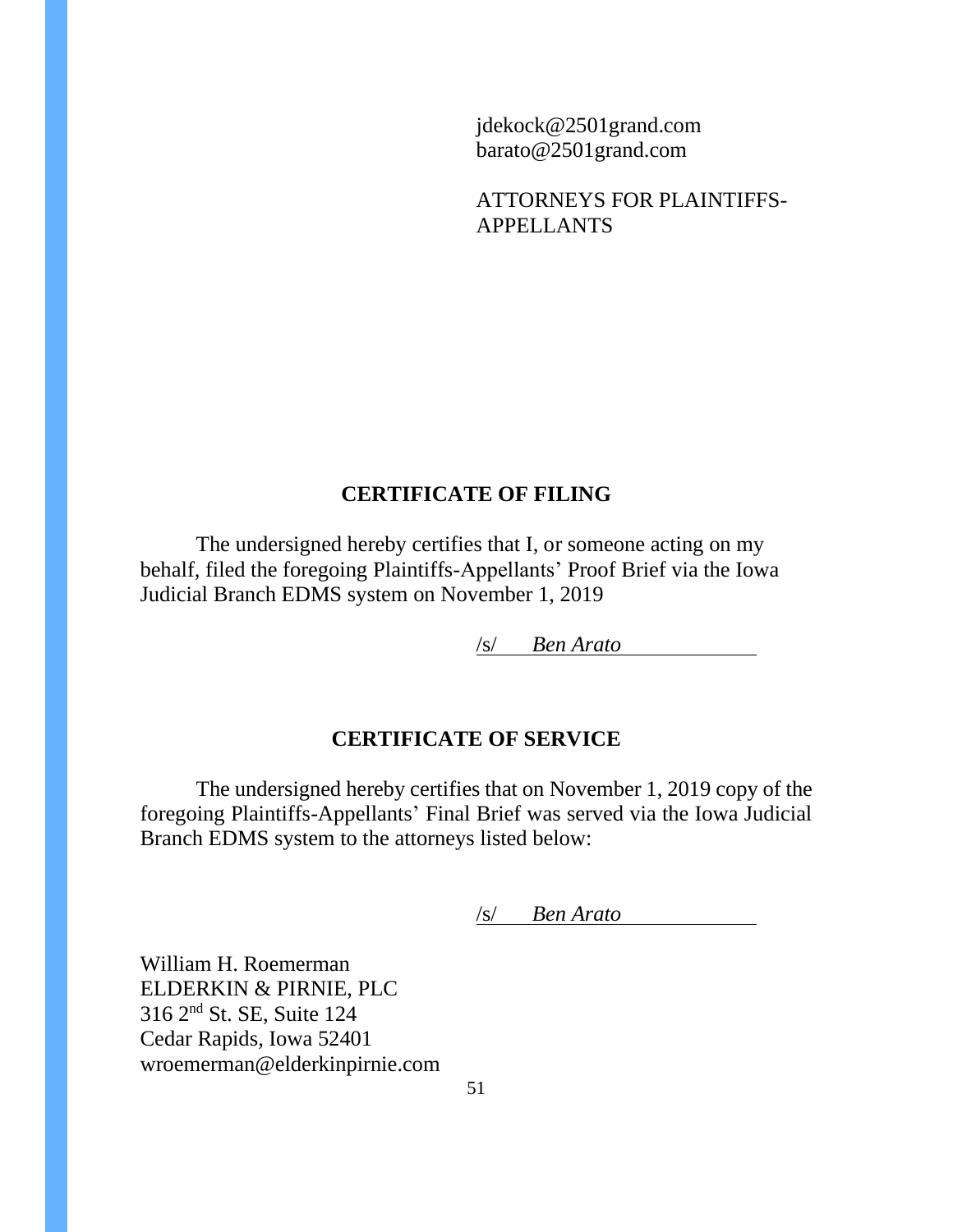### *ATTORNEY FOR DEFENDANT VALLEY VIEW SWINE, LLC*

Jacob D. Bylund Shannon L. Sole FAEGRE BAKER DANIELS LLP 801 Grand Avenue, 33rd Floor Des Moines, Iowa 50309 Jacob.Bylund@FaegreBD.com Shannon.Sole@FaegreBD.com *ATTORNEYS FOR DEFENDANT JBS LIVE PORK, LLC*